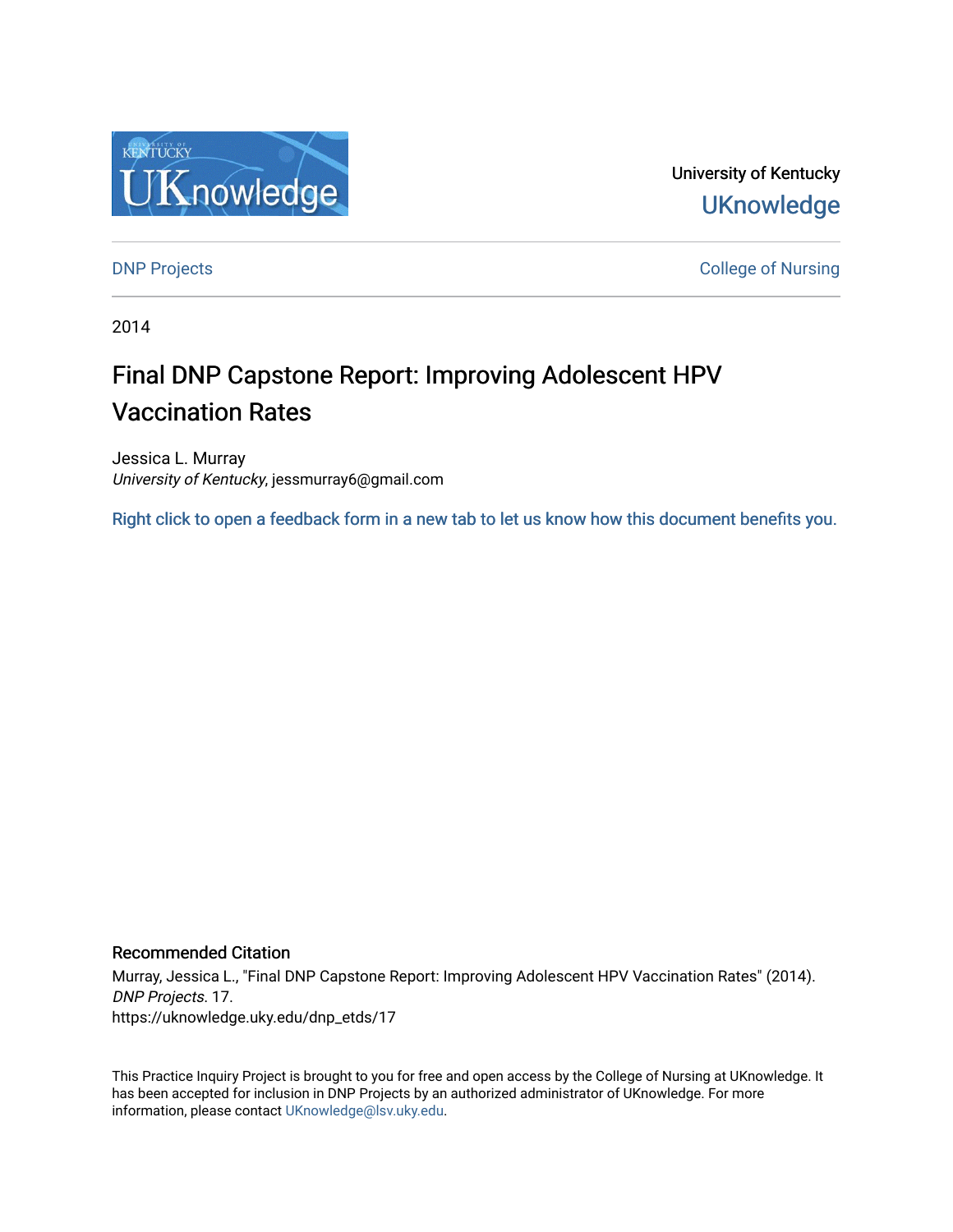# Final DNP Capstone Report: Improving Adolescent HPV Vaccination Rates

Jessica L. Murray, DNP, RN

University of Kentucky

College of Nursing

Elizabeth Tovar, PhD, RN, FNP-C—Committee Chair Lynne Jensen, PhD, RN, APRN—Committee Member Mollie Aleshire, DNP, MSN, FNP-BC, PNP-BC—Clinical mentor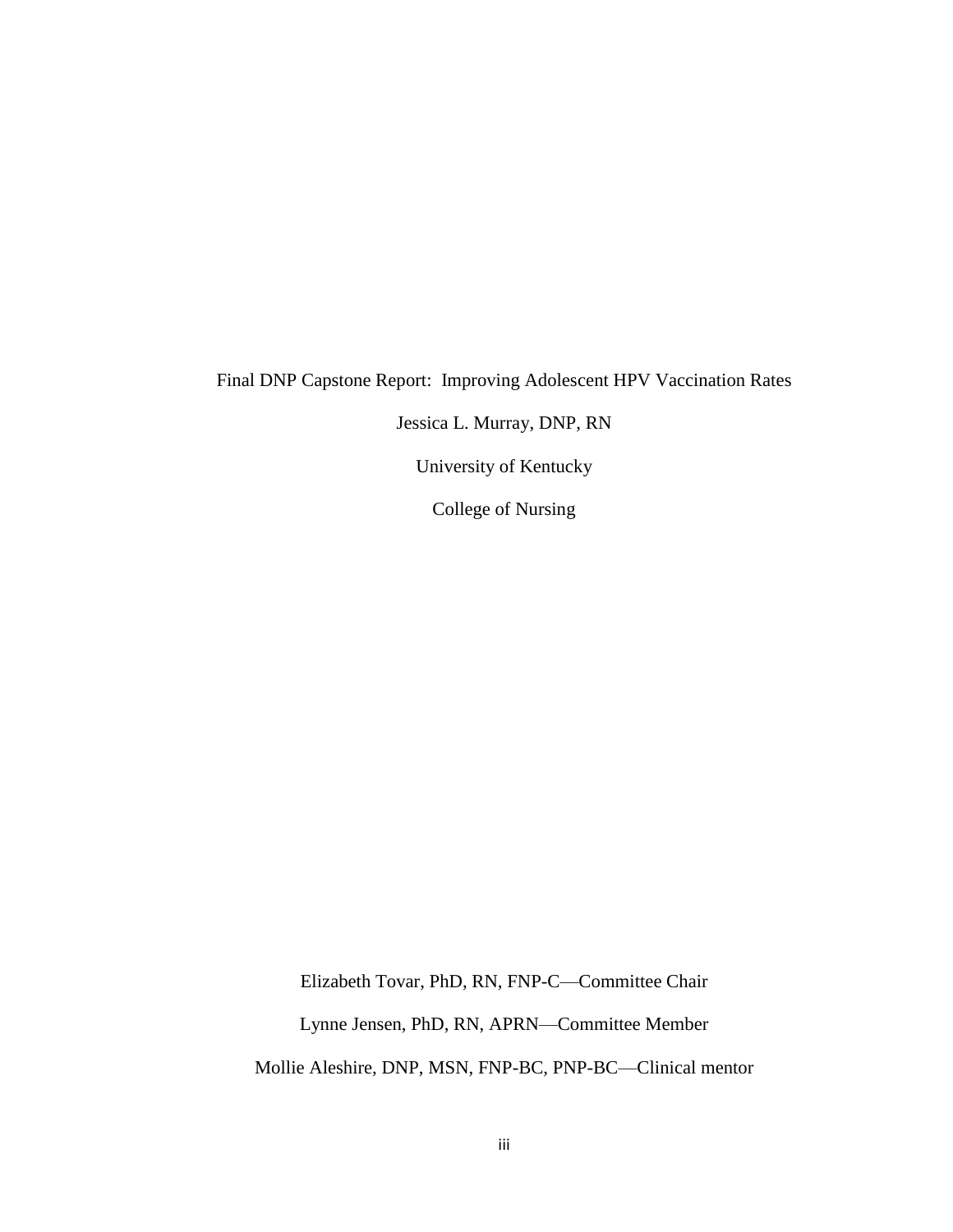# Dedication

To my daughters, Nola and Maya, both of whom were born during my graduate work and have given me endless inspiration to better myself.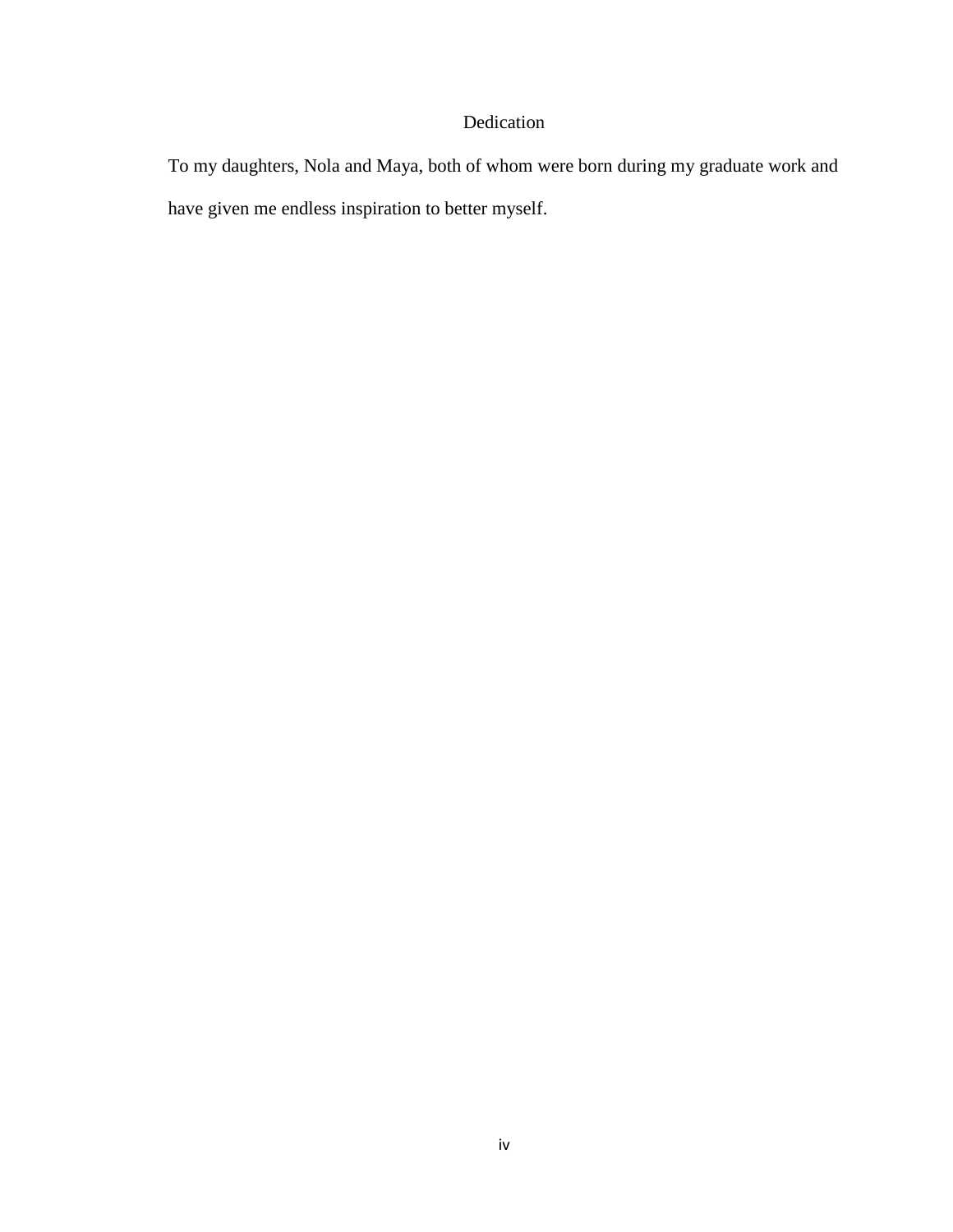# Acknowledgments

I would like to thank Elizabeth Tovar who has been my faculty advisor and is the committee chair for my Capstone project for her mentorship and the many, many hours spent assisting with and editing my project. Additionally, I would like to thank Lynne Jensen and Mollie Aleshire for not only serving on my Capstone committee, but for their guidance and support. I would also like to thank Susan Westneat who was extremely helpful and always available when I needed assistance with statistical analyses. Finally, I would like to thank my DNP classmates. We have spent a long five years together full of laughter and tears, and I never could have completed the program without their support and friendship.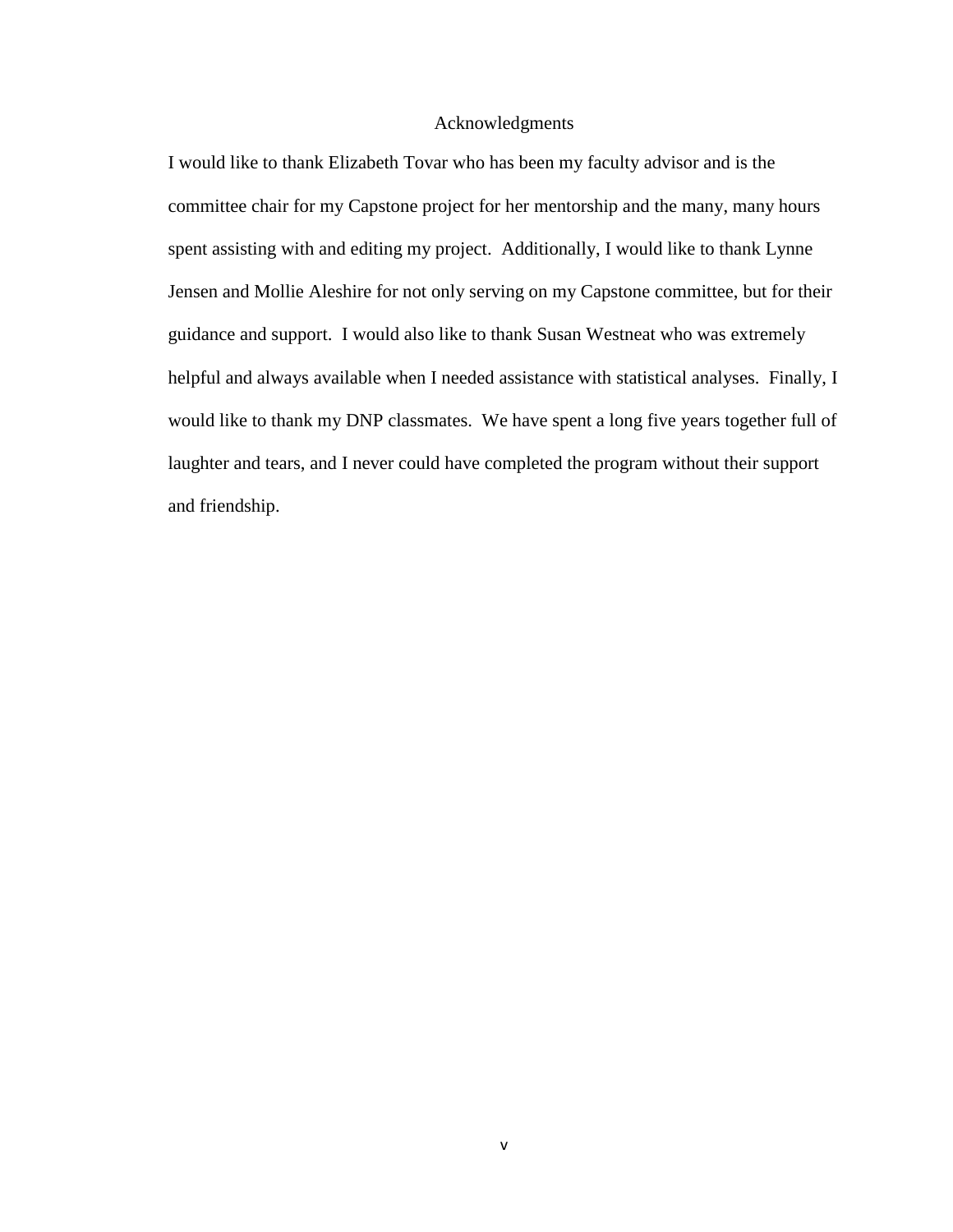|  | <b>Table of Contents</b> |
|--|--------------------------|
|  |                          |

| Chapter 2 HPV Vaccine Efficacy in Males and Females: An Integrative Review  3  |  |
|--------------------------------------------------------------------------------|--|
|                                                                                |  |
|                                                                                |  |
|                                                                                |  |
|                                                                                |  |
|                                                                                |  |
|                                                                                |  |
|                                                                                |  |
|                                                                                |  |
|                                                                                |  |
|                                                                                |  |
|                                                                                |  |
|                                                                                |  |
|                                                                                |  |
| <b>Chapter 3 Policy Analysis: Requiring the HPV Vaccine for Adolescents in</b> |  |
|                                                                                |  |
|                                                                                |  |
|                                                                                |  |
|                                                                                |  |
|                                                                                |  |
|                                                                                |  |
|                                                                                |  |
|                                                                                |  |
|                                                                                |  |
|                                                                                |  |
|                                                                                |  |
|                                                                                |  |
|                                                                                |  |
|                                                                                |  |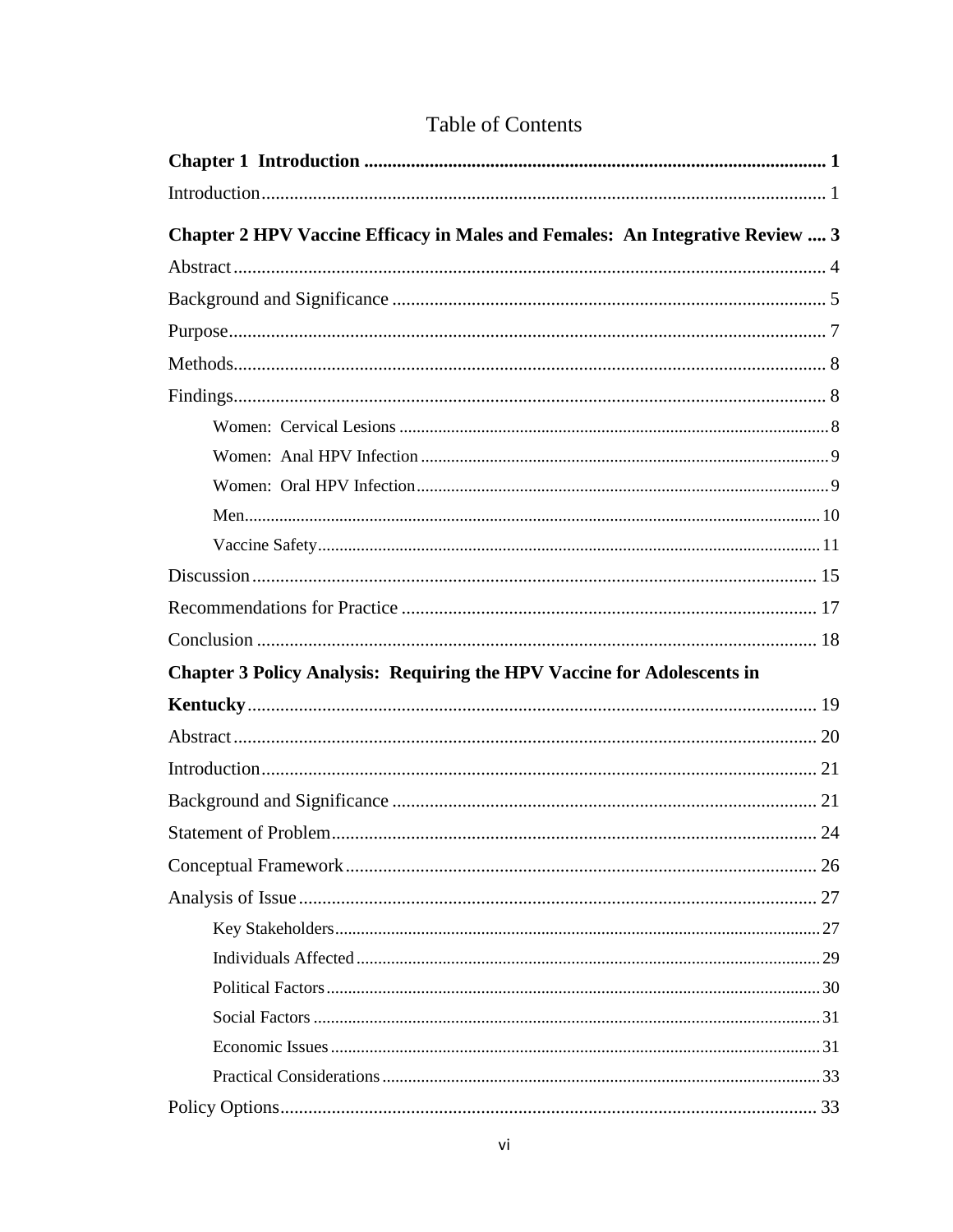| <b>Chapter 4 Assessing Providers' Facilitators and Barriers to Recommending the</b> |  |
|-------------------------------------------------------------------------------------|--|
|                                                                                     |  |
|                                                                                     |  |
|                                                                                     |  |
|                                                                                     |  |
|                                                                                     |  |
|                                                                                     |  |
|                                                                                     |  |
|                                                                                     |  |
|                                                                                     |  |
|                                                                                     |  |
|                                                                                     |  |
|                                                                                     |  |
|                                                                                     |  |
|                                                                                     |  |
|                                                                                     |  |
|                                                                                     |  |
|                                                                                     |  |
|                                                                                     |  |
|                                                                                     |  |
|                                                                                     |  |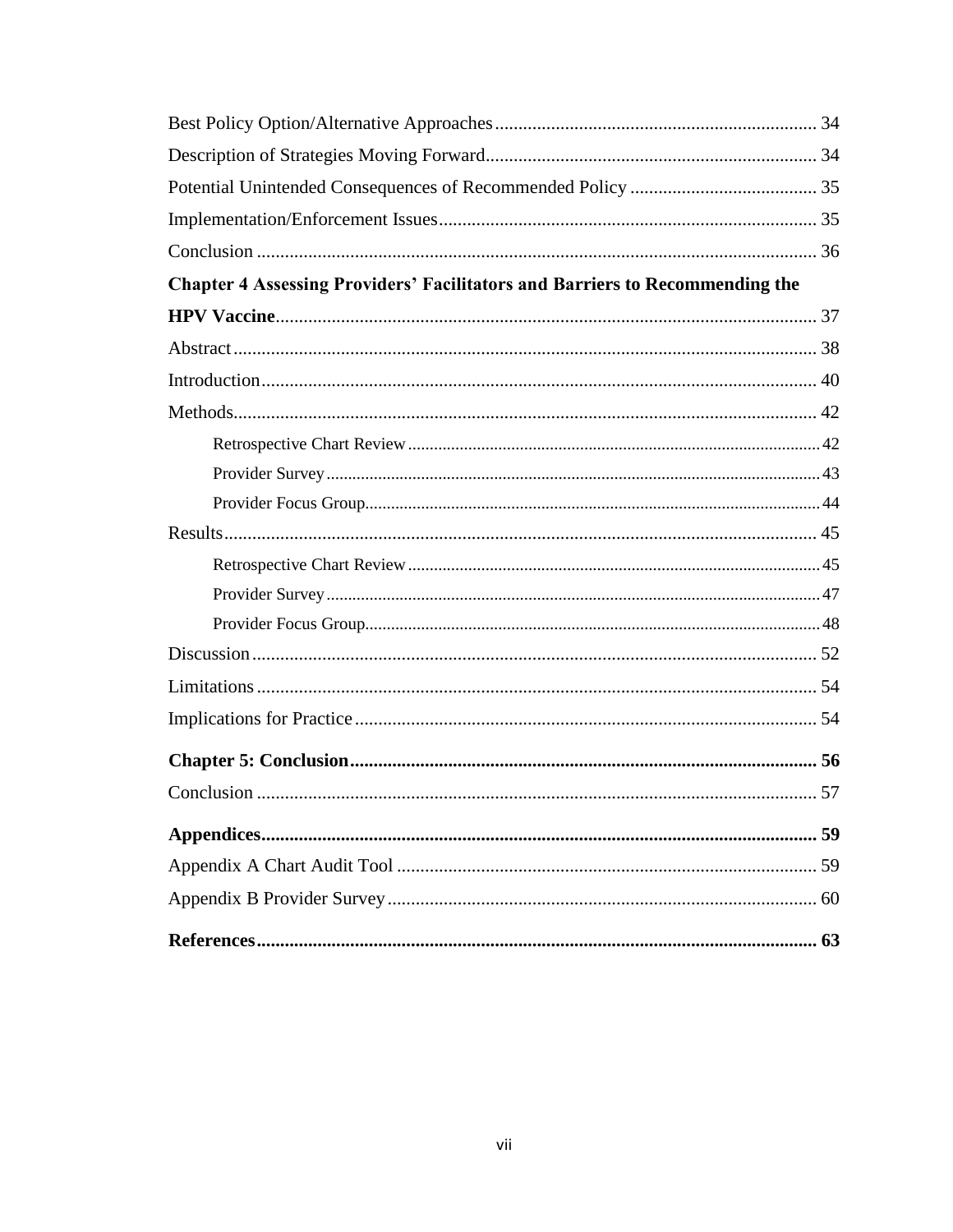# **List of Tables and Figures**

| Table 4.2 – Provider Facilitators/Barriers Identified in REDCap Survey 48 |  |
|---------------------------------------------------------------------------|--|
|                                                                           |  |
|                                                                           |  |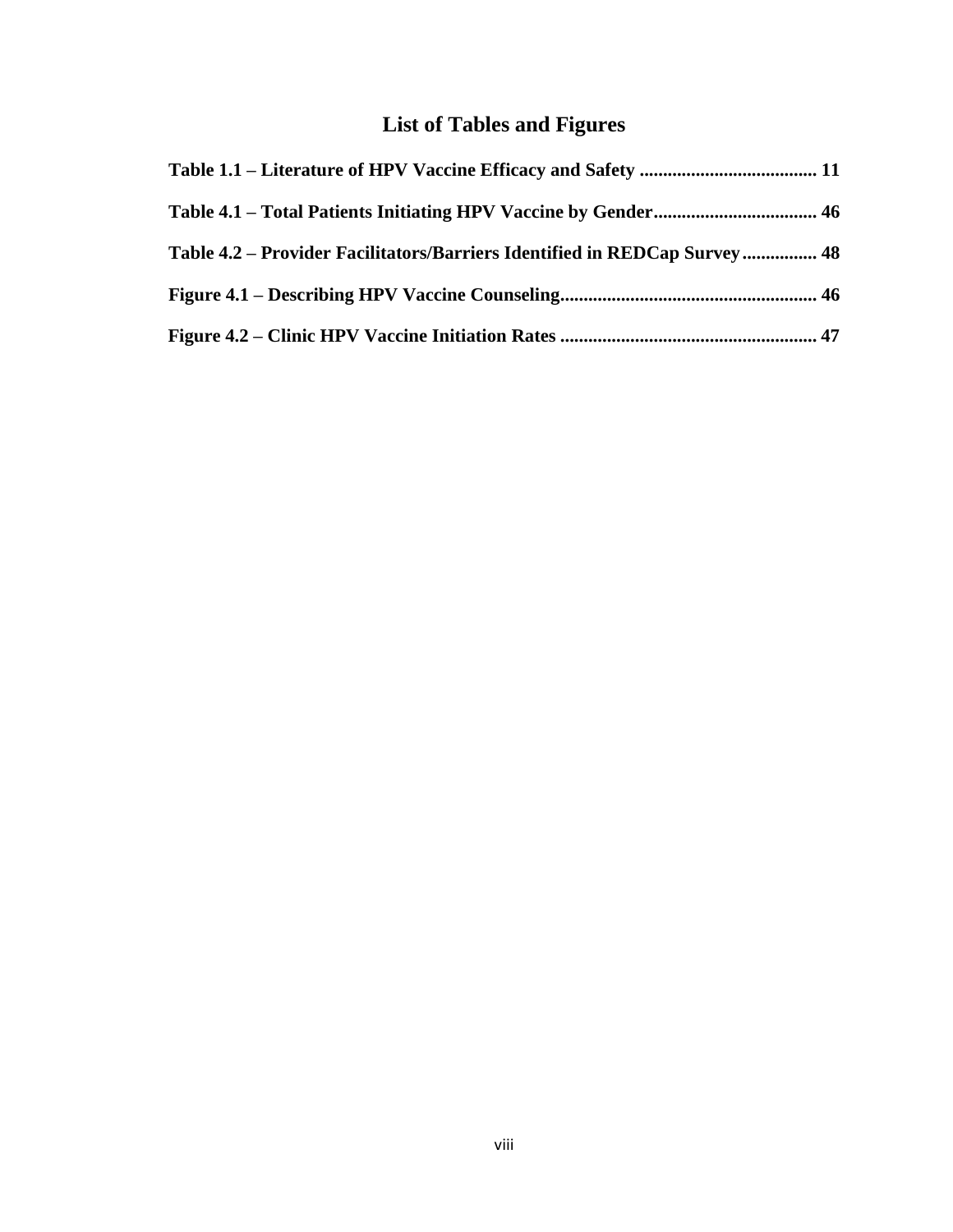# Chapter 1

Capstone Report Introduction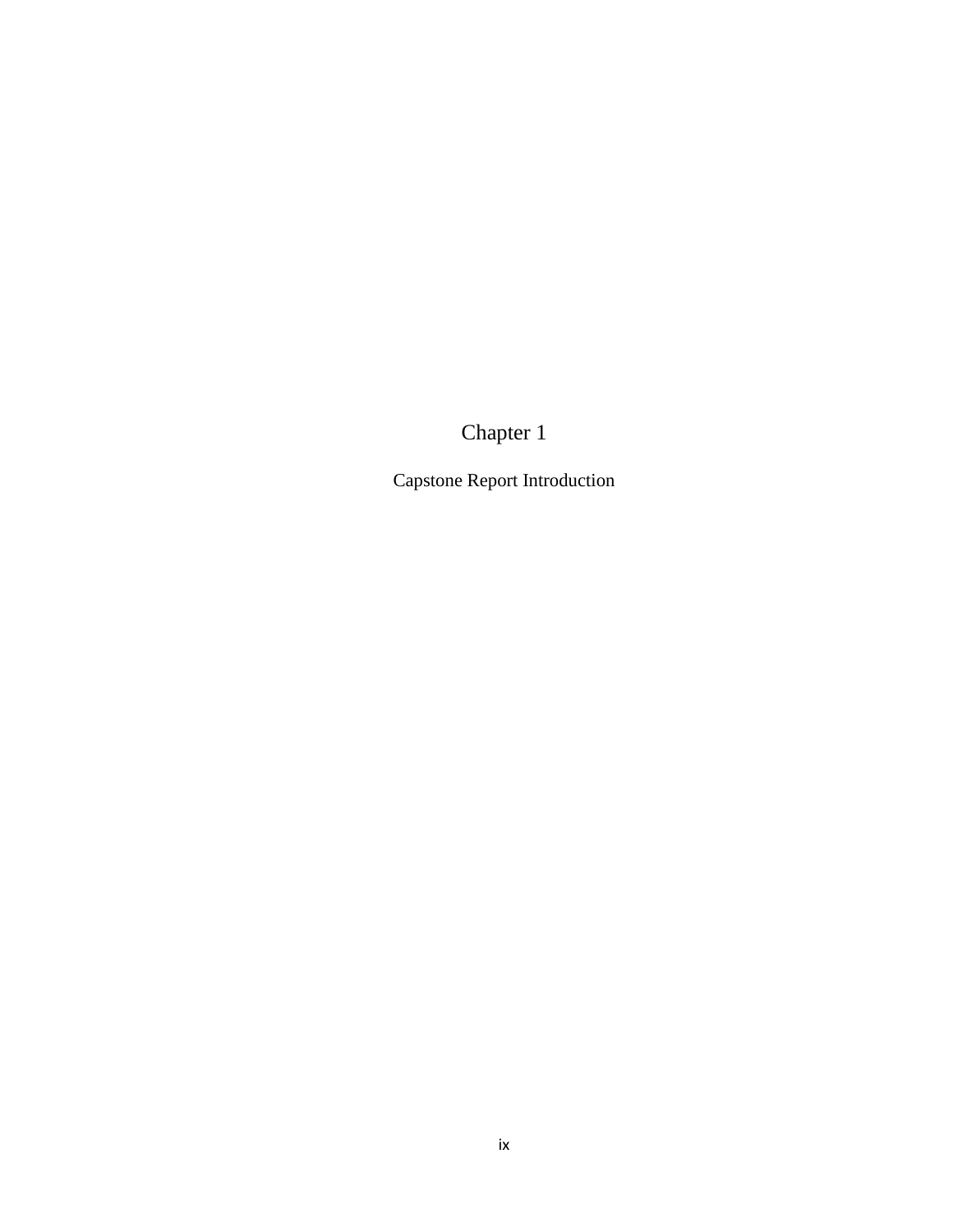#### Introduction

The CDC's Advisory Committee on Immunization Practices (ACIP) currently recommends that all 11-12 year old males and females be vaccinated with the three-dose human papillomavirus (HPV) vaccine (CDC, 2011a; Markowitz et al., 2006). Research has indicated that the vaccine is safe and effective against cervical, anal, and oral HPV infections; however, vaccination rates in the United States (U.S.) have remained low (CDC, 2013b). National data for 2012 indicate that roughly 54% of females and 21% of males initiated the HPV vaccine, and only 33% of females and 7% of males completed the three-dose series (CDC, 2013b). These rates are a stark contrast to vaccination rates for other vaccinations recommended for the same 11-12 year old age group including Tdap (84.6%) and meningococcal (74.0%; CDC, 2013b).

Because HPV related cancers are largely vaccine preventable, continued low HPV vaccination rates in the U.S. have prompted concern within the medical community. Indeed, the U.S. Department of Health and Human Services Healthy People 2020 includes an objective to increase the number of females ages 13-15 who have received all three doses of the HPV vaccine to 80% (HHS, 2013). Additionally, the President's Cancer Panel (PCP) issued a report in February 2014 addressing the low vaccination rates and urging the President and the nation to take steps to accelerate HPV vaccine uptake (PCP, 2014).

This capstone project will present three manuscripts that explore the HPV vaccine and strategies to increase vaccination rates. The first manuscript is an integrative review of HPV vaccine efficacy in both males and females. It discusses studies that evaluated vaccine efficacy against cervical cancer, anal HPV infection in women, oral HPV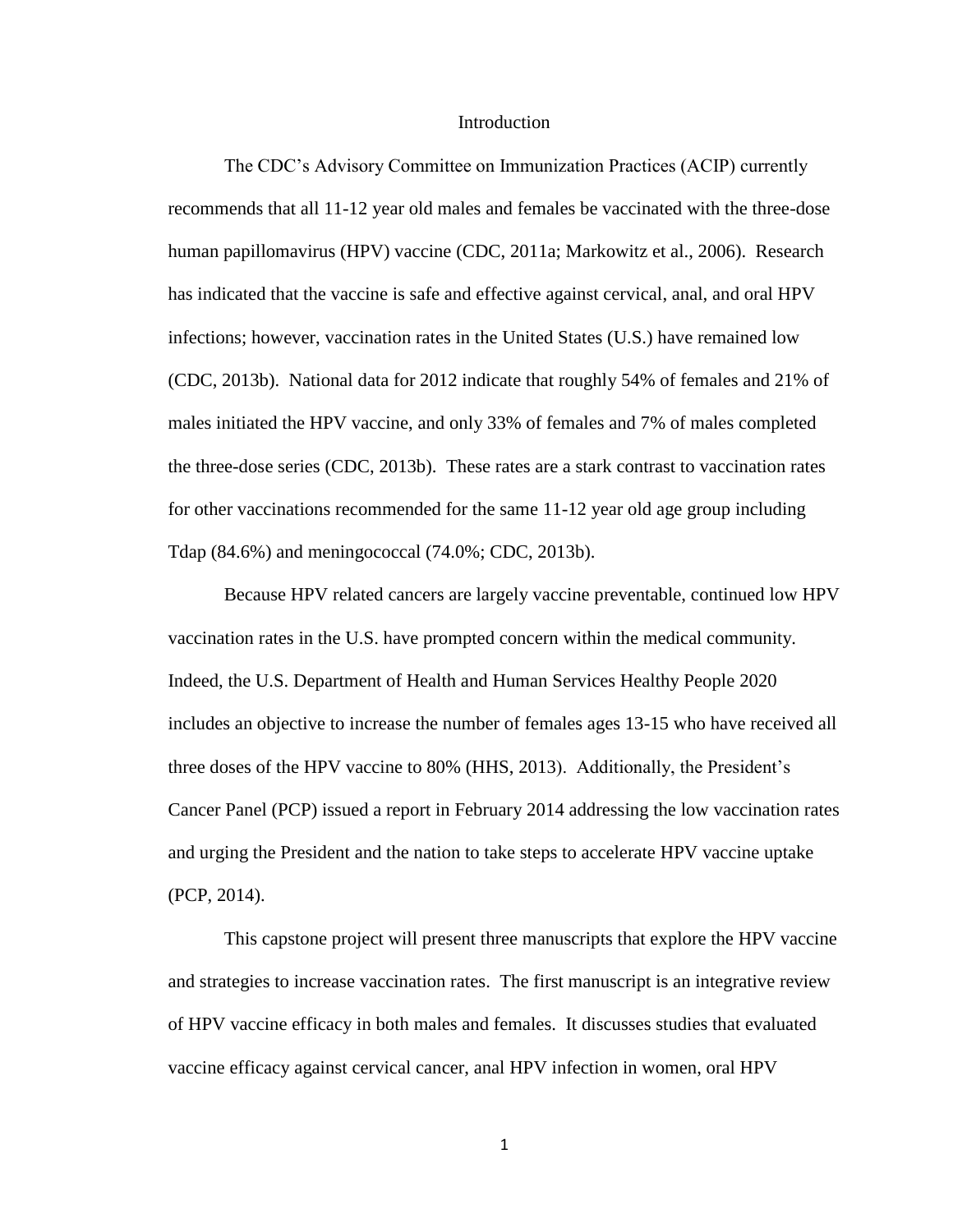infection in women, and HPV infection in men. The second manuscript analyzes a healthcare policy proposed in Kentucky in 2013 that would require the HPV vaccine for all adolescent males and females prior to sixth grade entry in the state. Ultimately this policy was unsuccessful, but the introduction of healthcare policy is one proposed approach to increasing HPV vaccination rates. Finally, the third manuscript is a report of a quality improvement project with three aims: 1) to describe primary care providers' practices related to HPV vaccine recommendations, 2) to identify primary care providers' facilitators and barriers to recommending the HPV vaccine, and 3) to determine the HPV vaccination rate among 11-12 year old patients within an urban primary care clinic. The combined information gathered from these manuscripts will be used to offer evidence based practice recommendations for primary care providers to increase HPV vaccination rates within their practices.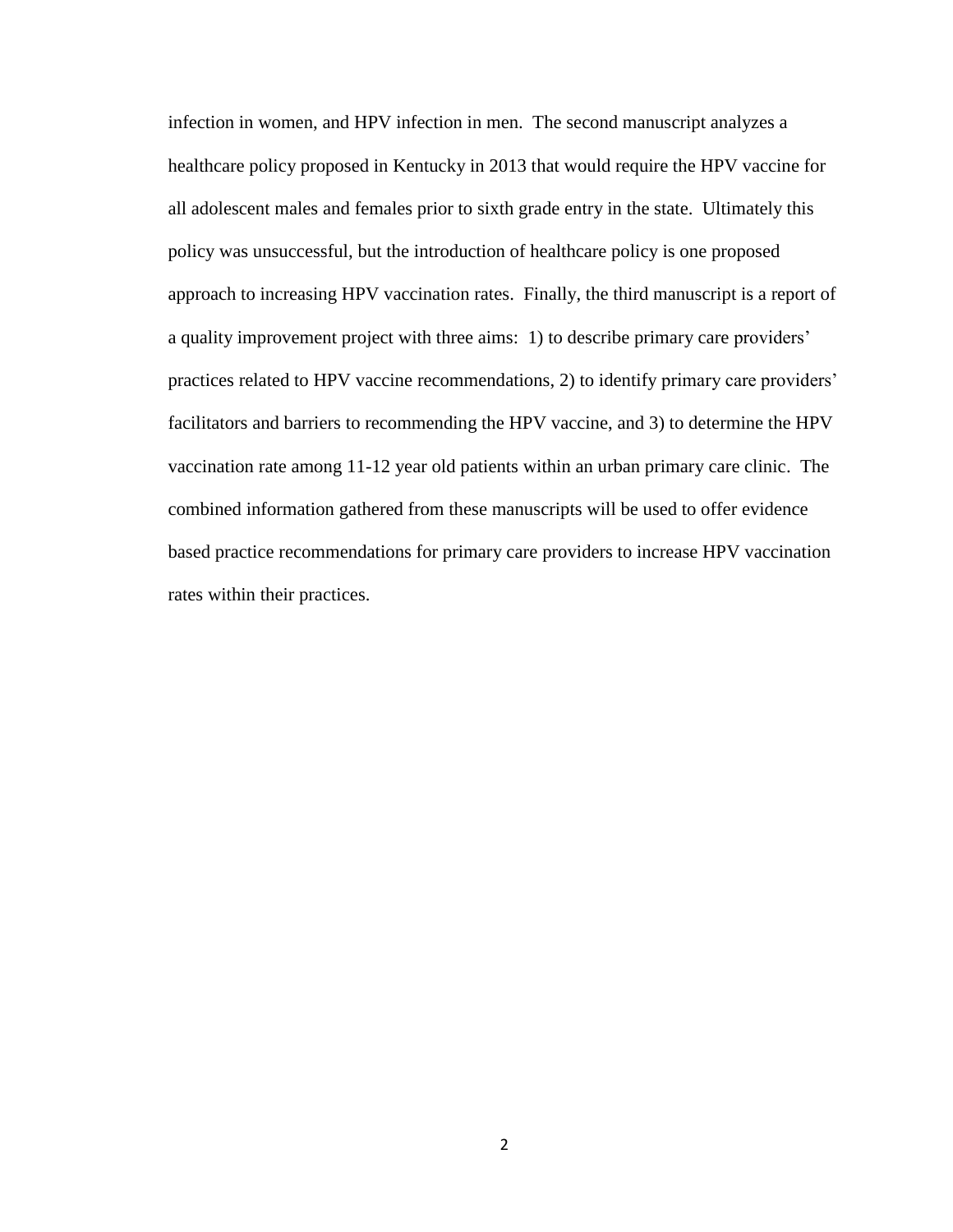Chapter 2

Manuscript #1:

HPV Vaccine Efficacy in Males and Females: An Integrative Review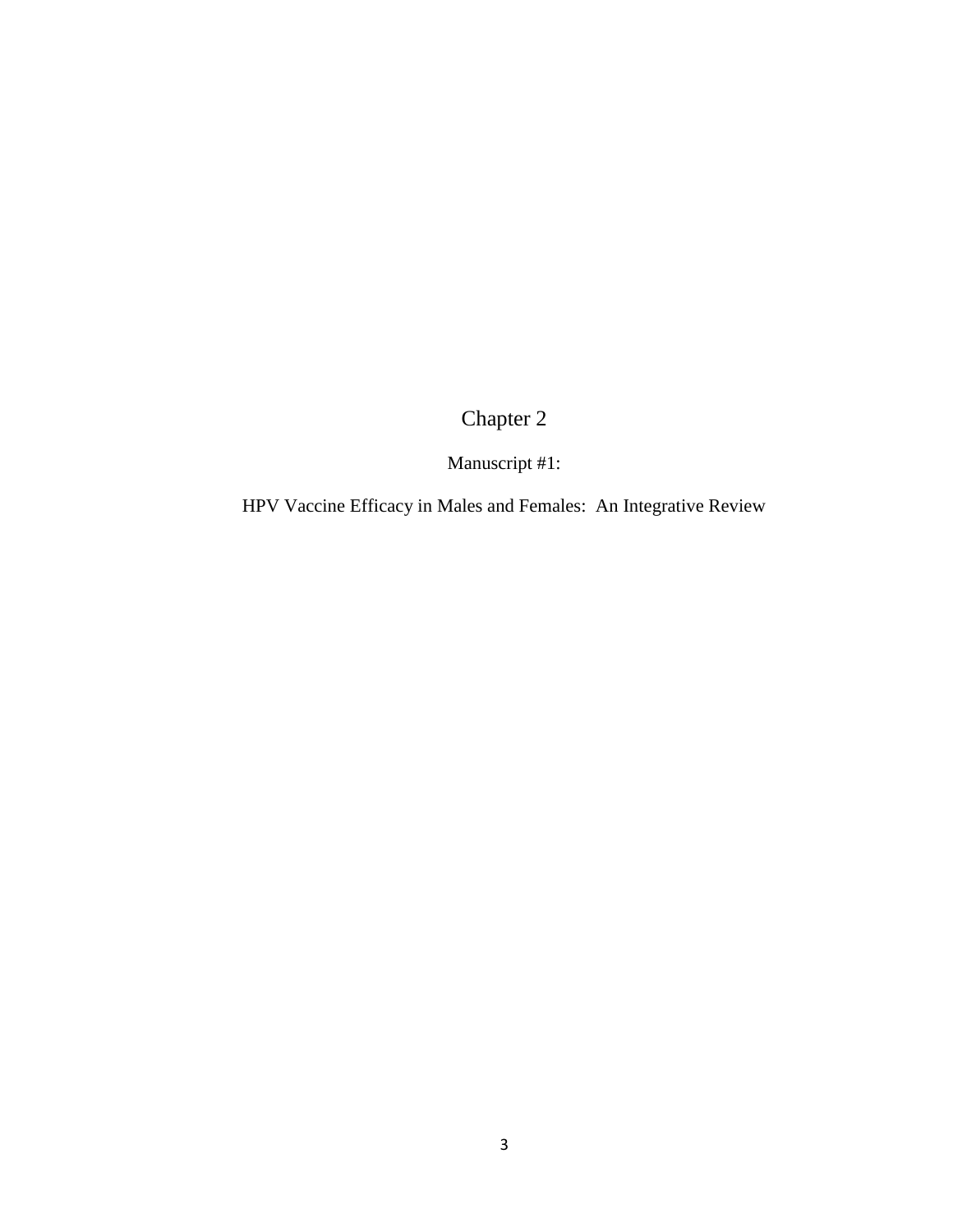# Abstract

**Purpose**: The purpose of this literature review is to describe the current research regarding the efficacy of human papillomavirus (HPV) vaccines for both males and females. This review will investigate vaccine efficacy against cervical, anal, and oral HPV infection and vaccine safety.

**Data Sources**: The data was gathered from ten studies that focused on HPV vaccine efficacy and safety. A literature search was conducted using CINAHL, PubMed, the Cochrane Database, Google Scholar, and hand searching for randomized controlled trials (RCTs) and systematic reviews related to HPV vaccine efficacy.

**Findings**: Short-term studies indicate that both the bivalent (protecting against HPV 16 and 18) and quadrivalent (protecting against HPV 6, 11, 16, and 18) vaccines were 94.5- 100% effective against cervical lesions caused by their respective HPV types in women. Additionally, the bivalent vaccine has been shown to be 83.6% effective against anal HPV 16/18 infection in women, and 93.3% effective against oral HPV 16/18 infection in women. In men, the quadrivalent vaccine was 90.4% effective against genital lesions and 77.5% effective against anal intraepithelial neoplasias caused by HPV types 6, 11, 16, or 18. The most commonly reported adverse event related to the vaccine is pain at the injection site, and the number of serious adverse events was similar in the vaccine and control groups in all studies that reported on vaccine safety.

**Implications for Practice**: Providers should continue to follow the Advisory Committee for Immunization Practices (ACIP) recommendations for HPV vaccination of males with the quadrivalent vaccine and females with either the bivalent or quadrivalent vaccine, as studies continue to support vaccine efficacy and safety.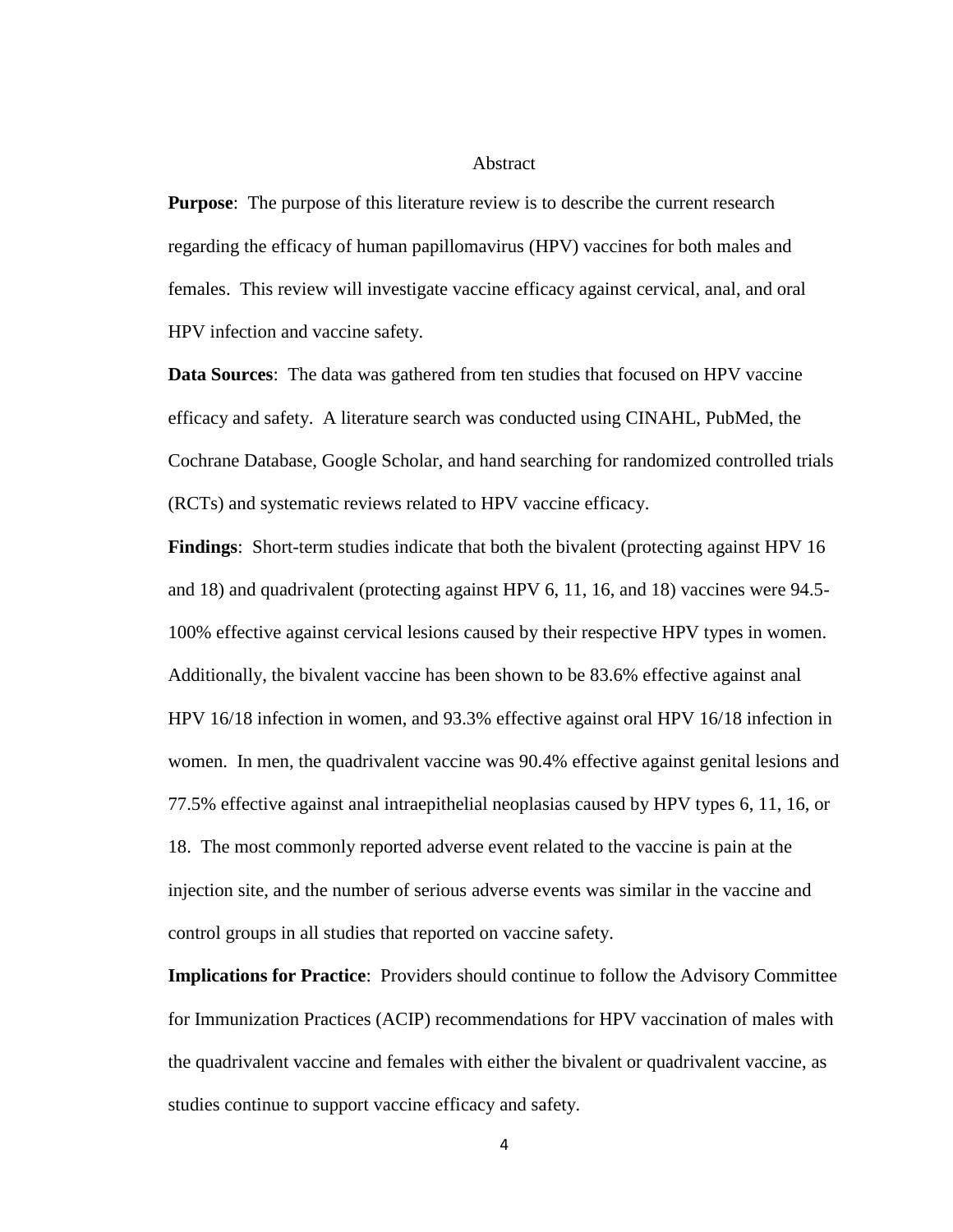HPV Vaccine Efficacy in Males and Females: An Integrative Review

# **Background and Significance**

Human papillomavirus (HPV) causes a significant disease burden for men and women worldwide. By age 50, 80% of sexually active women and 60-70% of sexually active men will have been infected with genital HPV at some point in their lifetime (Garnock-Jones & Giuliano, 2011). There are approximately 14 million new HPV infections annually in the United States, making it the most common sexually transmitted infection (CDC, 2013a). The incidence of infection is highest between ages 15-24 for both men and women (Fernandez, Allen, Mistry, & Kahn, 2010), with nearly half of the new infections in the U.S. occurring in this age group (CDC, 2013a). HPV is spread via skin to skin contact; penetrative sexual intercourse is not necessary for transmission (Fernandez et al., 2010). Currently, 130 types of HPV have been discovered, while 30-40 types are known to infect the anogenital tract (Haupt & Sings, 2011). Of these, there are 15 types that are oncogenic, or cancer causing (De Carvalho et al., 2010). Nationally, the overall prevalence of infection with these high-risk HPV types is 23% in men and women ages 14-65 (CDC, 2012a). HPV is known to cause genital warts, respiratory papillomatosis, and cervical, vulvar, vaginal, penile, anal, and orophayngeal cancers (CDC, 2010b; CDC, 2011a; Markowitz et al., 2007).

Healthcare providers and patients are increasingly aware of the link between HPV and cervical cancer. HPV DNA is found in 99.7% of cervical cancers (Garnock-Jones & Giuliano, 2011), with 70% of those caused by HPV 16 or 18 (Beibei, Kumar, Castellsague, & Guiliano, 2011). Worldwide, cervical cancer is still the second most common cancer affecting women (De Carvalho et al., 2010). Approximately \$1.5 billion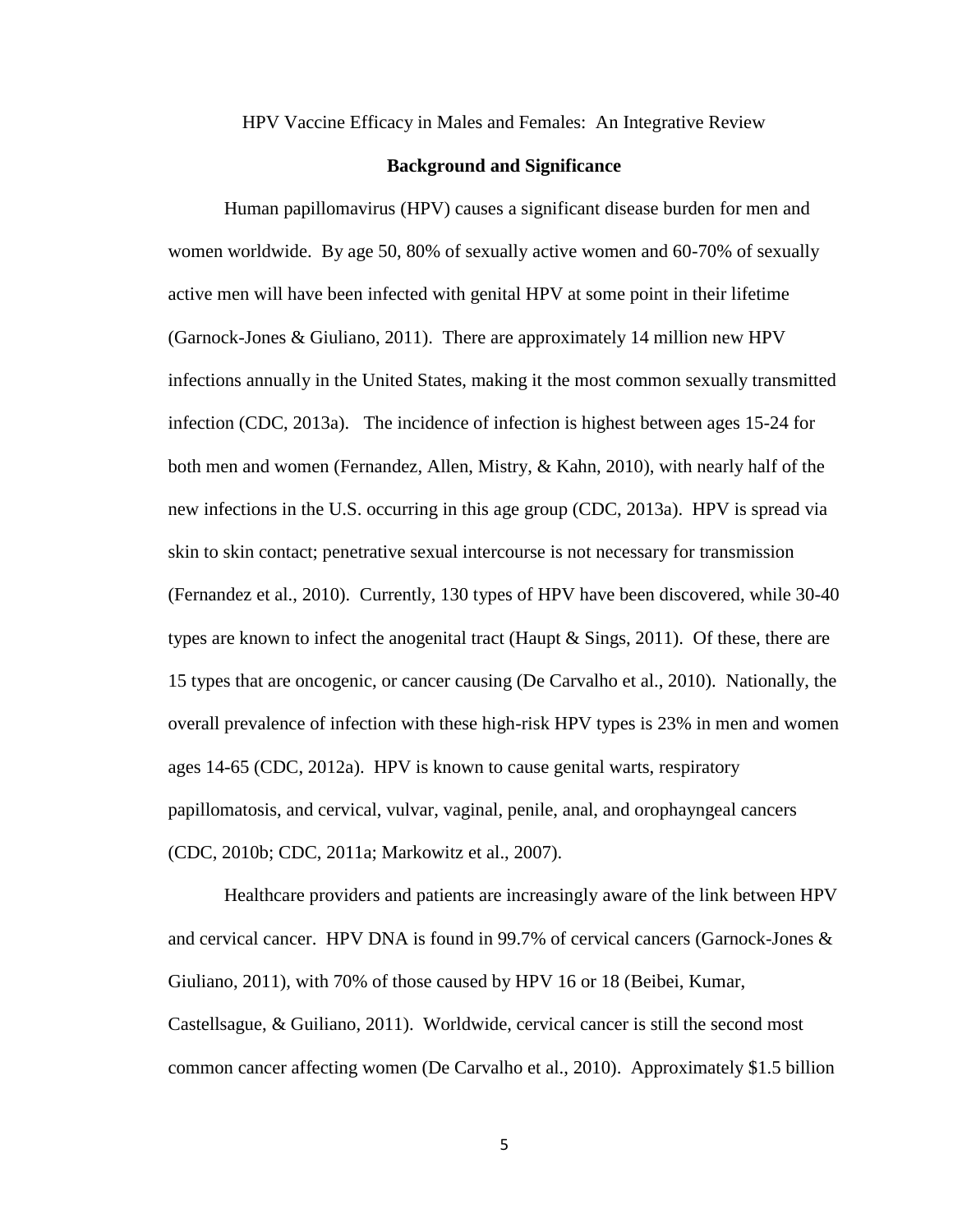was spent on cervical cancer treatment in the U.S. in 2010. The net cost for the initial care of cervical cancer in 2010 was \$54,209 for women under 65 years old (Mariotto, Yabroff, Shao, Feuer, & Brown, 2011). Additionally, there are an estimated 10 million cases of cervical intraepithelial neoplasias (CIN) II or III worldwide annually (The Future I/II Study Group, 2010), which can develop into cervical cancer if not treated. However, treating high-grade CIN is costly and can lead to complications, including problems with fertility.

While anal and oropharyngeal cancers are less common than cervical cancer, their incidence is on the rise (Chaturvedi et al., 2011; Kreimer et al., 2011). It has been estimated that 70% of oropharyngeal cancers in the U.S. are now associated with HPV infection (Herrero et al., 2013). Oropharyngeal cancer occurs three times more often in men than women, and is primarily caused by HPV 16 (CDC, 2013b). Rates of anal cancer are increasing in both women and men (Palefsky et al., 2011), although it is most common in men who have sex with men (Kreimer et al., 2011). Similar to cervical cancer, anal cancers are primarily caused by HPV types 16 or 18 (Palefsky et al., 2011).

HPV is also responsible for anogenital warts. Annually, approximately 30 million men and women develop low-grade CIN or anogenital warts worldwide (The Future I/II Study Group, 2010), with an excess of 500,000 new cases of anogenital warts yearly in the U.S. (Garnock-Jones & Giuliano, 2011). Approximately 90% of anogenital warts are caused by HPV 6 or 11 (CDC, 2012b). While anogenital warts are not directly associated with cancer, there are related psychological burdens and costs of treatment (Giuliano et al., 2011).

A quadrivalent HPV vaccine (HPV4) that protects against HPV types 6, 11, 16,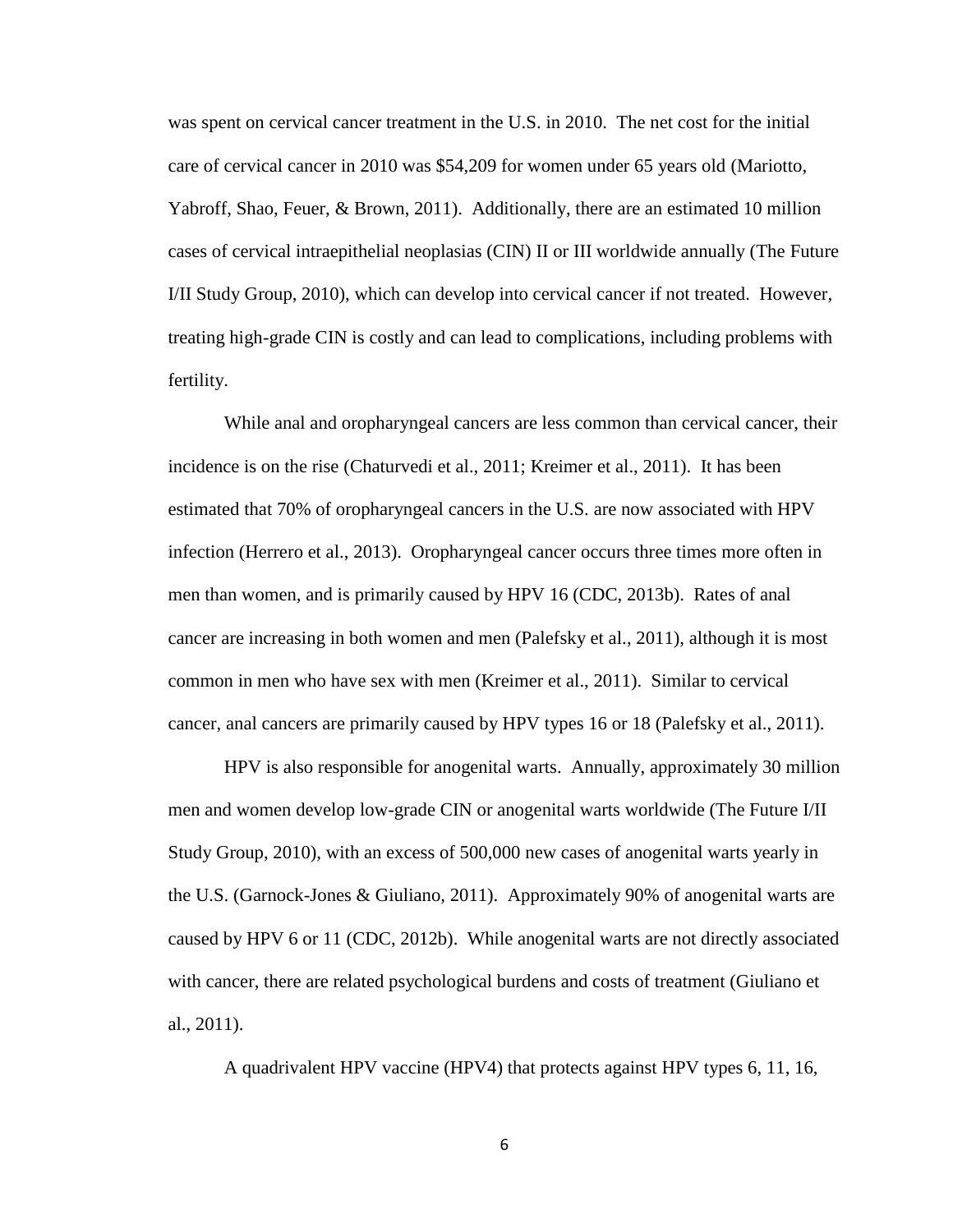and 18 was developed and approved by the U.S. Food and Drug Administration (FDA) in 2006. Later that same year, recommendations for the administration of the vaccine to females ages 9-26 were released by the CDC's Advisory Committee on Immunization Practices [ACIP] (Markowitz et al., 2007). The quadrivalent vaccine is now approved for use in 121 countries (Haupt & Sings, 2011). In 2009, a bivalent vaccine (HPV2) that protects against oncogenic HPV types 16 and 18 was introduced, and the ACIP released recommendations regarding its administration to females ages 9-26 (CDC, 2010). In 2011, the ACIP updated their recommendations again to include vaccination of males ages 9-21 (and up to age 26 for special populations, including men who have sex with men) with the quadrivalent (HPV4) vaccine (CDC, 2011a). Both the quadrivalent and bivalent vaccines are a three-dose series. The ACIP recommends the routine vaccination of 11-12 year old females with either the bivalent or quadrivalent vaccine, and the routine vaccination of males ages 11-12 with the quadrivalent vaccine (CDC, 2010a; CDC, 2011a; Markowitz et al., 2006).

#### **Purpose**

The purpose of this critical review of the literature is to describe efficacy and safety of the HPV vaccine for males and females. Additionally, recommendations will be offered to guide practice regarding administration of the HPV vaccine to patients. While the vaccine has had several years of research in women for the prevention of CIN and cervical cancer, newer research has been conducted to determine its efficacy in males, its efficacy in females against anal and oral HPV infection, and longer term efficacy against CIN and cervical cancer.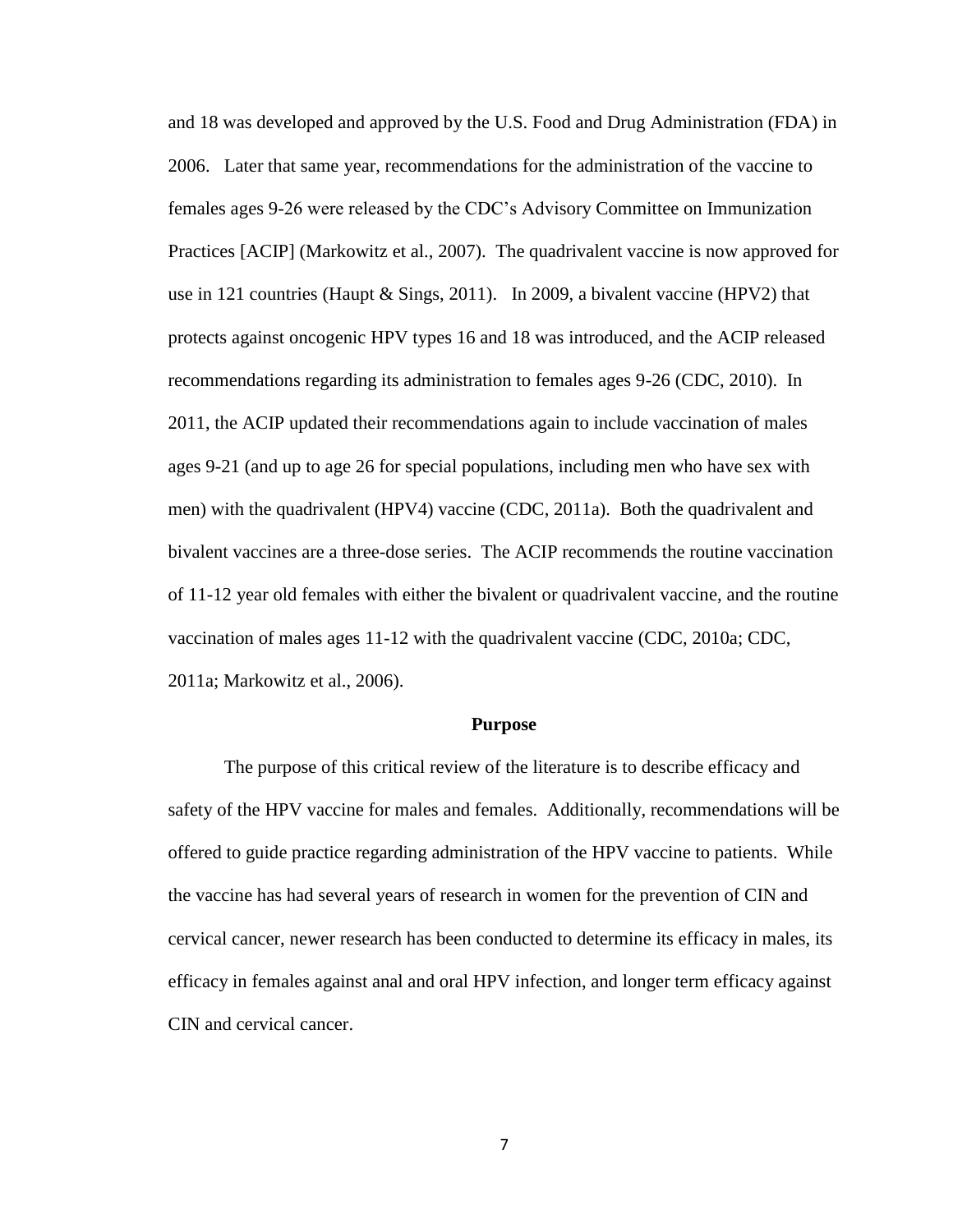#### **Methods**

The literature search for this review was conducted using several databases including CINAHL, PubMed, the Cochrane Library, and Google Scholar. Hand searching was also employed. Search terms included *HPV vaccine efficacy, quadrivalent HPV vaccine efficacy, bivalent HPV vaccine efficacy, human papillomavirus vaccine efficacy, HPV vaccine efficacy and men, HPV vaccine randomized controlled trials, and HPV vaccine systematic reviews*. Initially, articles were searched from 2006, the original date of licensure of the quadrivalent vaccine for use in females. However, this search yielded many duplicate articles, and several of the randomized controlled trials had concluded more recent study endpoints. Additionally, several new studies have been conducted since 2010 that investigated vaccine efficacy in men, and against oral and anal HPV infections. Articles were included if they focused on vaccine efficacy of either the bivalent or quadrivalent vaccine in women, men, or both, ages 9-26. Studies were excluded if they were conducted on patients older than 26 and/or were not either a randomized controlled trials or a systematic reviews of randomized controlled trials. Duplicate studies were also eliminated. Twenty-two studies published since 2010 were identified, and 10 met the final criteria for review, which was current research examining the efficacy of HPV vaccines for males and females against cervical, anal, and/or oral HPV infections.

#### **Findings**

# **Women: Cervical Lesions**

The majority of studies reviewed focused on vaccine efficacy related to anogenital warts, cervical intraepithelial neoplasia (CIN), and/or cervical cancer in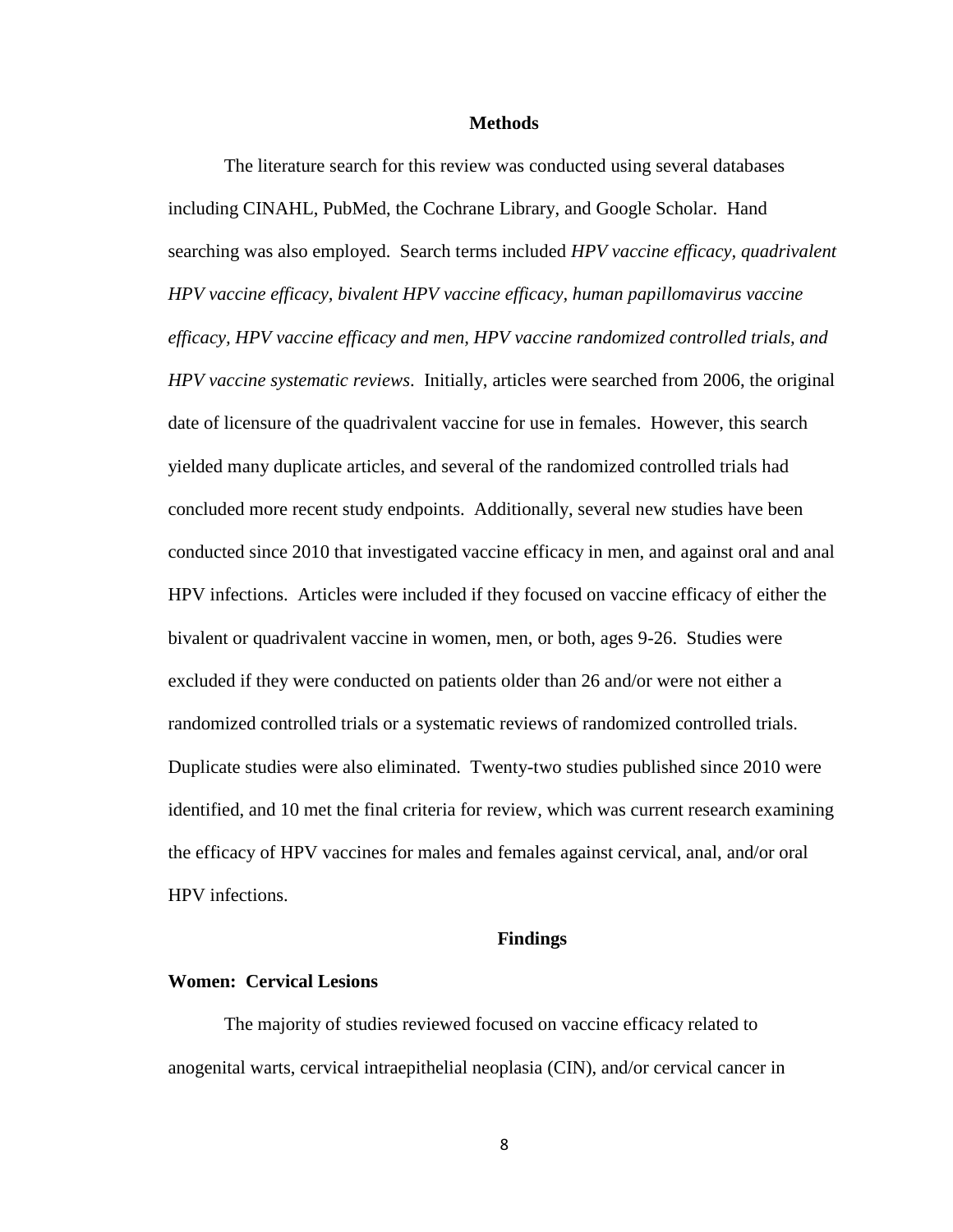women. While most studies focused on either the bivalent or quadrivalent vaccine, one systematic review combined studies of the monovalent (for HPV 16), the bivalent, and the quadrivalent vaccines and found that in the per protocol population (PPP), all vaccine types were highly effective against CIN 1+ (Beibei et al, 2011). Also, while long-term data showing vaccine efficacy for greater than 5 years is not yet available, both the bivalent (Lehtinen et al., 2012) and the quadrivalent vaccines (The Future I/II Study Group, 2010) have been found very efficacious against their respective HPV types up to four years after initial vaccination. Another smaller study found the bivalent vaccine highly effective for up to 7.3 years (De Carvalho et al., 2010). Other, shorter term studies of the bivalent and quadrivalent vaccines found them effective against genital lesions, CIN, and cervical cancer associated with vaccine HPV types (Szarewski et al., 2012; Yoshikawa et al., 2013). In summary, both the bivalent and quadrivalent vaccines have demonstrated high efficacy against CIN and cervical cancer in women.

### **Women: Anal HPV Infection**

Although anal cancer is uncommon in women, it is on the rise in both sexes. Most anal cancers can be attributed to HPV types 16 or 18 (Kreimer et al., 2011). Only one study specifically investigated the efficacy of the bivalent vaccine against anal HPV 16/18 infection in women. In women who were negative for both HPV 16 and 18 at the start of the study, the vaccine showed 83.6% efficacy. This was measured one time, four years after the initial vaccination, and was similar to the efficacy of the vaccine against cervical HPV 16 and 18 (Kreimer et al., 2011).

# **Women: Oral HPV Infection**

While it is known that many orophayngeal cancers are caused by oral HPV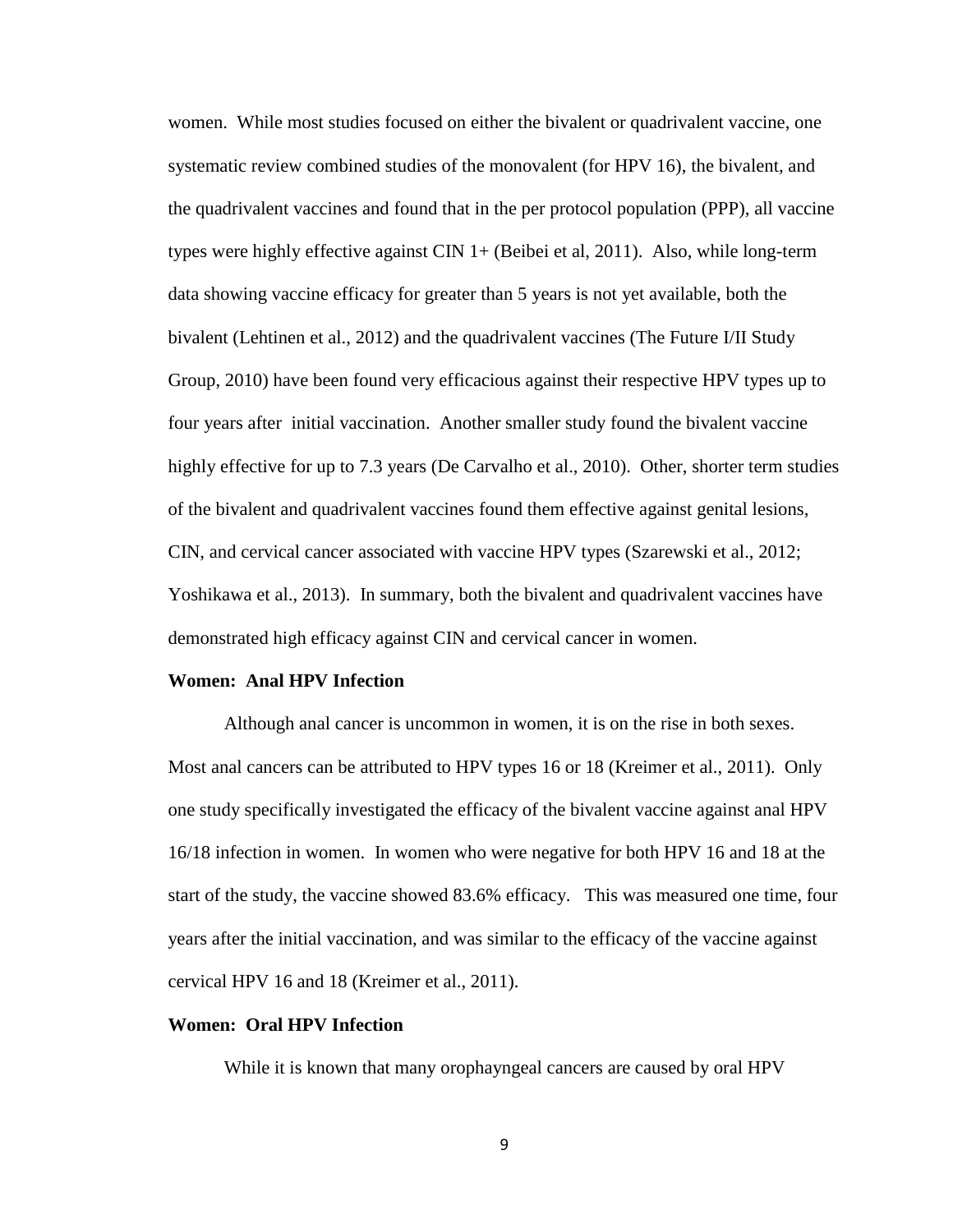infection, research has been lacking to determine vaccine efficacy against oral HPV. In July 2013, Herrero et al. reported findings on the efficacy of the bivalent HPV vaccine against oral infections with HPV 16 and 18. This randomized controlled trial of 5834 women ages 18-25 provided some of the first data available regarding HPV vaccine efficacy against oral HPV. The women in the study were given either the bivalent HPV vaccine or a hepatitis A vaccine as a control. An oral specimen was collected once, at the study endpoint after 4 years. At that time, they were tested for multiple types of HPV, including HPV 16 and 18 (Herrero et al., 2013). The study found the vaccine to be 93.3% effective against oral infection with HPV 16 and 18. Oral HPV 16/18 was detected in one participant in the vaccine group compared to 15 HPV 16/18 infections detected in the control group (Herrero et al., 2013). These findings show promise that the implementation of the HPV vaccine can reduce the incidence of oral HPV infection and consequently orophayngeal cancer.

# **Men**

Many of the vaccine efficacy studies have been focused on cervical cancer in women; however, men are also affected by HPV infection. The rate of HPV infection among males is similar to that of the female population. In addition to genital warts, men are also susceptible to penile, anal, and oropharyngeal cancers associated with HPV infection (Giuliano et al., 2011). Two studies reviewed examined the male population and focused on the efficacy of the quadrivalent vaccine against HPV infection in males (Giuliano et al., 2011), and more specifically against anal intraepithelial neoplasia caused by HPV 6, 11, 16, or 18 (Palefsky et al., 2011). The outcomes of these studies support the continuation of routine vaccination of males for the primary prevention of HPV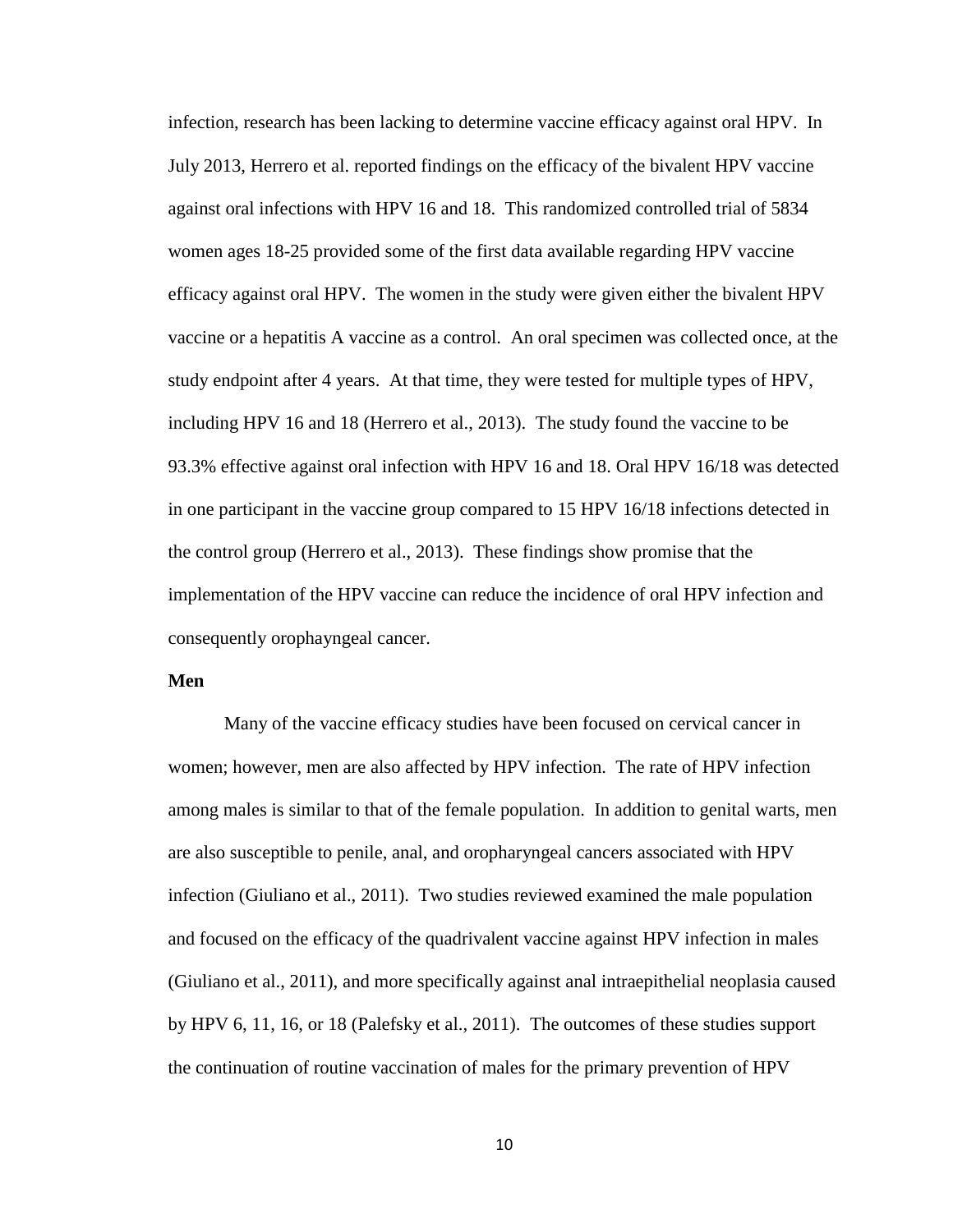infection. In the per protocol groups, the vaccine was 90.4% effective against any lesions caused by HPV 6, 11, 16, or 18; 85.6% effective against persistent HPV infection with these types (Giuliano et al., 2011); and 77.5% effective against anal intraepithelial neoplasias (Palefsky et al., 2011).

# **Vaccine Safety**

Of the six studies that looked at vaccine safety, all concluded that the HPV vaccine has a favorable safety profile. The most commonly reported adverse events were pain at the injection site (Beibei, Kumar, Castellsague, & Giuliano, 2011; Giuliano et al., 2011; Yoshikawa, Ebihara, Tanaka, & Noda, 2013), vaccine site reaction (Palefsky et al., 2011), and headache (Beibei, et al., 2011; Yoshikawa, et al., 2013). Two studies found that pain at the injection site was more commonly reported in the vaccine group than the control group (Giuliano et al., 2011; Yoshikawa, et al., 2013). All studies found the risk of serious adverse events to be similar in the vaccine and control groups (Beibei, et al., 2011; De Carvalho et al., 2010; Giuliano et al., 2011; Lehtinen et al., 2012; Palefsky et al., 2011; Yoshikawa, et al., 2013).

|                         | Table 1 |                      |                                                                                                                                                                                                  |                                                                                                                                                                                                                                                      |
|-------------------------|---------|----------------------|--------------------------------------------------------------------------------------------------------------------------------------------------------------------------------------------------|------------------------------------------------------------------------------------------------------------------------------------------------------------------------------------------------------------------------------------------------------|
| <b>Source</b>           | Sample  | Method               | Purpose                                                                                                                                                                                          | <b>Findings</b>                                                                                                                                                                                                                                      |
| Beibei et al.<br>(2011) | 7 RCTs  | Systematic<br>Review | To determine<br>efficacy of the<br>monovalent,<br>bivalent, and<br>quadrivalent<br><b>HPV</b> vaccines<br>against<br>cervical HPV<br>infection in<br>women, and<br>to explore<br>vaccine safety. | <b>Efficacy: Studies</b><br>showed reduction<br>of CIN 1+ and CIN<br>2+ caused by HPV<br>16 and 18 and<br>persistent $(> 6$<br>mo) HPV infection<br>with 16/18 in<br>both PPP and ITT<br>groups.<br>Safety: AE did<br>not differ<br>significantly in |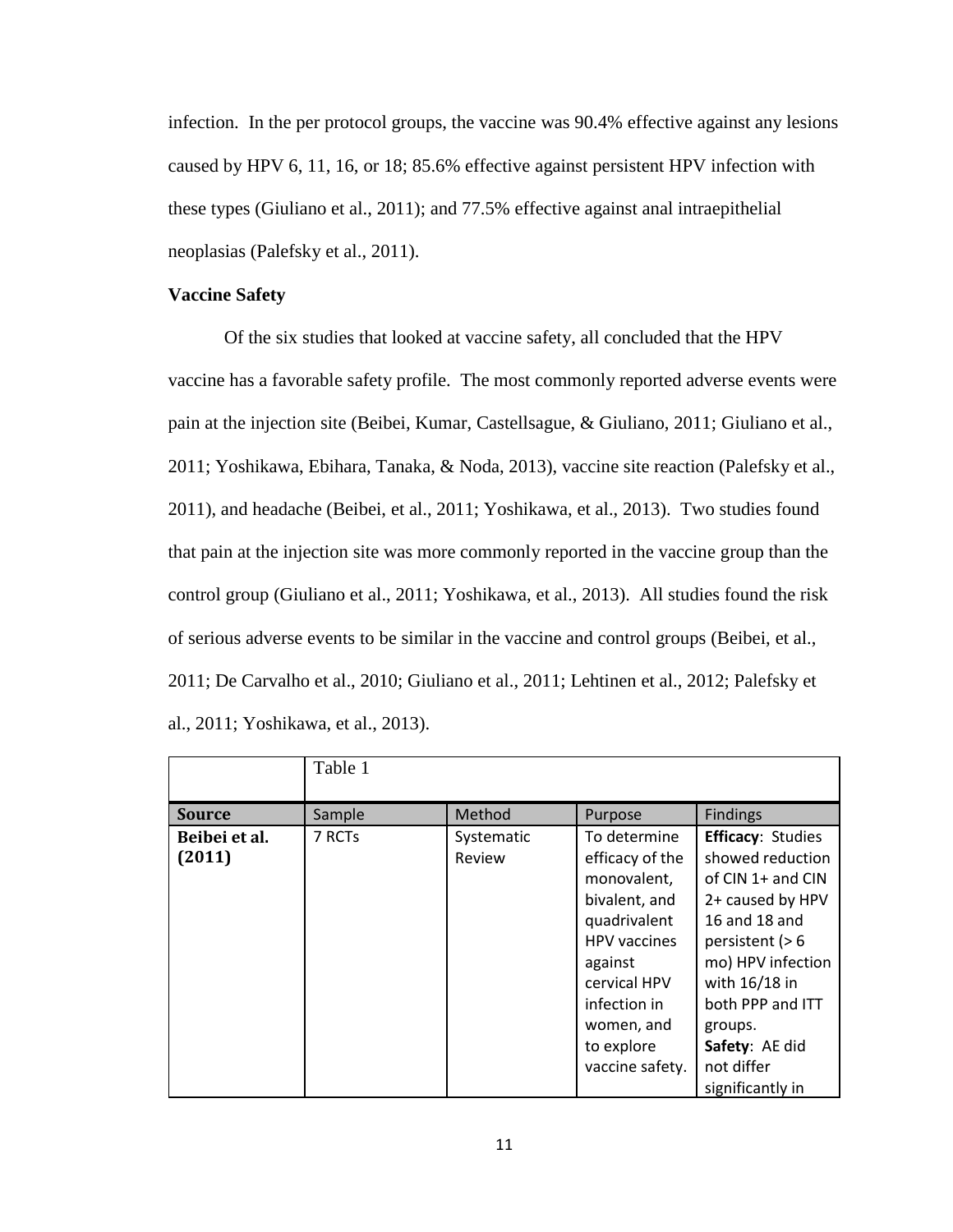|                                                 |              |                                    |                                                                                                                                                                                    | vaccine and<br>control groups                                                                                                                                                                                                                                      |
|-------------------------------------------------|--------------|------------------------------------|------------------------------------------------------------------------------------------------------------------------------------------------------------------------------------|--------------------------------------------------------------------------------------------------------------------------------------------------------------------------------------------------------------------------------------------------------------------|
| De Carvalho et<br>al.<br>(2010)                 | 433 women    | <b>RCT</b>                         | To verify long-<br>term efficacy<br>(up to 7.3<br>years after<br>vaccination) of<br>the bivalent<br>HPV vaccine in<br>young adult<br>women.                                        | <b>Efficacy: Vaccine</b><br>efficacy was high<br>(94.5%) in the<br>vaccine group up<br>to 7.3 years post<br>vaccination.<br>Safety: Safety<br>profiles were<br>comparable in<br>the vaccine and<br>placebo groups.                                                 |
| The Future I/II<br><b>Study Group</b><br>(2010) | 17,622 women | 2 RCTs (Future I<br>and Future II) | To determine<br>quadrivalent<br>vaccine<br>efficacy<br>against low<br>grade cervical,<br>vulvar, and<br>vaginal<br>intraepithelial<br>neoplasias<br>and<br>condyloma<br>acuminate. | Efficacy: Efficacy<br>against lesions<br>caused by HPV 6,<br>11, 16, 18 were<br>96% for CIN 1,<br>100% for vulvar<br>and vaginal<br>intraepithelial<br>neoplasia grade<br>1,99% for<br>condyloma over<br>42 months.<br>Safety: Not<br>addressed in this<br>report. |
| Giuliano et al.<br>(2011)                       | 4065 males   | <b>RCT</b>                         | To evaluate<br>the efficacy of<br>the<br>quadrivalent<br><b>HPV</b> vaccine<br>against genital<br>lesions caused<br>by HPV 6, 11,<br>16, and 18 in<br>boys and men                 | <b>Efficacy: Efficacy</b><br>in PPP against<br>HPV 6, 11, 16, 18<br>lesions was<br>90.4%. Efficacy in<br>ITT for HPV 6, 11,<br>16, 18 lesions was<br>65.5%.<br>Safety: Most<br>common AE was                                                                       |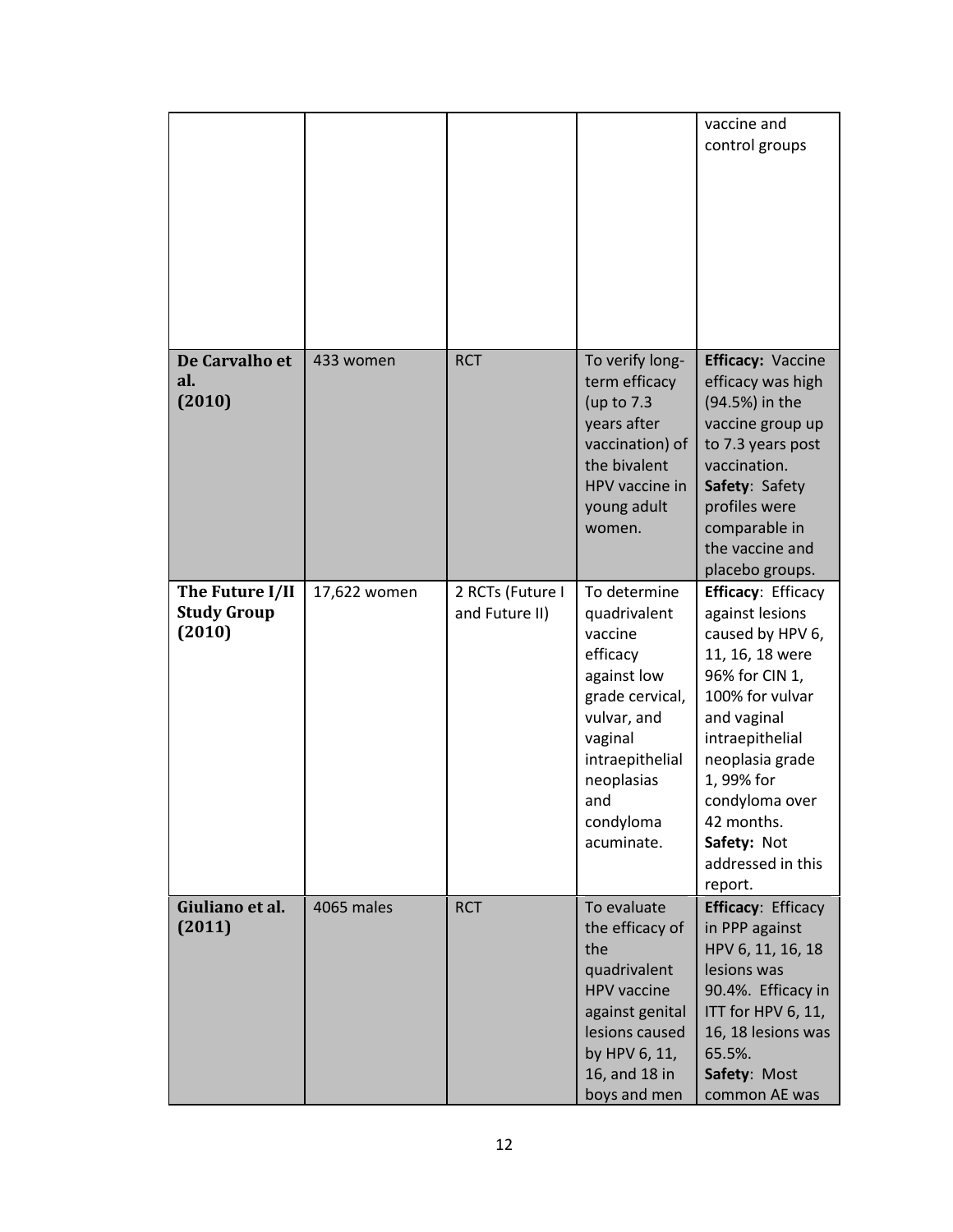|                           |                                                                                                                                      |            | ages 16 to 26.                                                                                                                                   | pain at the<br>injection site with<br>both vaccine and<br>placebo. No<br>serious AE were<br>related to<br>vaccination.                                                                                                                                                                                             |
|---------------------------|--------------------------------------------------------------------------------------------------------------------------------------|------------|--------------------------------------------------------------------------------------------------------------------------------------------------|--------------------------------------------------------------------------------------------------------------------------------------------------------------------------------------------------------------------------------------------------------------------------------------------------------------------|
| Herrero et al.<br>(2013)  | 7466 women                                                                                                                           | <b>RCT</b> | To determine<br>efficacy of<br>bivalent HPV<br>vaccine<br>against oral<br><b>HPV</b> infection<br>in women.                                      | <b>Efficacy: The</b><br>vaccine was<br>93.3% effective<br>against oral<br>infection with<br>HPV 16 and/or<br>18.<br>Safety: Not<br>addressed in this<br>report.                                                                                                                                                    |
| Kreimer et al.<br>(2011)  | 4210 women                                                                                                                           | <b>RCT</b> | To evaluate<br>the efficacy of<br>the bivalent<br><b>HPV</b> vaccine<br>against anal<br>infection with<br>HPV 16/18 in<br>women ages<br>$18-25.$ | <b>Efficacy: Efficacy</b><br>against anal<br>infection with<br>HPV 16/18 was<br>62% measured 4<br>years post-<br>vaccination.<br>Efficacy in the<br>restricted cohort<br>(1989 women<br>who tested neg<br>for HPV 16/18 at<br>the start of the<br>study) was 83.6%.<br>Safety: Not<br>addressed in this<br>report. |
| Lehtinen et al.<br>(2012) | TVC group:<br>vaccine=9319<br>women,<br>control=9325<br>women<br>TVC naïve group:<br>vaccine=5824<br>women,<br>control=5820<br>women | <b>RCT</b> | To establish<br>vaccine<br>efficacy of the<br>bivalent HPV<br>vaccine<br>against grade<br>3 or greater<br>CIN caused by<br>HPV 16/18.            | Efficacy: Four<br>years after<br>vaccination,<br>efficacy against<br>CIN 3+ caused by<br>HPV 16/18 was<br>100% in TVC<br>naïve group, and<br>45.7% in the TVC.<br>Efficacy against<br>AIS was 100% in<br>TVC naïve and<br>76.9% in TVC.                                                                            |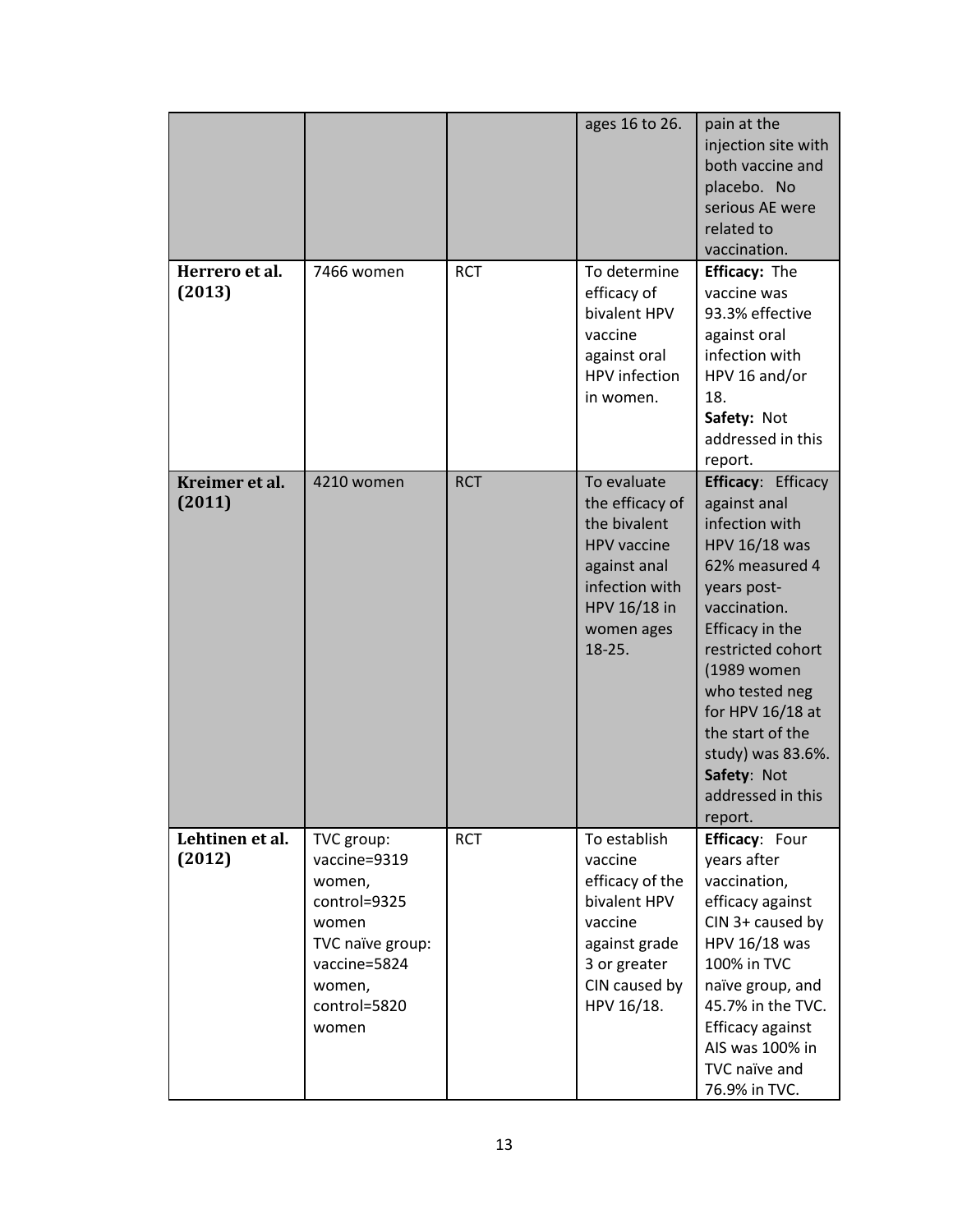| Palefsky et al.<br>(2011)  | 602 males                                    | <b>RCT</b> | To verify the<br>efficacy of the<br>quadrivalent<br><b>HPV</b> vaccine<br>against anal<br>intraepithelial<br>neoplasm in<br>men who have<br>sex with men,<br>ages 16-26.              | Safety: The<br>number of<br>women reporting<br>AE were similar in<br>vaccine and<br>control groups.<br><b>Efficacy: Against</b><br>HPV 6, 11, 16, 18<br>associated anal<br>intraepithelial<br>neoplasia was<br>50.3% in ITT and<br>77.5% in PPP.<br>Safety: No<br>serious AE<br>reported in this<br>study.                                                                                                                                          |
|----------------------------|----------------------------------------------|------------|---------------------------------------------------------------------------------------------------------------------------------------------------------------------------------------|-----------------------------------------------------------------------------------------------------------------------------------------------------------------------------------------------------------------------------------------------------------------------------------------------------------------------------------------------------------------------------------------------------------------------------------------------------|
| Szarewski et<br>al. (2012) | 18,644 women                                 | <b>RCT</b> | To determine<br>the efficacy of<br>the bivalent<br>HPV vaccine<br>against HPV<br>16/18<br>infection in<br>women ages<br>15-25 without<br>prior exposure<br>to HPV 16/18<br>infection. | Efficacy: The<br>vaccine was<br>efficacious<br>against HPV<br>16/18 in women<br>who were HPV<br>16/18 DNA<br>negative and<br>seronegative and<br>women who were<br><b>HPV 16/18 DNA</b><br>negative but had<br>serological<br>evidence of<br>previous HPV<br>16/18 infection.<br>If women were<br>HPV DNA positive<br>for one type, the<br>vaccine was still<br>effective against<br>the other type.<br>Safety: Not<br>addressed in this<br>report. |
| Yoshikawa et<br>al. (2013) | Vaccine=509<br>women<br>Placebo=512<br>women | <b>RCT</b> | To establish<br>the efficacy of<br>the<br>quadrivalent<br><b>HPV</b> vaccine                                                                                                          | <b>Efficacy:</b><br>Infection with<br>HPV 6, 11, 16, 18<br>reduced by 87.6%<br>in vaccine group.                                                                                                                                                                                                                                                                                                                                                    |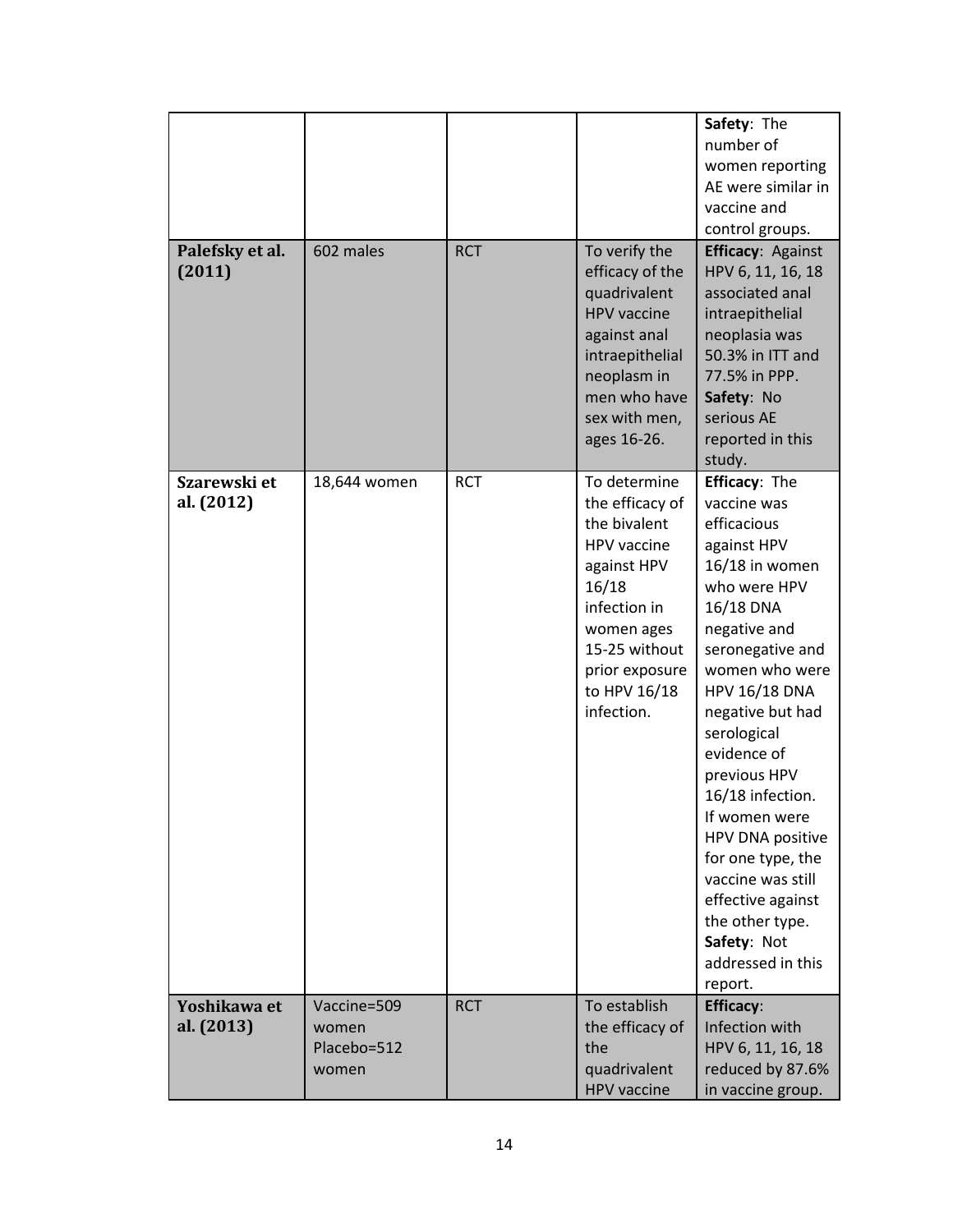|  |                 | against HPV 6, Safety: Pain and |
|--|-----------------|---------------------------------|
|  | 11, 16, & 18 in | headache most                   |
|  | Japanese        | common AE. No                   |
|  | women ages      | serious AE related              |
|  | $18-26.$        | to vaccination.                 |
|  |                 |                                 |
|  |                 |                                 |

# **Discussion**

# **Critique of Studies**

This review of the current literature investigating safety and efficacy of the bivalent and quadrivalent HPV vaccines for males and females demonstrates that both vaccines are safe and effective. This paper adds to the body of evidence by providing an updated review of the latest research related to HPV vaccine efficacy and safety regarding cervical lesions in women and genital lesions in men, as well as new research exploring vaccine efficacy against anal and oral HPV infections. Additionally, it reports some longer-term data, including vaccine efficacy of the quadrivalent vaccine against CIN 1, vulvar and vaginal intraepithelial neoplasias grade 1, and condyloma up to 42 months and efficacy of the bivalent vaccine in women up to 7.3 years (De Carvalho et al., 2010; The Future I/II Study Group, 2010).

While efficacy of the HPV vaccine against cervical lesions in women (particularly those caused by HPV 16 or 18) is high, studies examining vaccine efficacy and safety for longer than five years are still in progress. Additionally, there are many areas where research is only in the beginning stages. Routine vaccination with the quadrivalent vaccine has only been recommended for males since 2011, and the majority of research is focused on genital and anal lesions. Investigations are still in progress to evaluate its effectiveness against penile, anal, and oropharyngeal cancers in men. Furthermore, new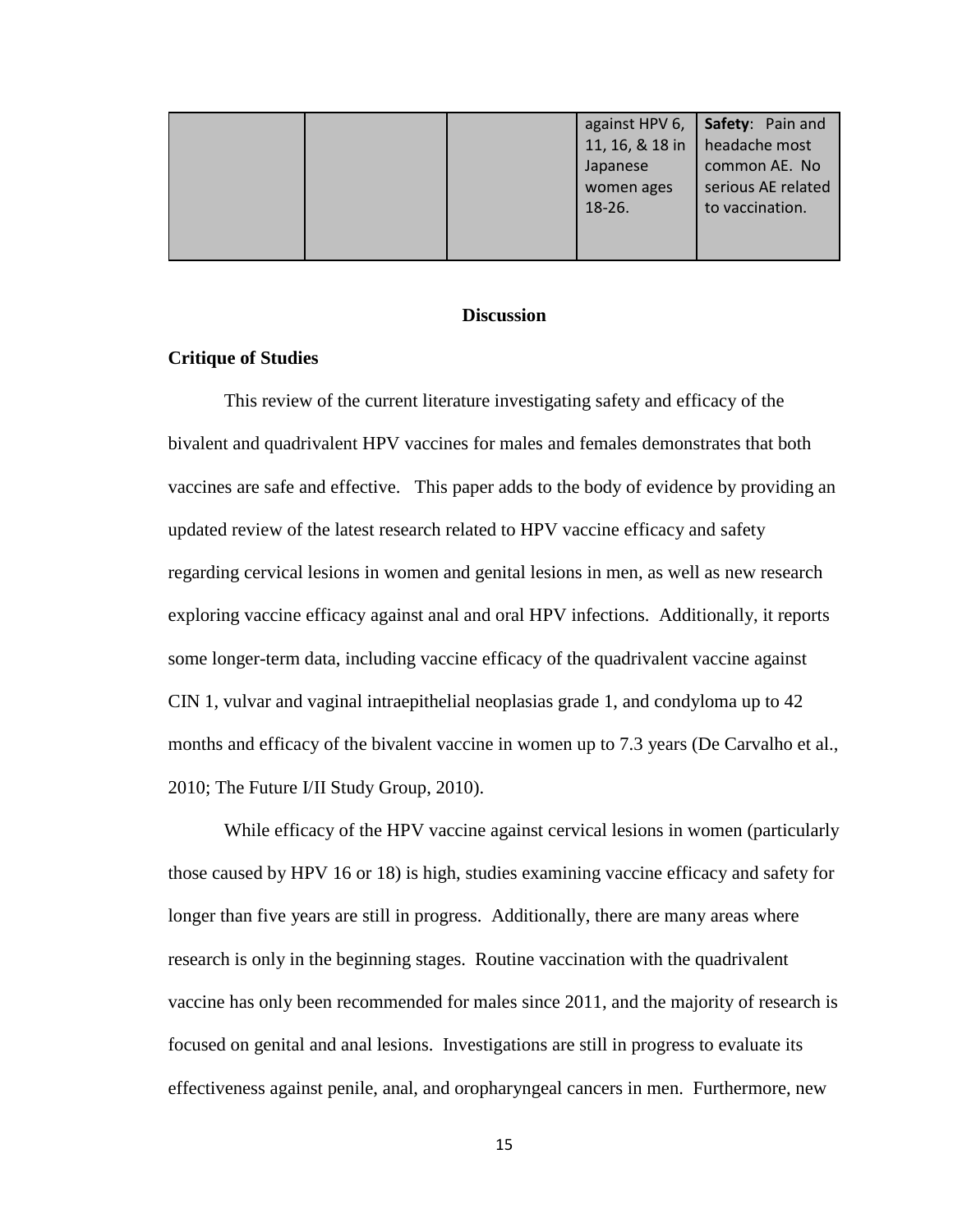studies support that the vaccine can prevent anal and oral HPV infection in women, but additional research is needed in this area.

 Emerging evidence has the potential to change current practice. Recent studies suggest that two doses of the vaccine are possibly as effective as the traditional threedose series (Kreimer et al., 2011b; Romanowski et al., 2011). Similarly, research has been conducted to determine vaccine efficacy against non-vaccine HPV types (Wheeler et al., 2012) and the effect of vaccinating women who are known to have HPV related cervical and vulvar disease (Joura et al., 2012). Lastly, despite lower than desired vaccination rates in the United States, the incidence of HPV in females ages 14-19 with HPV 6, 11, 16, and 18 has decreased by 56% since the implementation of routine vaccination (Markowitz et al., 2013). These are areas for further research, but have the potential to alter vaccine recommendations.

Limitations in these studies include potential conflicts of interest. For example, several of the larger studies in this review were funded by pharmaceutical companies and the researchers were employed by the pharmaceutical companies (The Future I/II Study Group, 2010; Lehitenen et al., 2012; Palefsky et al., 2011; Szarewski et al., 2011). While the studies were well-conducted, with large samples sizes in various sites (including North America, Latin America, Europe, and Asia), their funding represents potential bias. Other limitations include the smaller sample sizes of some studies. While most were large, multi-site studies, a few had a sample size fewer than 1000 (De Carvalho et al., 2010; Palefsky et al., 2010), or were conducted at only one site (De Carvalho et al., 2010; Herrero et al., 2013; Kreimer et al., 2011; Yoshikawa et al., 2013). Lastly, the fact that the majority of research is still concentrated on vaccine efficacy in women against CIN or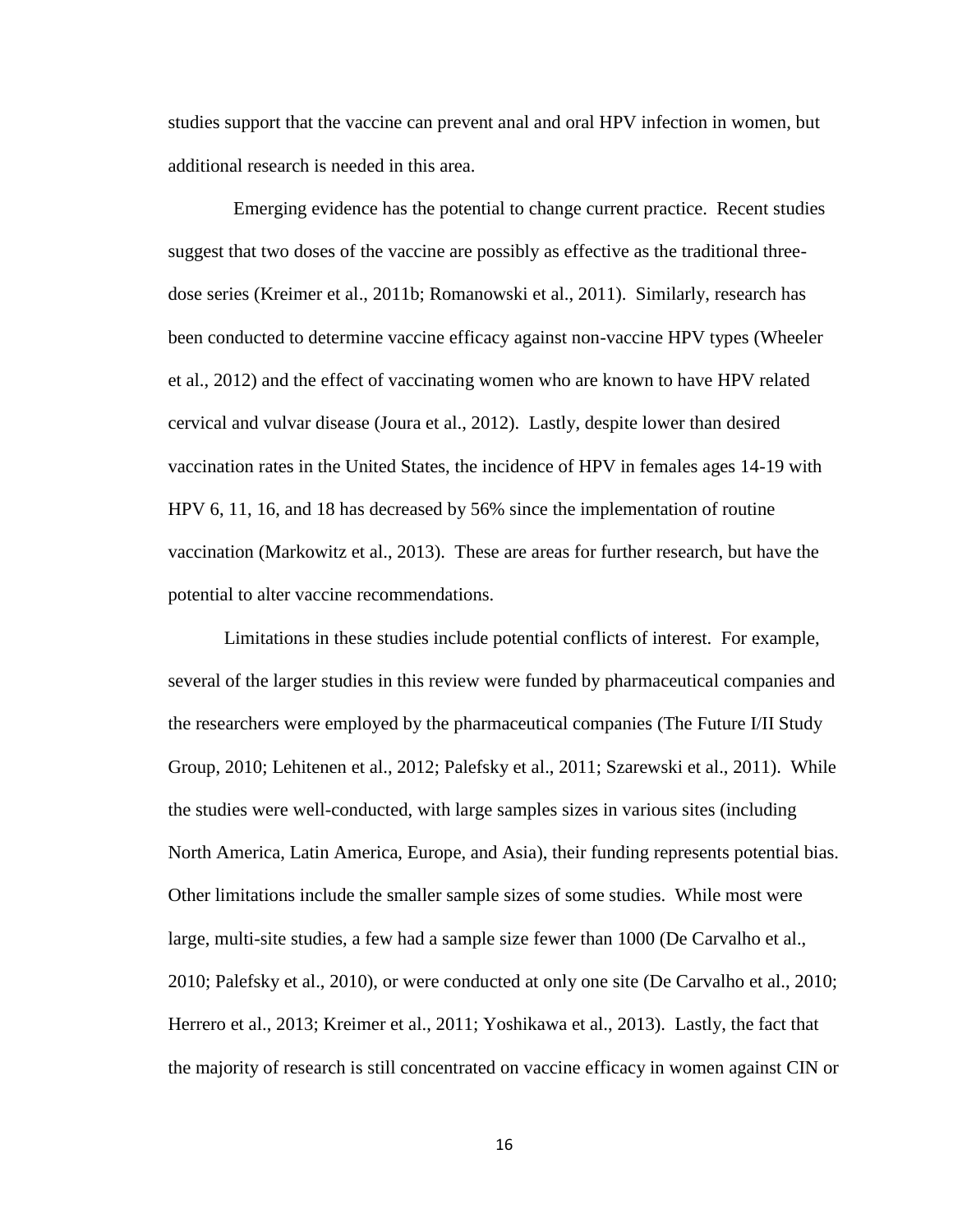cervical cancer represents a potential limitation. Only two of the included studies evaluated HPV infection in men (Giuliano et al., 2011; Palefsky et al., 2011). Research in other areas, including vaccine efficacy in men and vaccine efficacy against anal and oral HPV infections, is lacking.

# **Recommendations for Practice**

Providers should know that, to date, both the bivalent and quadrivalent vaccines have shown high efficacy against their respective HPV types. Additionally, in nearly all studies reviewed, reported adverse events were similar in the vaccine and control groups. Providers should continue to follow the ACIP recommendations for routine and catch-up administration to both male and female patients. The quadrivalent vaccine is recommended for males, but it is not specified whether the bivalent or quadrivalent vaccine is preferable for females and thus the decision is left up to providers. A compelling rationale for recommending the quadrivalent vaccine is that it also protects against anogenital warts caused by HPV types 6 and 11. Additionally, it is important for providers to note their patients' sexual history, as in some cases this may affect vaccination (for example, ACIP recommends vaccination up to 26 years old in men who have sex with men).

Given the decline in HPV 6, 11, 16, and 18 infections in adolescent girls since the implementation of vaccination, there is promise that continued vaccination could greatly reduce HPV infection and therefore lessen the incidence of associated cancers. Two of the Healthy People 2020 objectives are to reduce the number of females with HPV 6, 11, 16, and 18 infections, and to increase the number of females ages 13-15 who have received 3 doses of the HPV vaccine to 80% (HHS, 2013). Potential recommendations to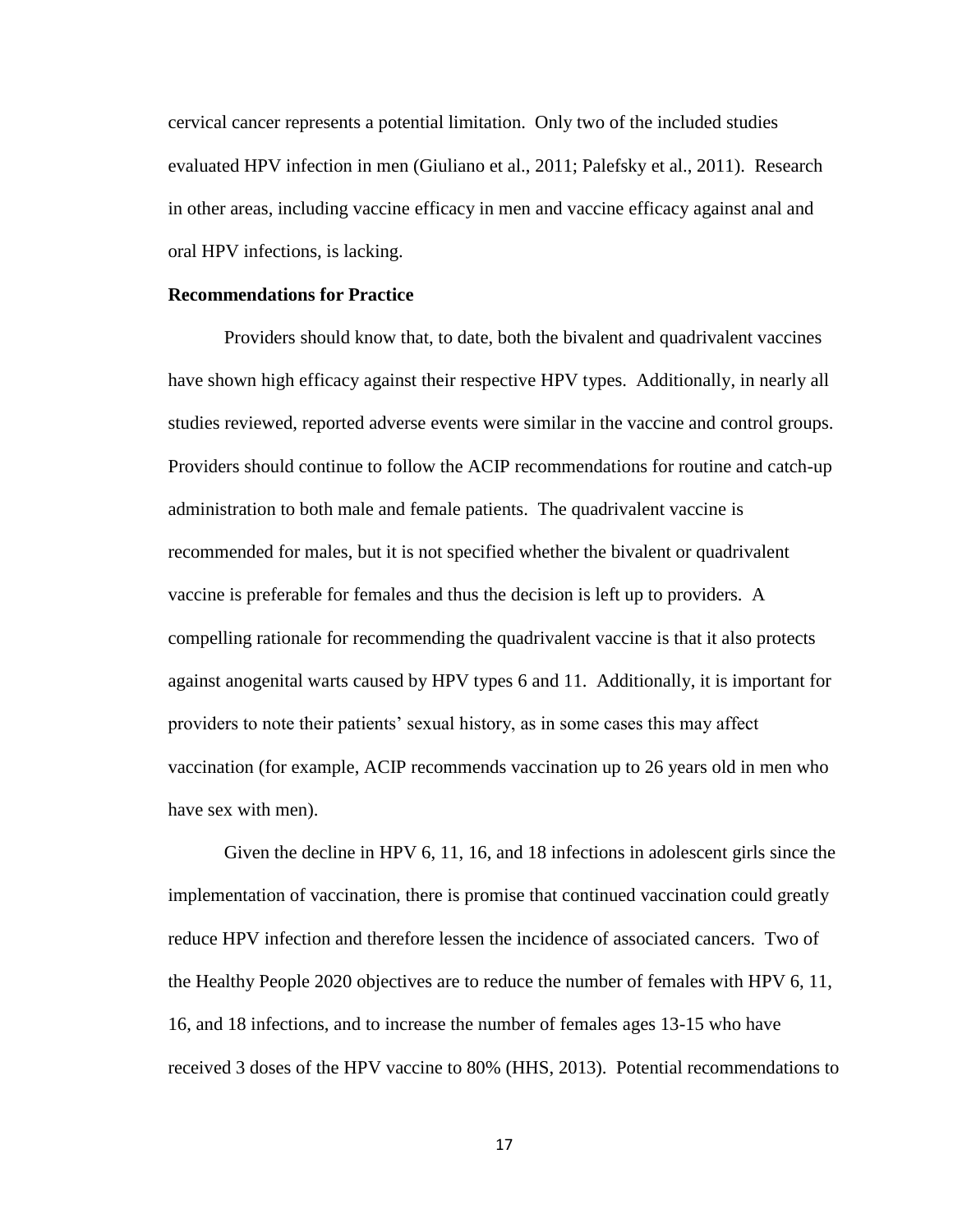improve vaccination rates include strong provider recommendation to patients, patient (and parent) education, and focusing on health policy that would mandate the vaccine for adolescents entering the sixth grade.

# **Conclusion**

Short-term data supports the efficacy and safety of the HPV vaccine, but longterm data is yet to be determined. Recent research has shown promise that the vaccine is effective in women for the prevention of cervical, oral, and anal HPV infections and in men for the prevention of genital lesions and anal HPV infections. Since infection with oncogenic HPV types has been linked to cervical, vaginal, penile, anal, and orophayngeal cancers, a reduction in high-risk HPV infections should correlate with a reduction in associated cancers. Additionally, research continues to demonstrate a positive safety profile for the vaccines. Providers should continue to recommend the HPV vaccine to male and female patients per the ACIP recommendations as a primary prevention method for the reduction of HPV infection. If vaccination rates can meet the Healthy People 2020 objectives, morbidity, mortality, and healthcare costs associated with HPV infection could be greatly reduced.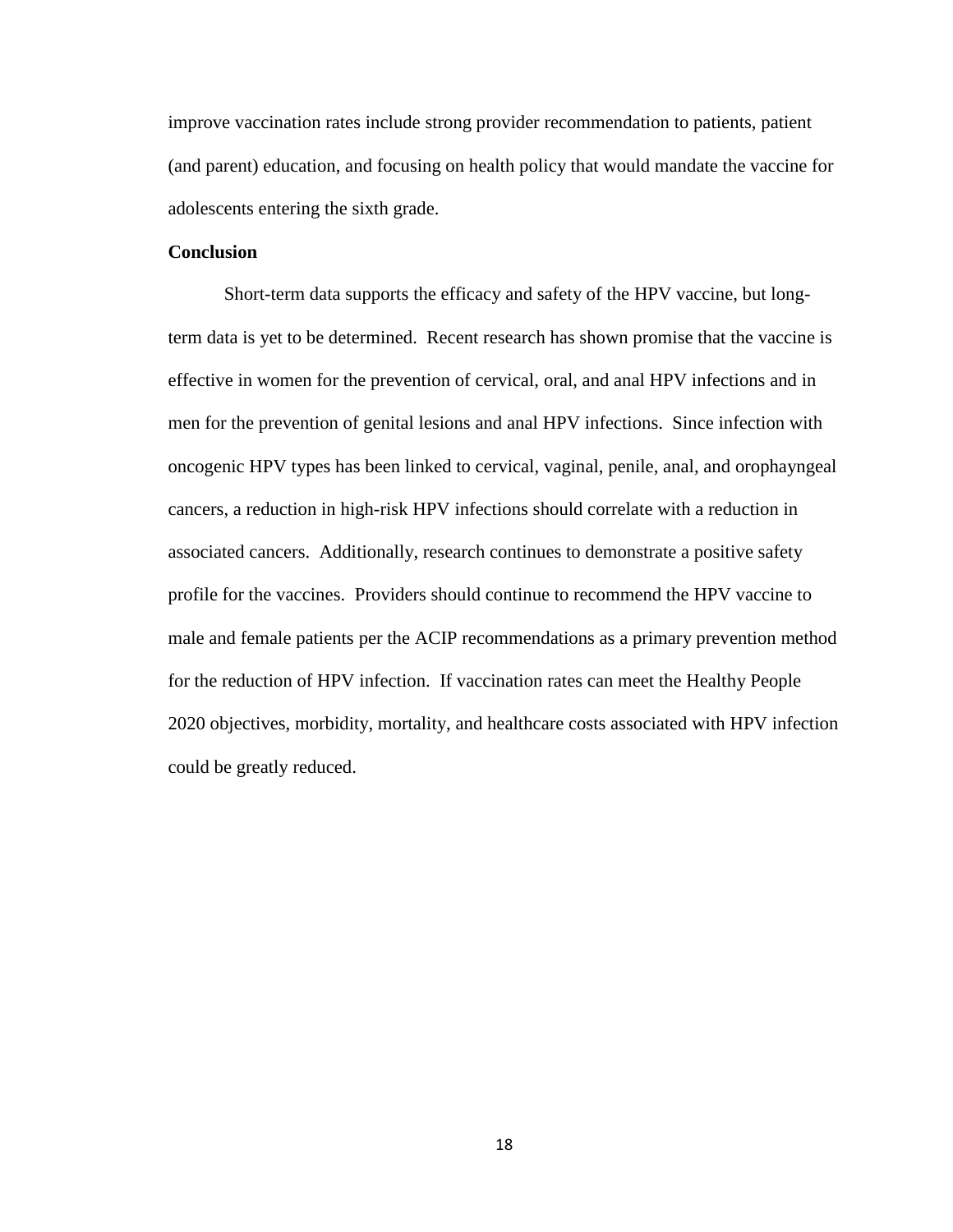Chapter 3

Manuscript #2:

Policy Analysis: Requiring the HPV Vaccine for Adolescents in Kentucky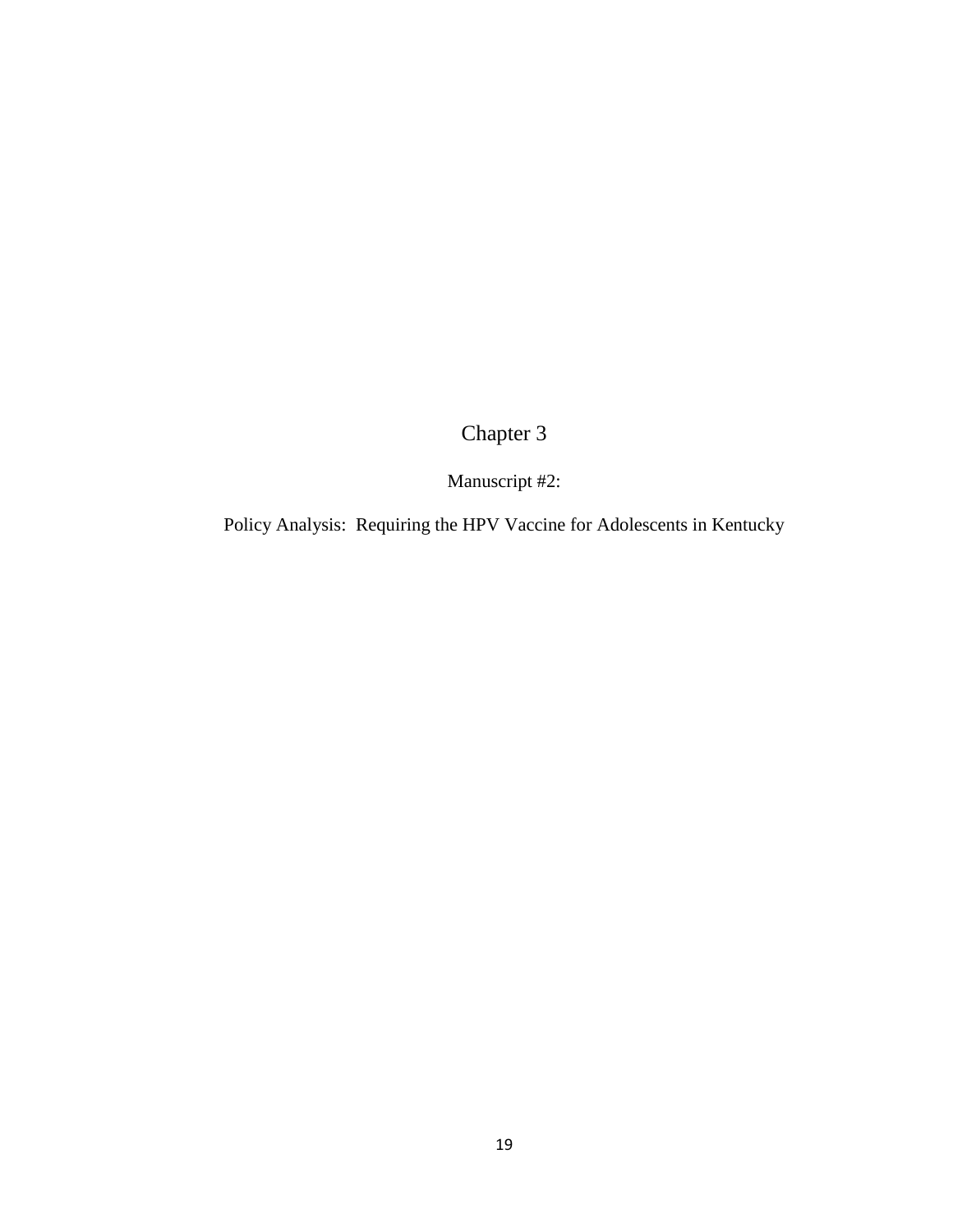# Abstract

Infection with certain strains of human papillomavirus (HPV) has been associated with the development of cervical, vulvar, vaginal, penile, anal, and orophayngeal cancers. Both the bivalent and quadrivalent HPV vaccines protect against these oncogenic strains. Despite an ACIP recommendation that all 11-12 year old males and females should be routinely vaccinated against HPV in the United States, initiation and completion of the three-dose series are low. One proposed intervention to increase vaccination rates is to introduce policy that requires HPV vaccination for school entry. Kentucky legislators introduced House Bill 358 during the 2013 session that would require the vaccine for all males and females in the state prior to entering sixth grade. This paper will discuss the social, financial, and political implications of the proposed bill, as well as alternative measures to increase HPV vaccination rates.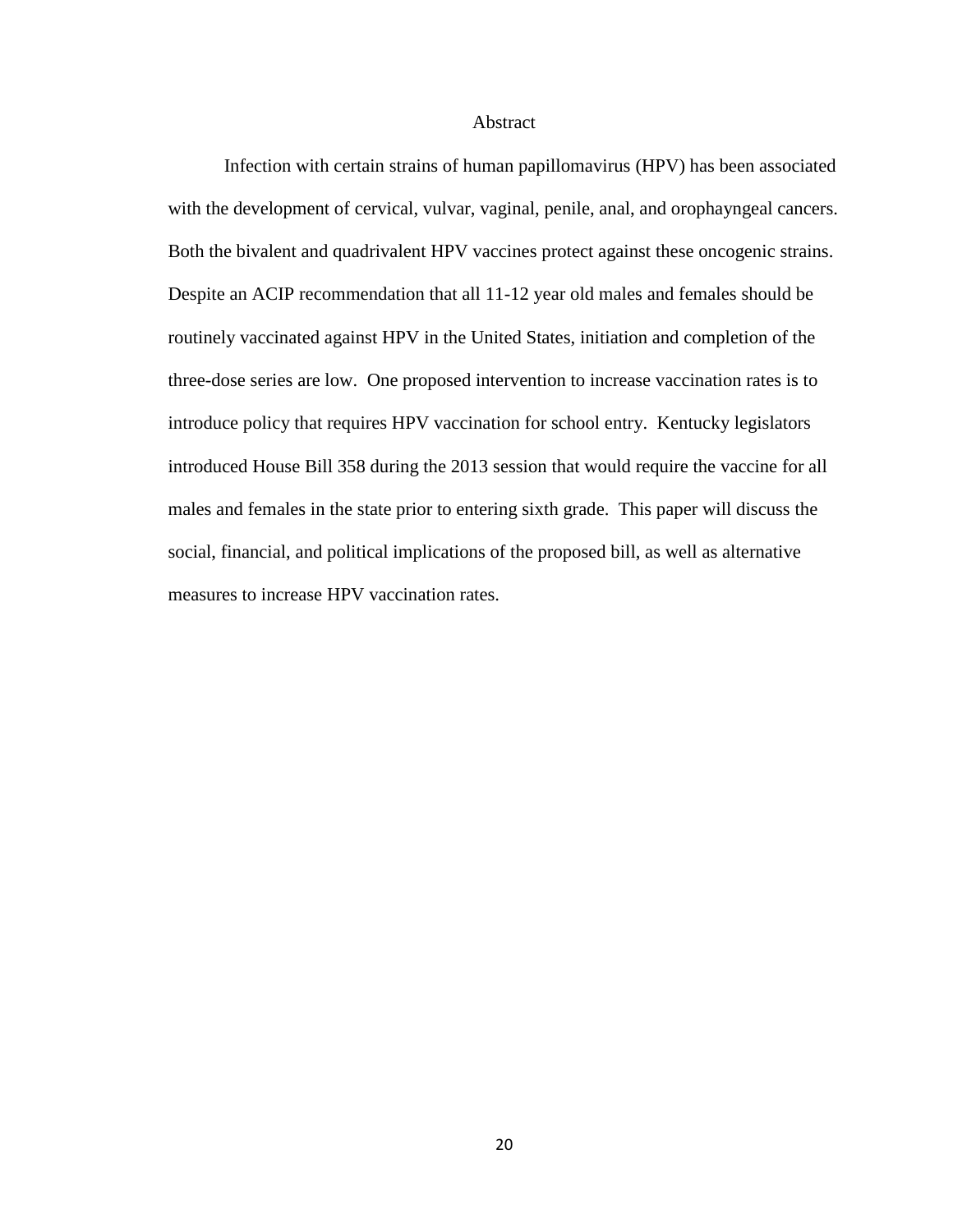Policy Analysis: Requiring the HPV Vaccine for Adolescents in Kentucky

The Center for Disease Control and Prevention's (CDC) Advisory Committee on Immunization Practices (ACIP) in 2006 released recommendations to routinely vaccinate 11-12 year old females (Markowitz et al., 2007), and in 2011 that 11-12 year old males be vaccinated (CDC, 2011a) with a three-dose human papillomavirus (HPV) vaccine. The bivalent vaccine (HPV2) that protects against types 16 and 18 is recommended for use in females; the quadrivalent vaccine (HPV4) that protects against HPV types 6, 11, 16, and 18 is recommended for use in males and females. However, vaccination rates have remained low. In 2012, only 33.4% of adolescent females and 6.4% of adolescent males had completed the three-dose vaccine series (CDC, 2013d). Implementing policy that would require the HPV vaccine for school entry is one proposed solution to low vaccination rates. In 2013, Kentucky legislators proposed House Bill 358 that would require the HPV vaccine for both males and females prior to sixth grade entry. The bill passed the Kentucky House of Representatives, but it was ultimately unsuccessful after being stalled in Senate committee. This paper will explore the stakeholders that are involved and affected by a vaccine mandate, the factors that influence the development and acceptance of a bill, and possible alternative solutions that would facilitate an increase in HPV vaccination rates.

#### **Background and Significance**

Human papillomavirus is a sexually transmitted disease that is extremely widespread. It is estimated that 75% of sexually active people will become infected between the ages of 15 and 50 (La Torre, de Waure, Chiaradia, Mannocci, & Ricciardi, 2007). According to estimates from the CDC (2013a), there are more than 14 million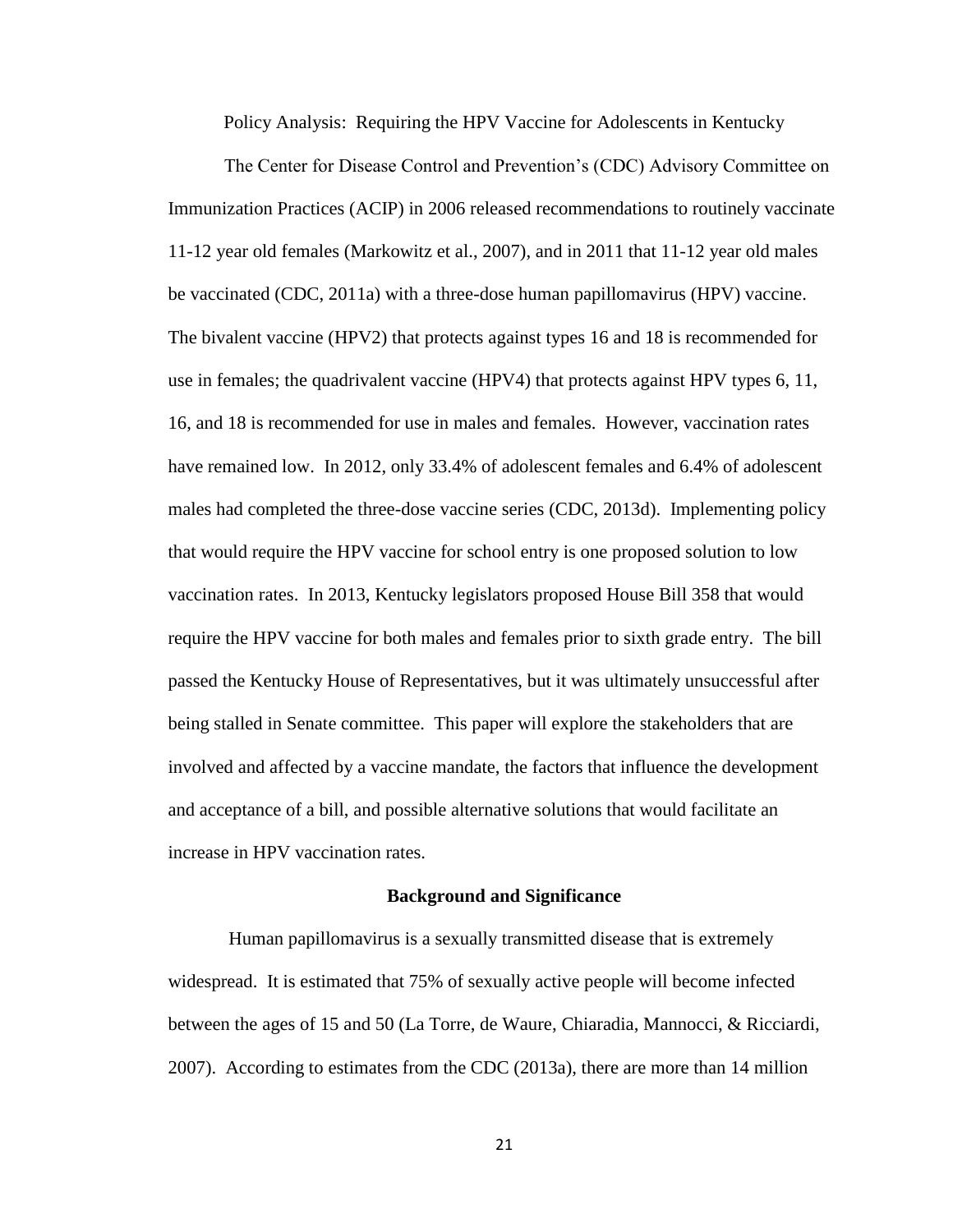new infections yearly, and 79 million active infections in the United States currently. This makes it by far the most prevalent sexually transmitted infection (STI) in the U.S. Incidence of infection peaks between ages 15-24 for both men and women (Fernandez, Allen, Mistry, & Kahn, 2010). Approximately 90% of HPV infections are cleared by the body's immune system within one to two years. However, infection with high-risk types can lead to cancerous changes and is linked to the development of cervical, vulvar, vaginal, penile, anal, and oropharyngeal cancers (CDC, 2011a; Markowitz et al., 2007).

HPV DNA was discovered in cervical cancer cells approximately 30 years ago. It was later determined that over 99% of cervical cancers are caused by oncogenic strains of HPV; 70% of these are caused by HPV 16 and 18 (HHS, 2012). While cervical cancer rates have declined in the past 50 years due to the implementation of routine screening, the CDC estimates that in 2010, 11,818 women were diagnosed with and 3,939 women died from cervical cancer in the United States (CDC, 2012c). Kentucky is one of the twelve states with the highest rates of cervical cancer with an incidence of 8.1-11.2 per 100,000 (CDC, 2012d).

Evidence supports a strong link between HPV infection and both oropharyngeal and anal cancers. Approximately 95% of anal cancers (CDC, 2013e) and nearly 70% of newly diagnosed oropharyngeal cancers in the U.S. are caused by human papillomavirus (Herrero et al., 2013). While HPV-related anal cancer is most common in men who have sex with men (Kreimer et al., 2011), the incidence of both oropharyngeal and anal cancers are on the rise in men and women (Herrero et al., 2013; Palefsky et al., 2011). Similar to cervical cancer, HPV related anal cancers are primarily caused by oncogenic HPV types 16 and 18 (Palefsky et al., 2011), while oral cancers are largely caused by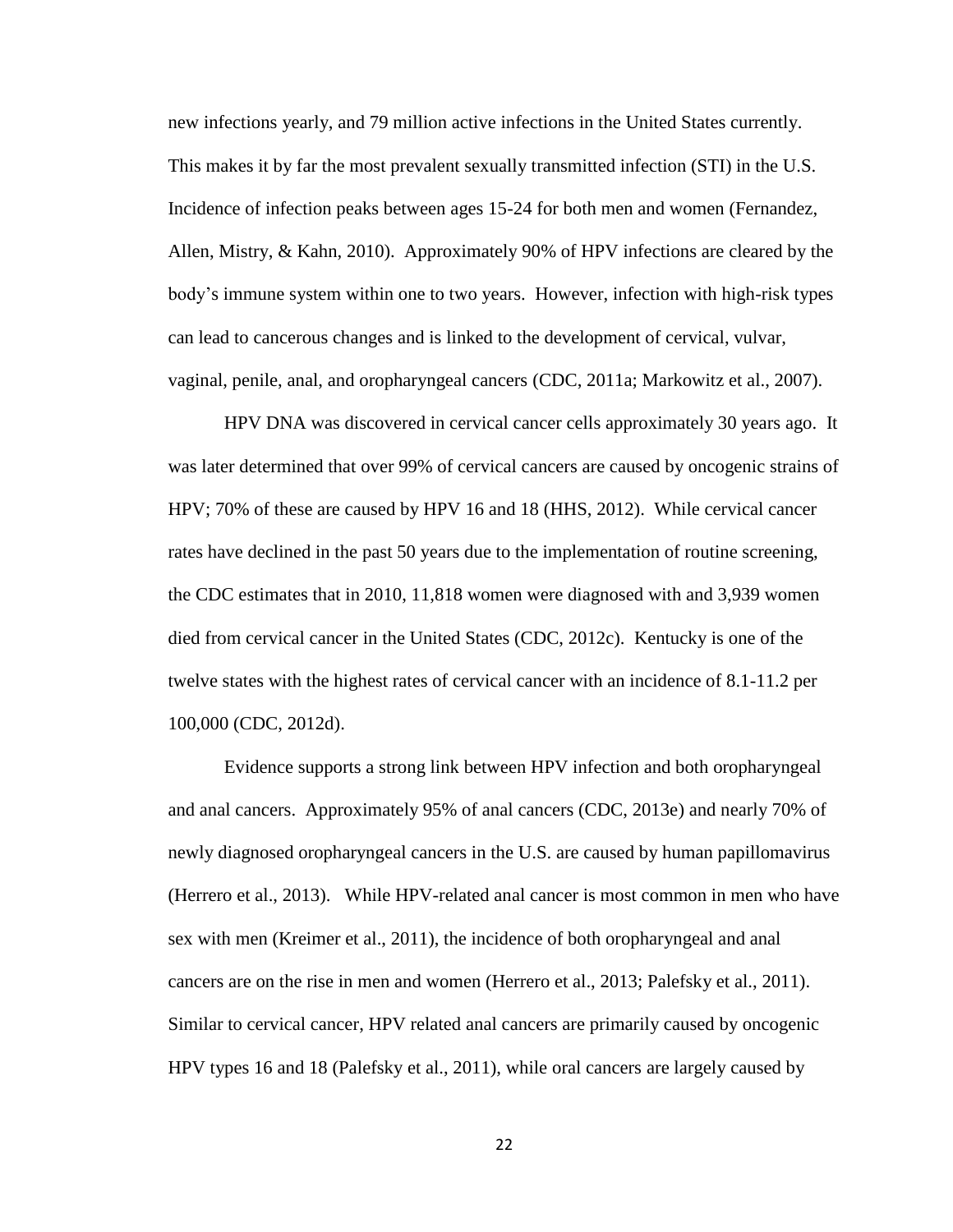HPV 16 (Herrero et al., 2013). Approximately 1 % of the U.S. population is infected with oral HPV 16, and men are three times more likely than women to be infected with oral HPV (CDC, 2013b).

HPV is also responsible for anogenital warts. Annually, approximately 30 million men and women worldwide develop low-grade intraepithelial neoplasias and/or anogenital warts (The Future I/II Study Group, 2010), with an excess of 500,000 new cases of anogenital warts yearly in the U.S. (Garnock-Jones & Giuliano, 2011). Approximately 90% of anogenital warts are caused by HPV 6 or 11. Conjunctival, nasal, oral, and laryngeal warts can also be caused by HPV 6 or 11 (CDC, 2012b). While these lesions are not directly associated with cancer, there are related psychological burdens and costs of treatment (Giuliano et al., 2011).

In 2006, the United States Food and Drug Administration (FDA) approved the three-dose quadrivalent vaccine (HPV4) that protects against HPV types 6, 11, 16, and 18. In June 2006, the ACIP released recommendations regarding the administration of the vaccine to females (Markowitz et al., 2007). This included recommendations to vaccinate females ages 9-26, with routine vaccination at ages 11-12. Additionally, a bivalent vaccine (HPV2) was introduced in 2009 that protects against HPV types 16 and 18 (CDC, 2010a). In 2011, the ACIP updated their recommendations again to include the routine vaccination of males ages 11-12, and all males ages 9-21 (and up to age 26 for special populations including men who have sex with men and those who are immunocompromised) with the quadrivalent vaccine (CDC, 2011a).

While long-term studies are still in progress, the HPV vaccines have had positive reports for safety and efficacy to date (Beibei, Kumar, Castellague, & Giuliano, 2011; De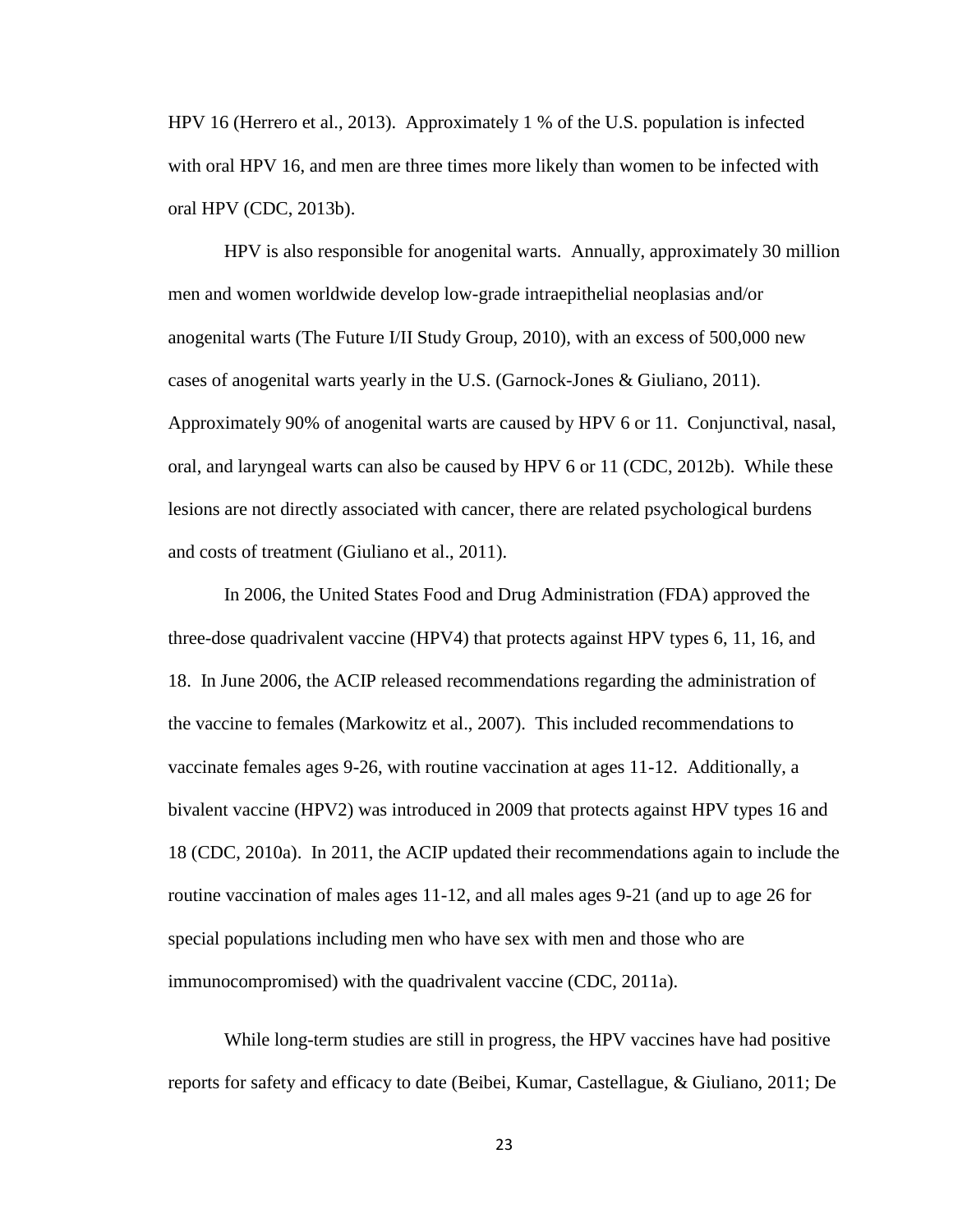Carvalho et al., 2010; The Future I/II Study Group; Giuliano et al., 2011; Herrero et al., 2013; Palefsky et al., 2011; Yoshikawa, Ebihara, Tanaka, & Noda, et al., 2013) . Studies have suggested that the vaccine is highly effective at preventing cervical intraepithelial neoplasias (CIN) grades 1 and 2 caused by HPV 16 and 18 (Beibei, et al., 2011) and lesions caused by HPV 6, 11, 16, and 18 in both women (The Future I/II Study Group, 2010; Yoshikawa, et al., 2013) and men (Giuliano et al., 2011). The vaccine has shown high efficacy for up to 7.3 years post vaccination (De Carvalho et al, 2010). Additionally, research suggests that the vaccine is effective against oral (Herrero et al., 2013) and anal HPV infections (Kreimer et al., 2011; Palefsky et al., 2011). The vaccine also has a favorable safety profile with the most common adverse events being pain at the injection site (Beibei, et al., 2011; Giuliano et al., 2011; Yoshikawa, et al., 2013), vaccine site reaction (Palefsky et al., 2011), and headache (Beibei, et al., 2011; Yoshikawa, et al., 2013). Additionally, the CDC maintains that the vaccine is safe, effective, and longlasting according to study results thus far, with nearly 46 million doses given in the U.S. as of June 2012 (CDC, 2012h).

### **Statement of Problem**

Despite evidence of both safety and efficacy, HPV vaccination rates in the U.S. remain low (CDC 2013d; Markowitz et al, 2007). The 2007 National Immunization Survey-Adult (NIS-Adult) showed that a few months after initiation of the ACIP recommendations, although patient knowledge of HPV infection was high, only 10% of women 18-26 initiated the vaccine series (Jain et al., 2009). By 2012, 53.8% of adolescent females ages 13-17 in the U.S. had received the initial dose of the HPV vaccine, and 33.4% had completed the three-dose series. In Kentucky in 2012, 51.2% of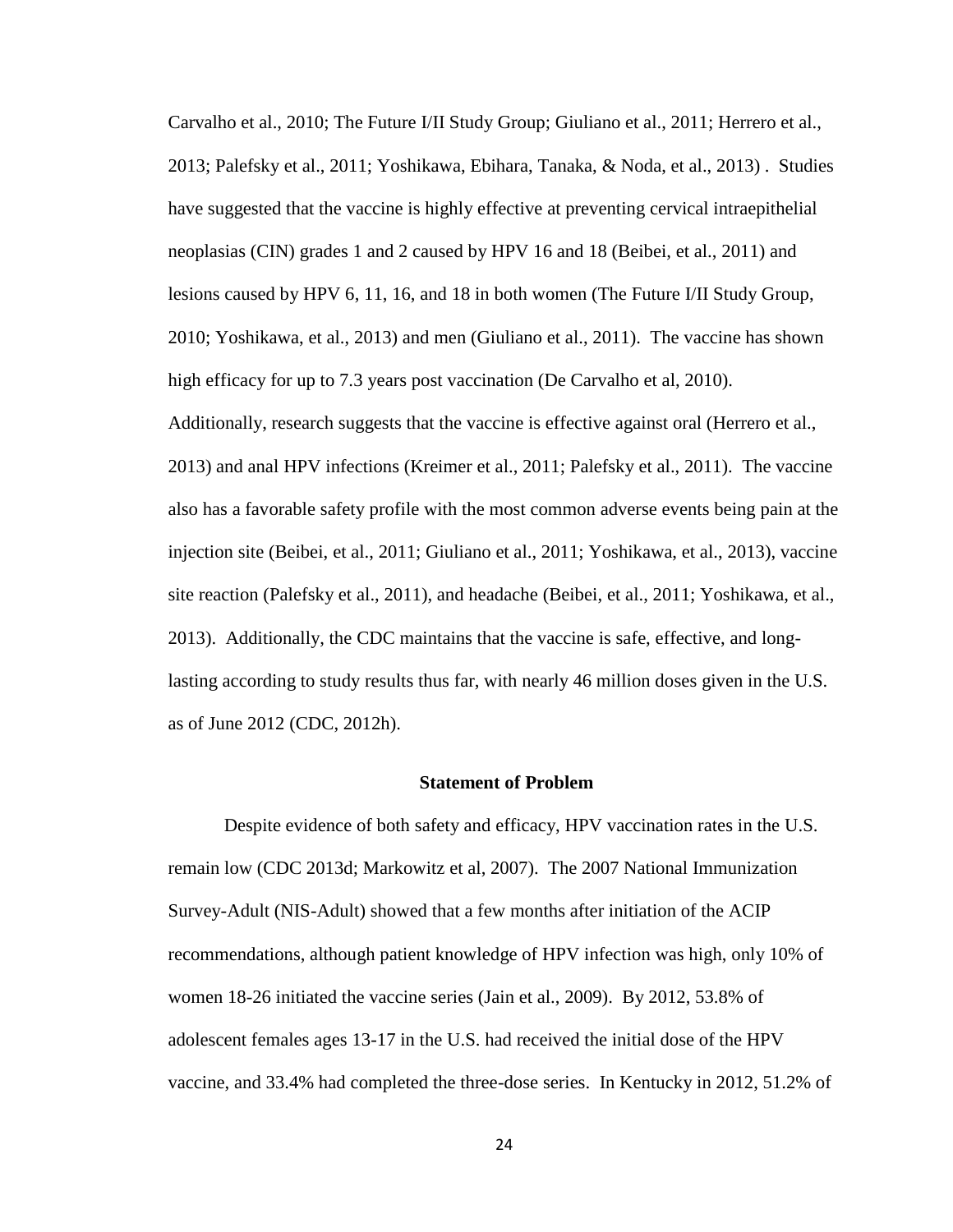adolescent females had initiated the HPV vaccine series, and 34.9% had completed the three-dose series (CDC, 2013d). This remains significantly lower than the compliance rate of other immunizations initiated during the same time period including meningococcal (70%) and Tdap (85%; CDC, 2012g). National rates of HPV vaccination among females actually decreased slightly from 2011 to 2012 (CDC, 2013d). One of the Healthy People 2020 objectives includes increasing the number of females ages 13-15 who have completed the three-dose HPV vaccine series to 80% (HHS, 2013). In order to reach this goal, providers will have to educate patients and their families, and strongly advocate for vaccination of all adolescents.

One proposed way to increase HPV vaccination rates is to introduce policy that mandates vaccination of all adolescents prior to sixth grade entry. There is currently no federal law that dictates vaccinations; each state has different laws regarding which vaccines are required for school entry. In nearly every legislative session since 2006, Kentucky has had proposed legislation that would require the HPV vaccine for students entering the sixth grade. In the 2013 session, lawmakers proposed HB 358, a bill that would mandate the HPV vaccine for all adolescents entering sixth grade in Kentucky. While the legislation passed the House, it was stalled in Senate committee.

Kentucky is not the only state that has proposed legislation to require HPV vaccination. Virginia and Washington D.C. have passed bills mandating that girls entering sixth grade receive the HPV vaccine. Both pieces of legislature provided an 'opt out' for parents who do not desire to vaccinate their daughters. The governor of Texas similarly mandated that girls entering sixth grade would be required to receive the vaccine, with an opportunity for parents to opt out. This mandate was eventually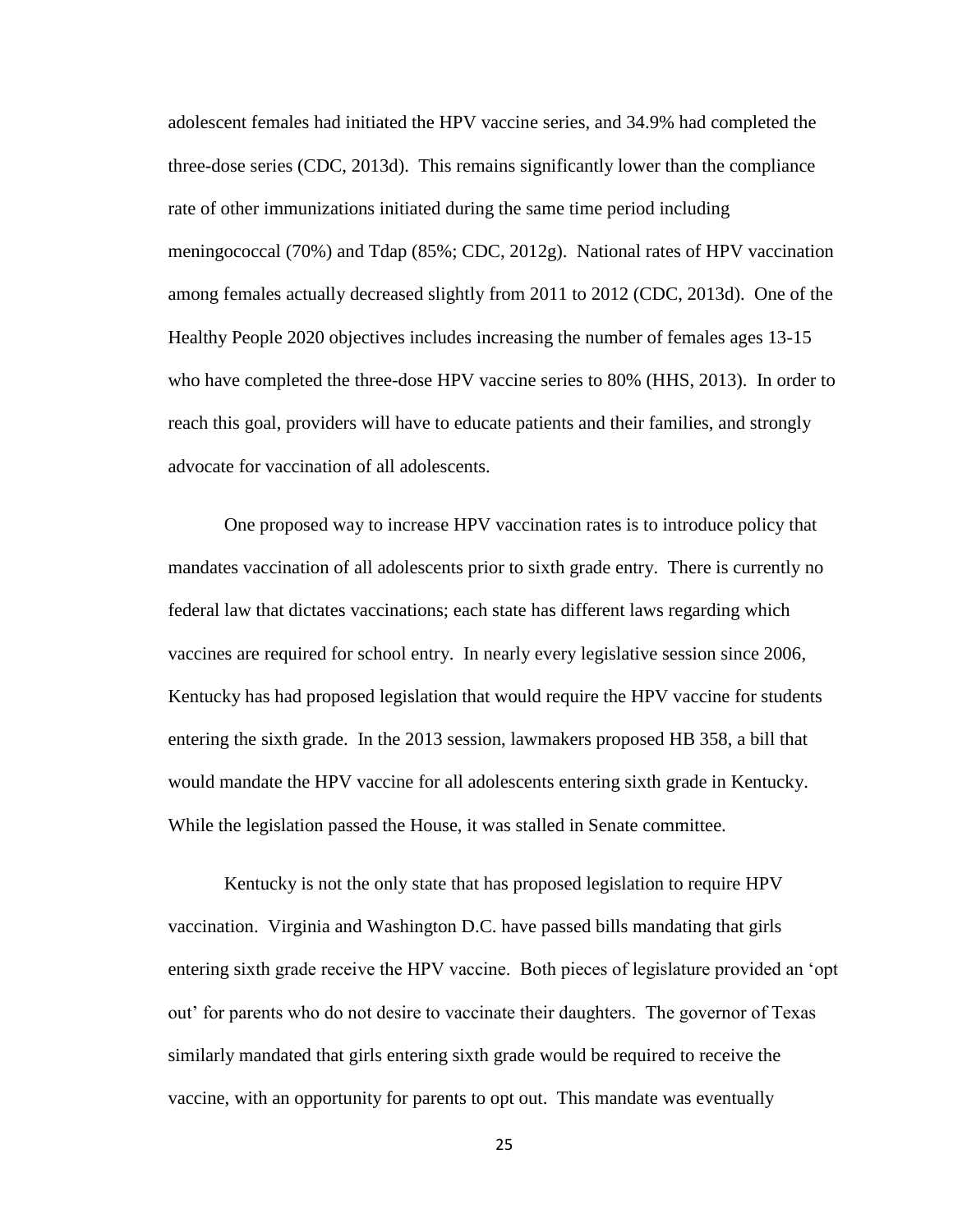overruled by the Texas legislature (Chen, 2012). Similar to Kentucky, New York and Virginia proposed unsuccessful legislation in 2013-2014 that would mandate the vaccine for males and females entering sixth grade. Other states have proposed comparable legislation in previous years without success (NCSL, 2013).

# **Conceptual Framework**

The use of a guiding framework when introducing legislative agenda is important to increase the chance of success. John Kingdon (2003) describes three processes, or "streams" that are involved when setting legislative agendas. These processes are problems, policies, and politics. *Problems* are the issues that are either brought to the attention of politicians by discussion with someone within the government, or by looking at different indicators that politicians use to monitor incidents and occurrences. Some examples of monitoring are monetary (i.e., examining expenditures and budgets) and surveys (can be conducted by governmental or non-governmental groups, and sometimes required by a statute). An issue may be identified as a problem, but may eventually fade from the agenda if appropriate action is not taken. *Policies* describes the process of creating policy proposals. There are many specialists in and around the government who are involved in the formation of policy. Depending on the issue, the group of specialists involved in writing a proposal can vary widely and may include academics, researchers, and others close to the topic. Again, some policy proposals move on to develop legislation while others do not. Finally, *politics* depicts the overall political mood and sentiments of the public. This stream functions independently of the other two, yet can have a strong impact on the agenda (Kingdon, 2003).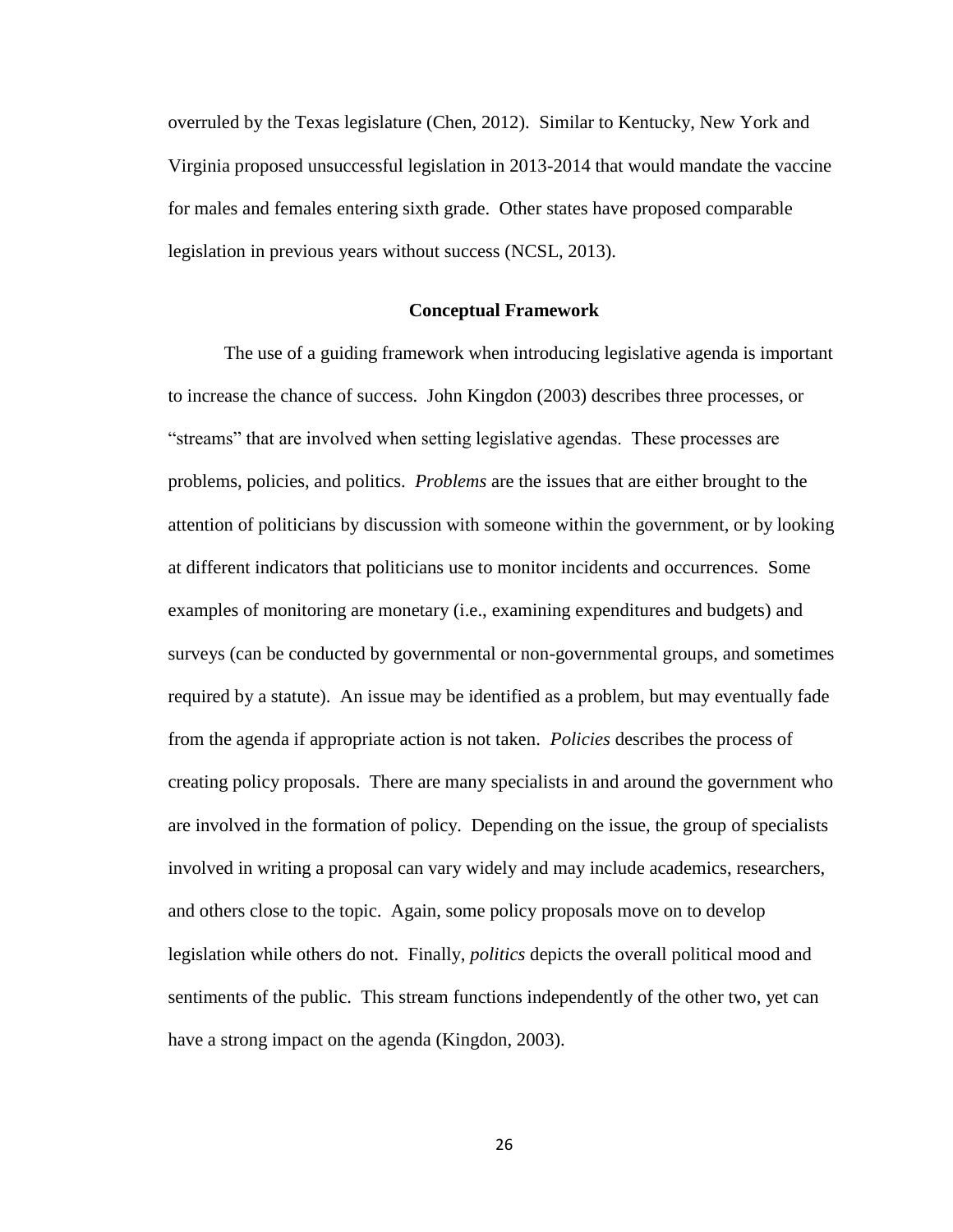The problem in Kentucky (as in the rest of the United States) is that HPV vaccine completion rates are subpar, and far below the Healthy People 2020 goal for adolescent females of 80%. Data from the National Immunization Survey Teen (NIS-Teen) 2012 can be used to support the need for action (CDC, 2013d). This could be considered an indicator of a national problem. In response to this problem, a proposal, or HB 358 (2013), was created. Kentucky had proposed similar bills in the past; the main difference with HB 358 is that it mandates vaccination of both male and female adolescents. However, due to politics, the bill was stalled in Senate committee and did not pass. The HPV vaccine is not widely accepted by the general public, and this undoubtedly affected some politicians' decisions regarding a vaccine mandate. Currently, only Virginia and Washington D.C. have been successful in passing similar legislation.

#### **Analysis of Issue**

# **Key Stakeholders**

There are several key stakeholders in the development of Kentucky House Bill 358 (2013). The first are the legislators who sponsored the bill including Representatives David Watkins, Tom Burch, Joni L. Jenkins, and Mary Lou Marzian. Representatives Burch, Jenkins, and Marzian are all of the Democratic Party representing Jefferson County. Representative Watkins is also from the Democratic Party representing Henderson County. Representatives Watkins and Marzian are a physician and a nurse, respectively. All four representatives have been previously involved in the sponsorship of HPV vaccine related legislation in Kentucky, and all have sponsored previous attempts to require the HPV vaccine for school entry in the state.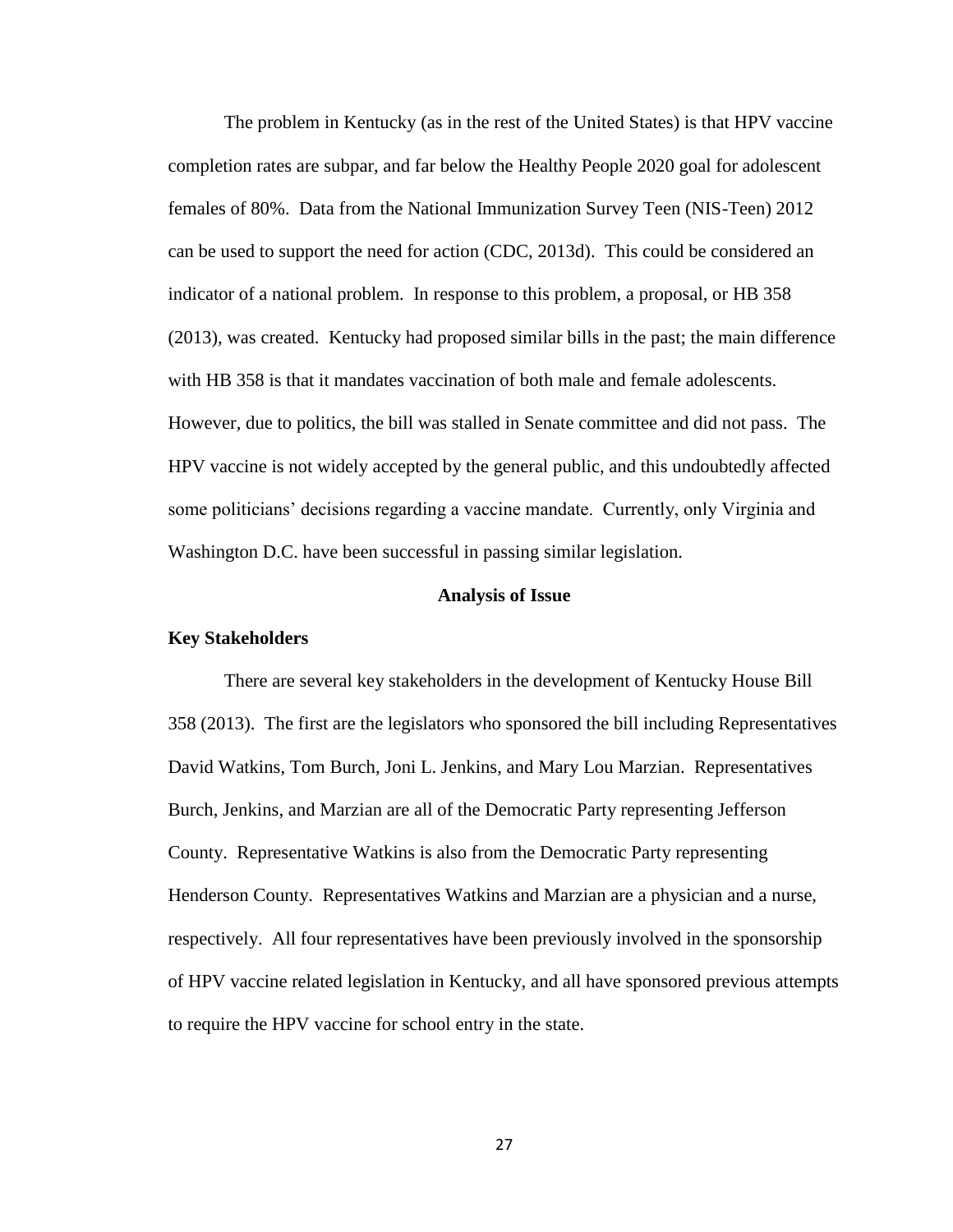The Kentucky Medical Association (KMA) is fully supportive of HB 358 (2013). One of the public health goals the KMA House of Delegates announced in 2012 was to include the HPV vaccine as one of the required vaccines for males and females in Kentucky (KMA, 2012). The group reiterated this stance in a report about HB 358 in the May 2013 issue of the *KMA Communicator*. The House of Delegates is the legislative body of the KMA, and is responsible for developing policy (KMA, 2013b). The American Nurses Association's (ANA) official stance is that they are supportive of the CDC/ACIP recommendations and also of all policies that would improve child and adolescent health. They do recommend that parents have a choice to "opt out" of HPV vaccination once they are fully educated about the risks and benefits, and they support continued research regarding HPV vaccine efficacy (ANA, 2012).

Another key stakeholder in this issue is the pharmaceutical companies that manufacture the HPV vaccine. While it is unclear to what extent the pharmaceutical companies were involved in this particular piece of legislation, it is known that they have lobbied in other states for similar legislation (Mello, Abiola, & Colgrove, 2012). Pharmaceutical companies, especially Merck that manufactures Gardasil (the quadrivalent HPV vaccine) stand to gain great financial benefits from the passage of HB 358 and other comparable legislation that would mandate that adolescents receive the HPV vaccine.

Finally, The Family Research Council (FRC) and Focus on the Family are two conservative Christian groups that oppose HPV vaccine mandates. Both groups take a similar stance in that they support the development of the HPV vaccine and continued research regarding its efficacy, but they oppose mandating the vaccine for school entry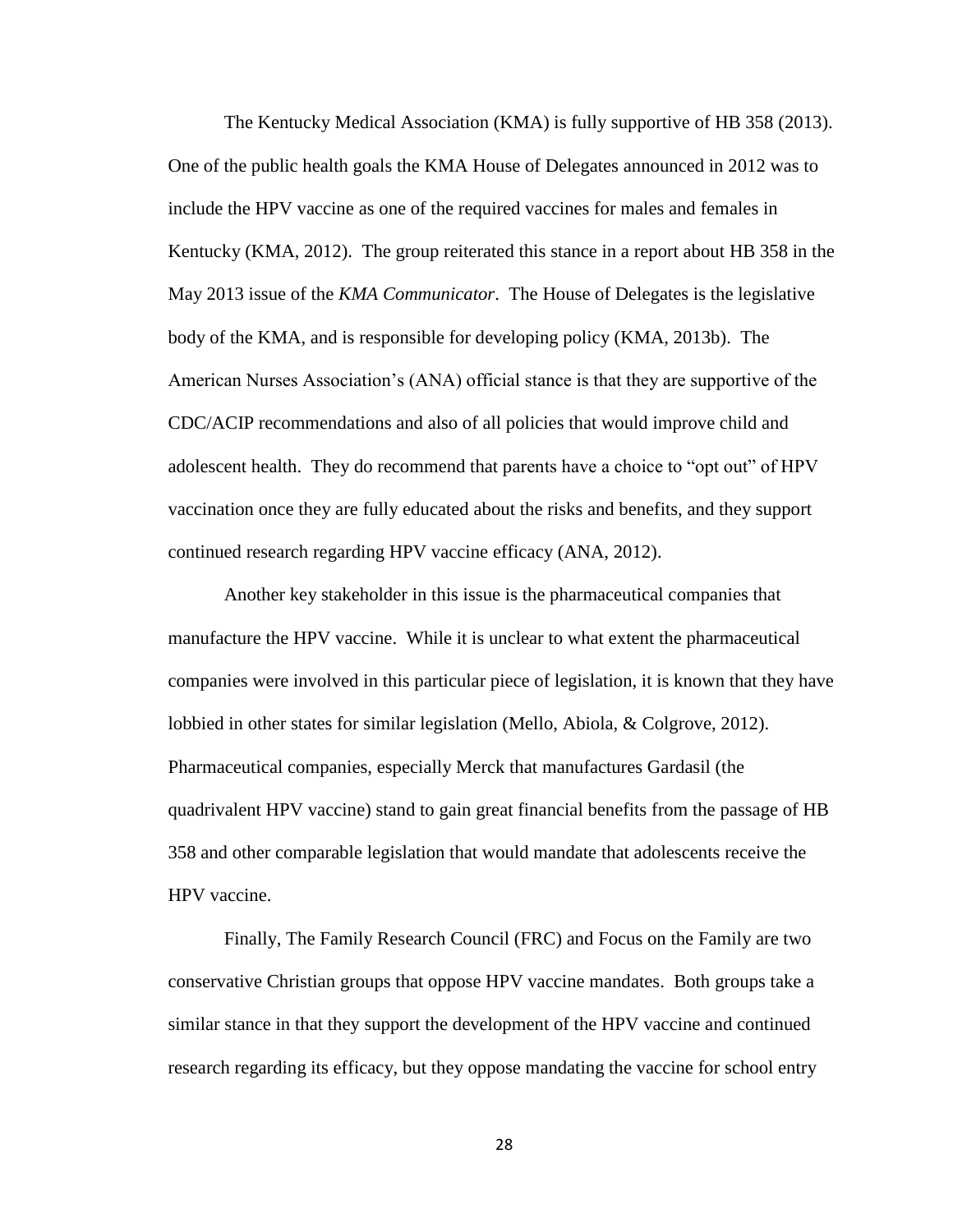(Focus on the Family, 2012; Gaul, 2013). Focus on the Family states that abstinence until marriage should be the primary prevention strategy for HPV infection, and that decision to vaccinate should be left up to parents. FRC states that vaccination should be choice of the parent after they have discussed the risks and benefits with their healthcare provider (Gaul, 2013).

### **Individuals affected**

Kentucky adolescents and their parents would be directly affected by a mandate to require HPV vaccination for school entry, particularly those who were not previously vaccinated. While most adolescents and their parents should be educated about and offered the vaccine per ACIP recommendations at their 11-12 year old well-child exam, the vaccine is not currently required for school attendance. If HB 358 were passed, parents would still be permitted an "opt out" if they did not want their child to receive the vaccine. Although parents would be free to decline vaccination for any reason, a written letter of refusal would be required to be kept on file with the child's immunization records. Additionally, although the Vaccines for Children (VFC) program covers most children that are uninsured or underinsured, parents would potentially be responsible for out of pocket vaccine expenses.

Schools and primary care providers, including family practice providers and pediatricians, would also be affected. Schools would be responsible for instituting policies regarding the vaccine mandate and enforcing that students have documentation of all required vaccines. Generally, students cannot attend school without a record of required vaccinations. In the case of the HPV vaccine, the student would either need to have received the vaccine, or have an "opt out" letter written by a parent or guardian on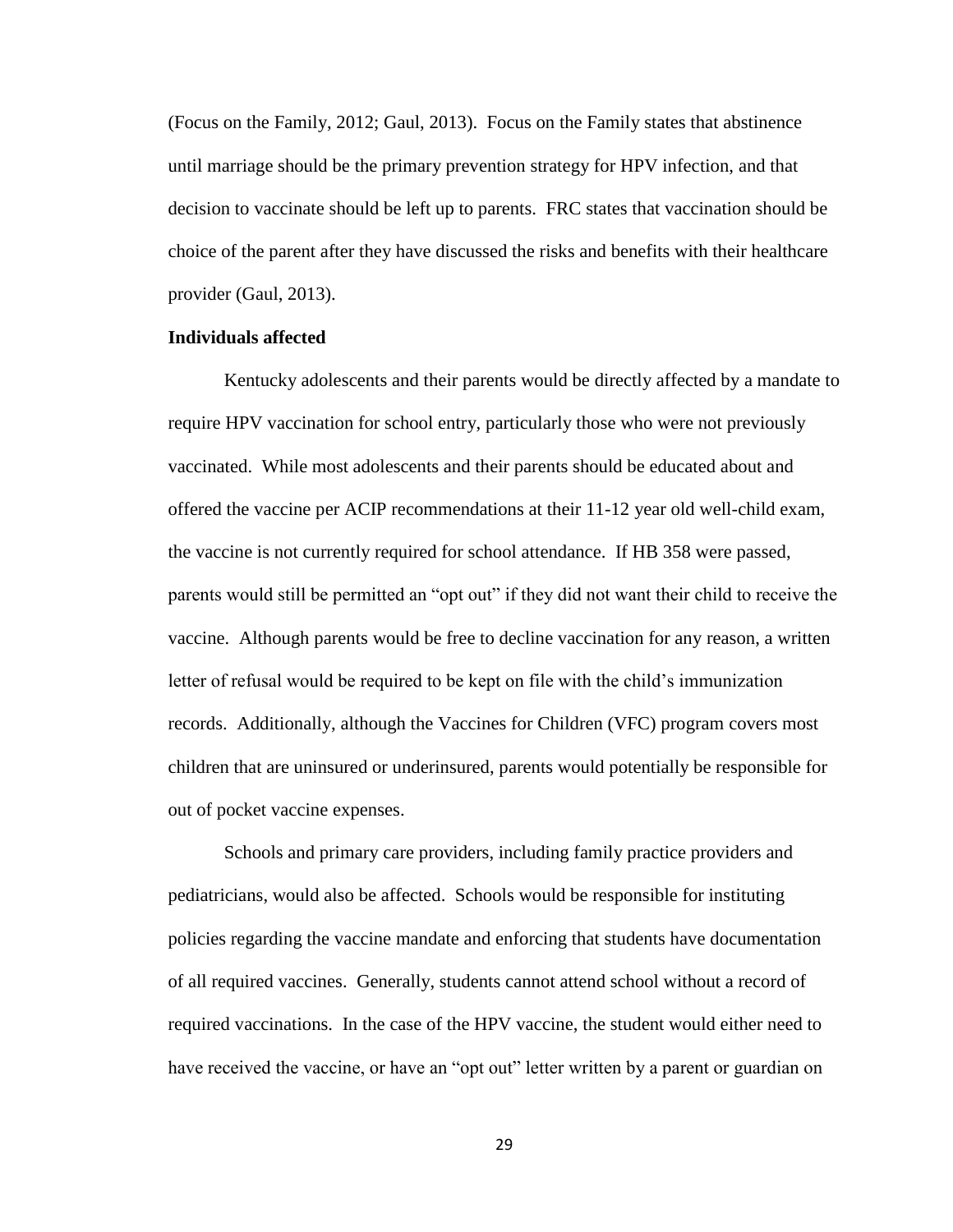file. It would also be the responsibility of primary care providers to stay up to date on the vaccination requirements if new legislation were passed. This would ensure that they could educate parents and adolescents accordingly, and make sure their patient populations were up to date on all required vaccines.

### **Political Factors**

According to one study, the pharmaceutical company Merck was heavily involved in all areas of legislation regarding mandatory HPV vaccination. These political activities included lobbying, writing proposals, and rallying interest groups (Mello, Abiola, & Colgrove, 2012). California, Indiana, New Hampshire, New York, Texas, and Virginia were included in the study. Kentucky was not included in this particular study, and it is unclear how extensively pharmaceutical companies are involved in Kentucky's proposed legislation. Merck has also provided substantial financial support to Women in Government, an organization of female legislators in the U.S. (Colgrove, Abiola, & Mello, 2010). Even if obvious political activities were not present, there could be potential contributions to campaign funds by pharmaceutical companies and other actions that could affect political outcomes.

While HB 358 passed the Kentucky House of Representatives with a vote of 54/40, this topic appears to have divided the legislators by political party. Of the 54 'yea' votes, only four came from Republicans. Similarly, only three of the 40 votes to oppose the bill were from the Democratic Party. This is not surprising since the primary sponsors of the bill are all from the Democratic Party, and the HPV vaccine mandate has been controversial, particularly among conservatives. However, a previous piece of legislation (HR 80, 2012) that urged all eligible males and females in Kentucky to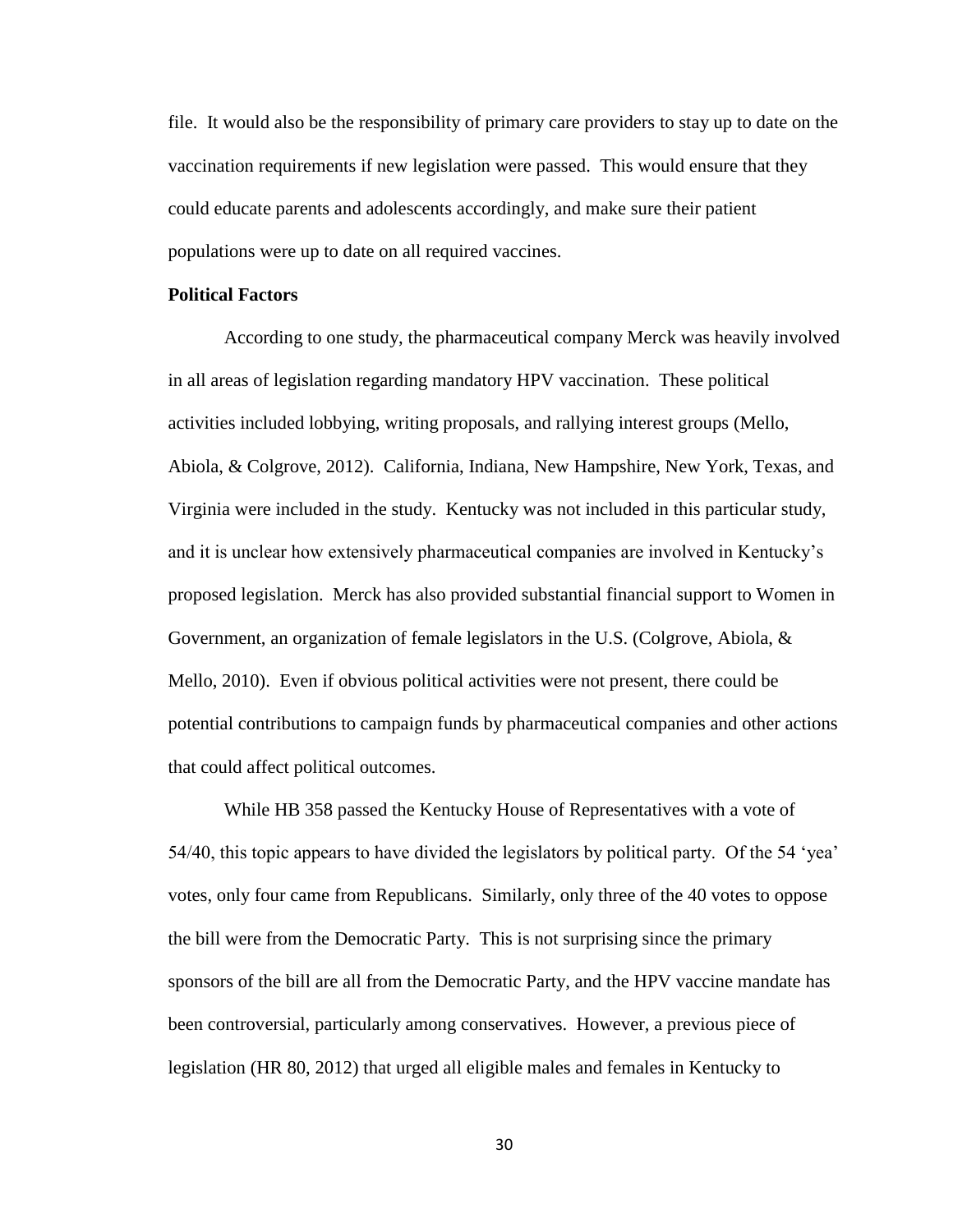become more knowledgeable about the HPV vaccine was passed nearly unanimously by the House in 2012. This suggests that the majority of legislators are not opposed to the HPV vaccine itself, but to the mandate.

### **Social Factors**

While many patients and providers see the vaccine as a great tool for cancer prevention, the vaccine has received a stigma among some because it prevents cancer by immunizing against a virus that is sexually transmitted. There has been open debate that mandating the vaccine will give adolescents permission to engage in premarital sex or sexual promiscuity (Chen, 2012). Since the vaccine is given to 11 and 12 year olds prior to sixth grade entry, parents (and providers) may be uncomfortable engaging in frank discussion about sexuality and sexual behavior. There are also conservative groups that advocate delaying sexual activity until after marriage as a way to prevent the spread of HPV (Focus on the Family, 2012).

A general concern with some parents about vaccines is the potential link to adverse health outcomes. This has lead to a more lenient exemption process in some states. The rate of unvaccinated children in the U.S. rose from 1% in 2006 to 2% in 2011 (Blank, Caplan  $&$  Constable, 2013), and there is currently a movement of parents who opt out of vaccination due to safety concerns (Colgrove, 2006). This general distrust of vaccines has carried over for the HPV vaccine, as well. Additionally, the HPV vaccine has been targeted because of the lack of very long-term safety and efficacy studies.

#### **Economic Issues**

There are numerous economic issues related to this topic because the HPV vaccine is very expensive. Out of pocket cost for the vaccine averages \$130 per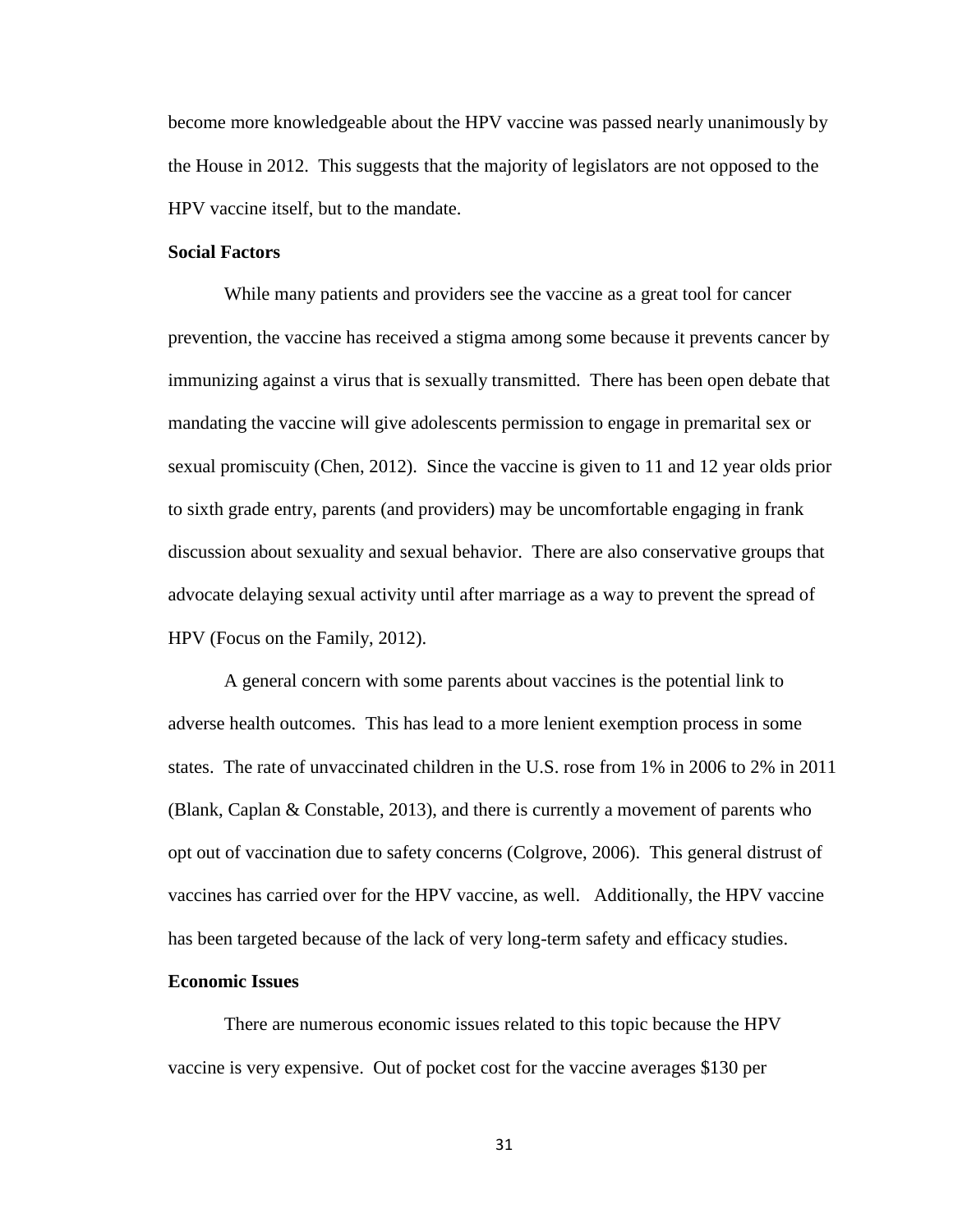injection, or \$390 for the vaccine series (American Cancer Society, 2013). This makes it one of the most costly ACIP recommended vaccines. Additionally, \$390 includes just the cost of the vaccine series, and does not include any fees that may be charged for vaccine administration. The HPV vaccine is currently covered by the VFC program, along with the other ACIP recommended vaccines. However, not all providers are VFC approved. This means they would have to order the vaccine to have on hand, with the potential that it would not be used before its expiration date. Due to the high cost of the vaccine, this is most likely a risk that some providers are not willing to take.

According to the fiscal note attached to HB 358 (2013), there would be no fiscal impact, as the Commonwealth of Kentucky is not responsible for providing the vaccine under the legislation. This may be misleading, however, because the HPV vaccine is part of the VFC program. VFC uses federal funds to provide ACIP recommended vaccines to children younger than 19. Children that are qualified for VFC are those that are Medicaid-eligible, uninsured, underinsured, or American Indian or Alaskan Native (CDC, 2012e). So while Kentucky would not directly be responsible for cost, much of Kentucky's adolescent population qualifies for VFC. This means that federal spending for this program would be greatly increased in a short time span. If all states were to institute similar legislation at the same time, it would be a tremendous strain to the system. Additionally, there would also be potential for increased financial burden to private insurers as all eligible children who were previously unvaccinated would be receiving the vaccine.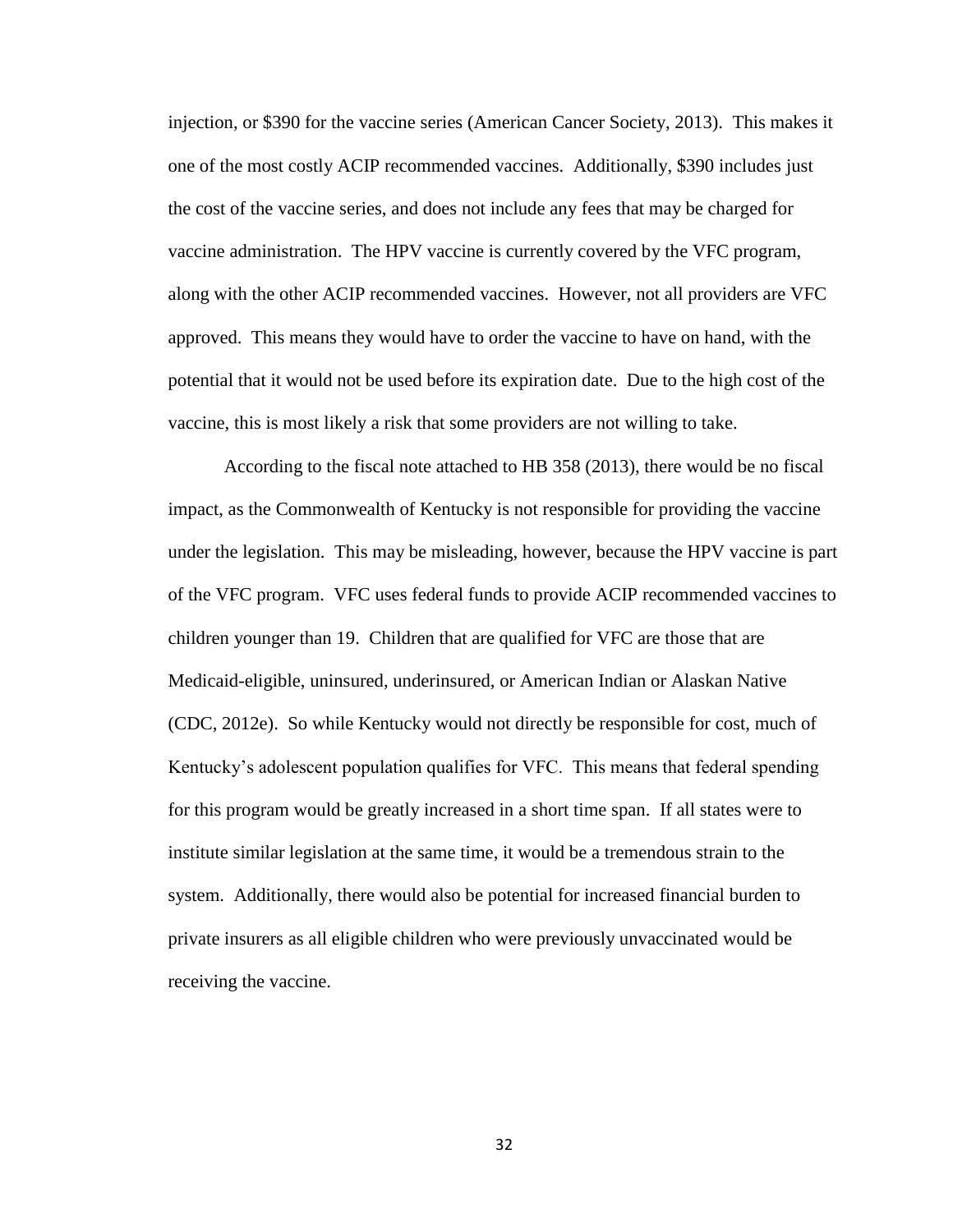### **Practical Considerations**

While attempting to improve HPV vaccination rates by requiring the vaccine for school entry is a reasonable approach, this is still a controversial topic. Although Virginia and Washington D.C. have been successful in implementing a policy that requires the vaccine for adolescent girls with a choice for parental opt out, most states have been unsuccessful in instituting HPV vaccine mandates. There are also many questions regarding whether legislators should be involved in deciding what vaccines should be required, or whether it should be left up to public health officials (Colgrove, Abiola, & Mello, 2010).

### **Policy Options**

In 2013, states chose to approach the need to improve HPV vaccination rates in a variety of ways using health policy. States including Florida, Georgia, and New York proposed legislation that would either require that all parents and adolescents receive education about the HPV vaccine, or encouraged voluntary vaccination. Virginia, New York, and Kentucky proposed that all adolescents receive the HPV vaccine prior to entry into sixth grade (with all states allowing exemptions to vaccination). There has been similar legislation proposed in previous years that would require vaccination of all females entering sixth grade. Instead of proposing vaccine mandates, New Hampshire and South Dakota use state funds to offer the vaccine at no cost to any female state resident under 18 (NCSL, 2013; Savage, 2007). Including the states mentioned above, there has been proposed legislation to either require HPV vaccination or to require education to the public or adolescents regarding HPV vaccination in 42 states since 2006 (NCSL, 2013).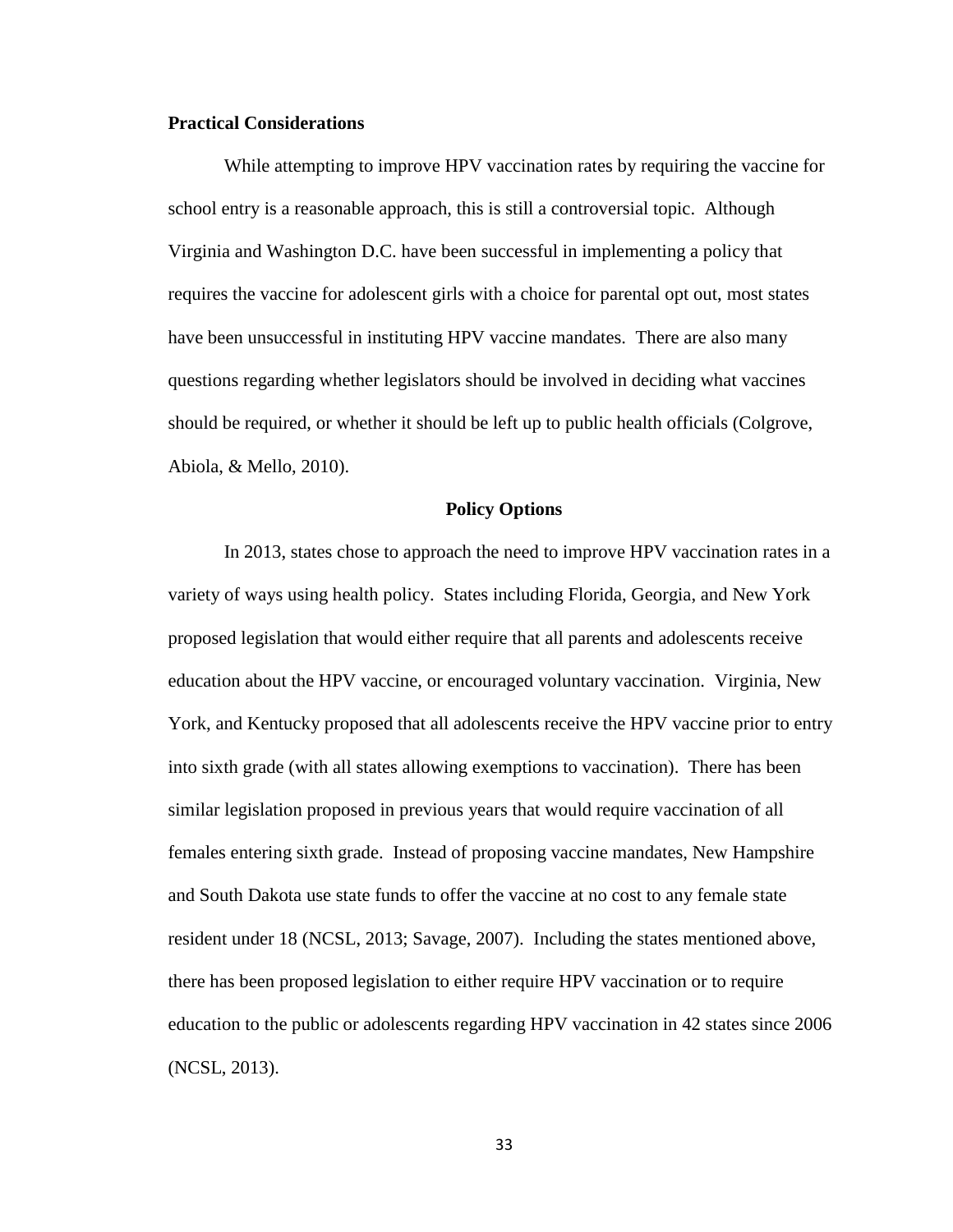### **Best Policy Option/Alternative Approaches**

Because the list of state required vaccines is often based directly on the ACIP recommendations, and ACIP recommends the vaccine for all 11-12 year olds, it would seem only natural that the HPV vaccine should be added to the list of vaccinations required for school entry. However, as previously discussed, the vaccine has had many unique controversies. Specifically, it is a vaccine that prevents a virus that is spread only by sexual contact. Currently, the ACIP has not provided any recommendations regarding HPV vaccine policy or requirements for school entry. Policy requiring that all adolescents and parents of adolescents receive education from their healthcare provider regarding the HPV vaccine would be prudent given the low rates of vaccination. At this time, policy requiring a vaccine mandate may be premature due to political, social, and economic concerns surrounding this issue.

### **Description of Strategies for Moving Forward**

The CDC already has strategies in place to increase HPV vaccination rates. The Preteen and Teen Vaccine Communication Campaign focuses on education for adolescents (ages 9-18), parents of adolescents, and health care providers who treat adolescents. Its focus is to improve vaccination rates for Tdap, meningococcal (MCV4), HPV, and influenza vaccines in this age group. The focus also includes encouraging adolescents to get their vaccines on time and/or make up any missed vaccines. On the CDC website, this campaign includes posters, flyers, and fact sheets that can be printed, posted and given out as patient education materials. It also includes information on the Healthy People 2020 objectives for all included vaccines (CDC, 2011b).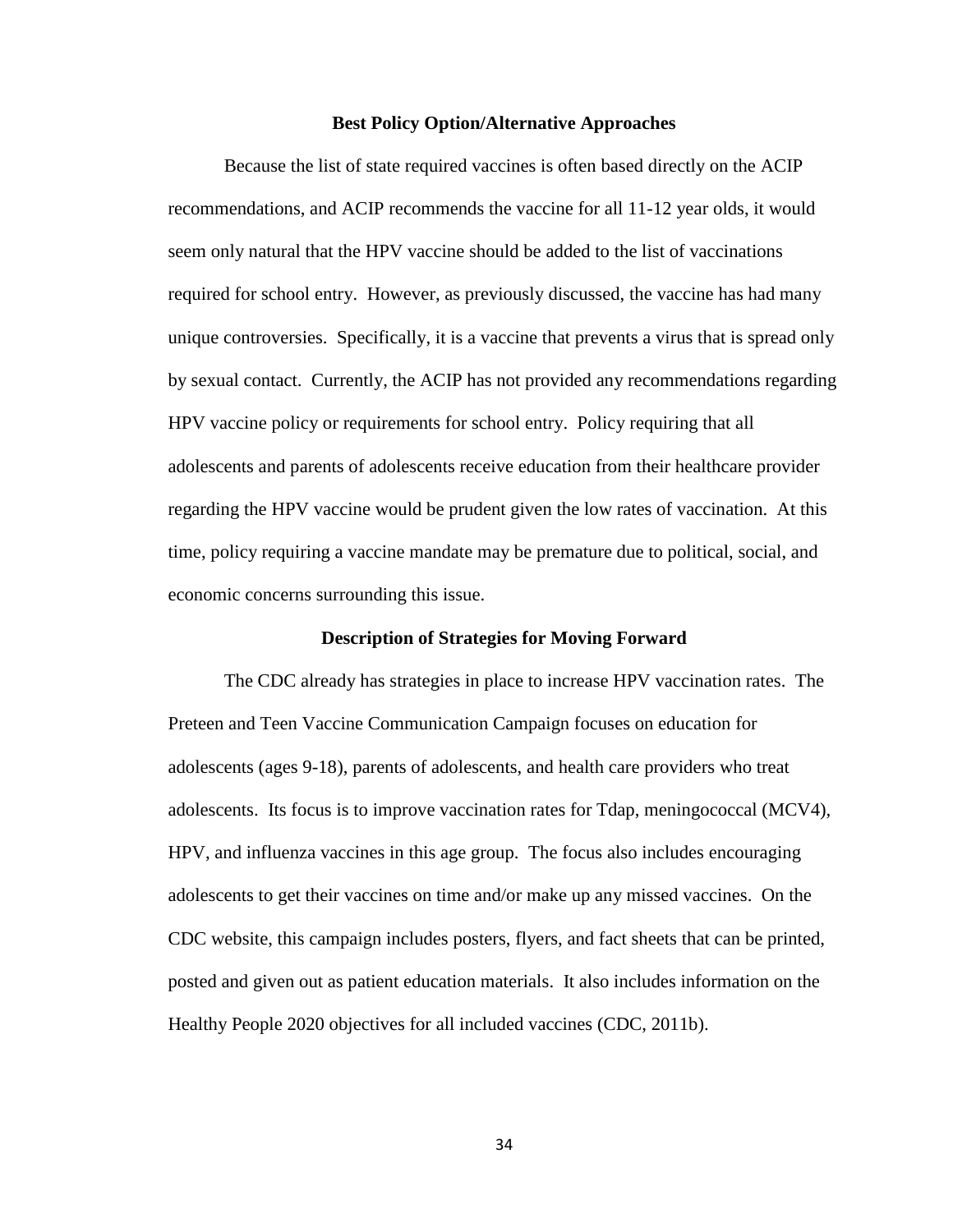Moving forward, providers should not only use the CDC provided information to educate themselves, but also provide information for their patients with an included strong recommendation to get all ACIP suggested vaccines for their age group. Providers should also use sick visits to make up missed vaccines if possible, since adolescents are often not seen by their primary care providers frequently. Additionally, it is essential to stress the importance of receiving all three doses of the HPV vaccine prior to sexual debut in order to receive adequate protection.

#### **Potential Unintended Consequences of Recommended Policy**

Potential inadvertent outcomes include increases in VFC spending, as currently 41% of vaccines given to children and adolescents in the United States are paid for by VFC (Kaiser Family Foundation, 2013). There is also potential for increased spending by private insurers. Because of the policy language that allows parents to exempt their children from vaccination, there is also a possibility that there would be no change in vaccination rates despite policy implementation. Additionally, students would not be allowed to attend Kentucky schools without either receiving the vaccine or providing an exemption letter, which poses a potential for truancy issues related to the policy.

#### **Implementation/Enforcement Issues**

If a policy mandating HPV vaccination is passed in the future, implementation will be similar to that of other required vaccines in Kentucky. Schools will be responsible for enforcing that students have immunization records on file with current and required vaccinations, or they will not be allowed to attend school. If the "opt out" language stays in the bill, parents would also have the option to have a written letter on file with the child's immunization records if they choose to decline the HPV vaccine.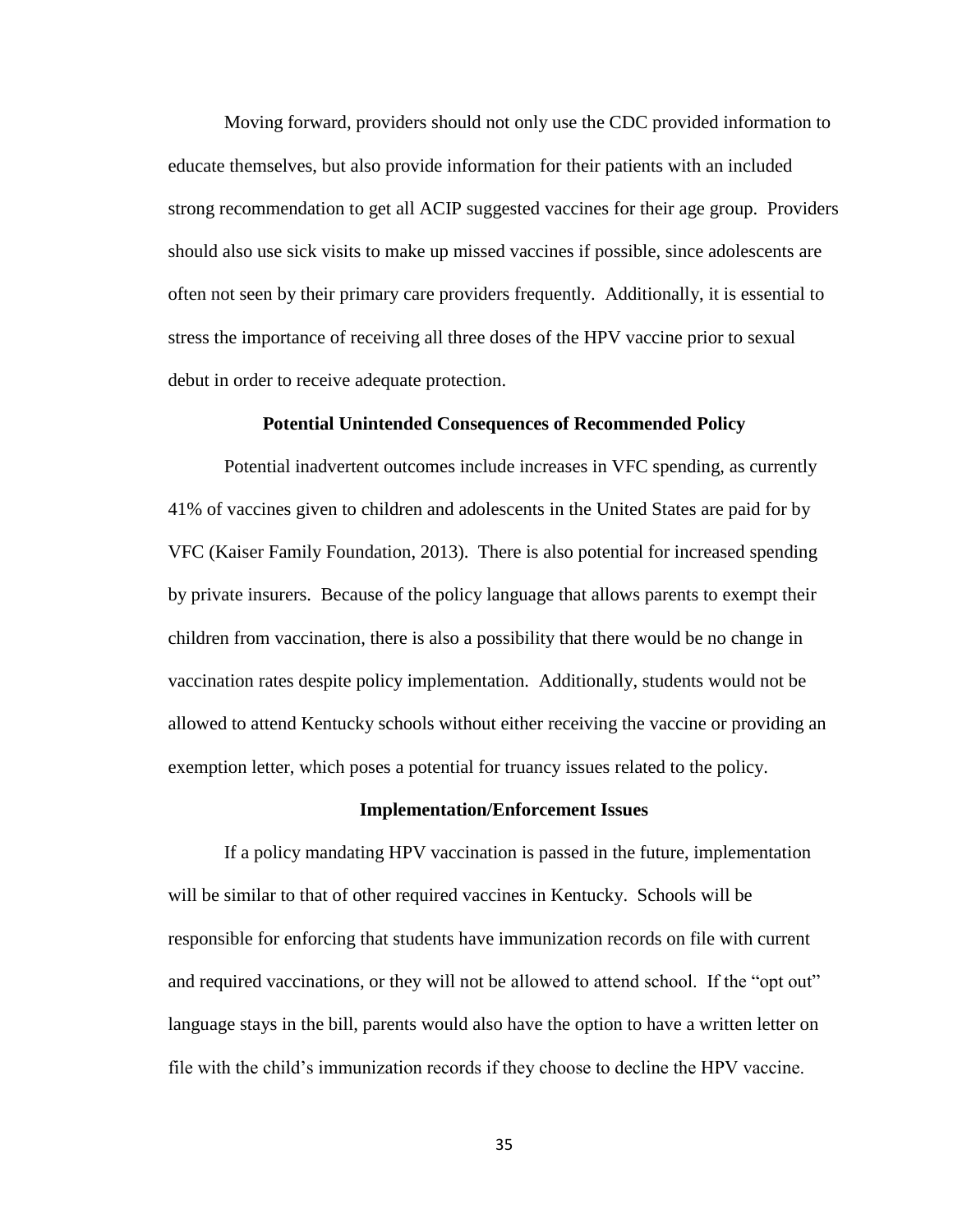There could be possible implementation issues until all schools and providers are aware that an additional vaccine is required. Another possible issue could occur if many unvaccinated adolescents need to receive the vaccine at the same time, and there are not enough VFC vaccinations available, as this could lead to potential delays in vaccinations or missed doses. Finally, as with other vaccinations, requirements will differ by state. Students transferring to Kentucky schools may be unvaccinated and will have to either become vaccinated or present a letter of exemption prior to starting school.

### **Conclusion**

Providers should continue to follow the ACIP recommendations that all 11-12 year old males and females receive one dose of Tdap, one dose of meningococcal, and three doses of HPV vaccine separated by appropriate intervals (CDC, 2013d). Providers should offer patient and parent education coupled with a strong recommendation that all eligible adolescents receive the HPV vaccine. Large scale studies have shown, and continue to show, that the vaccine is safe and effective against cervical, orophayngeal, and anal HPV infections. Long-term efficacy studies are currently in progress. At this time, a vaccine mandate may be premature due to social, financial, and political barriers, but providers can still work to increase vaccine acceptance and HPV vaccination rates in their patient population. An important recommendation is to reduce missed opportunities to vaccinate by considering every visit with adolescent patients as a chance to review immunization records and check for missed vaccines/doses.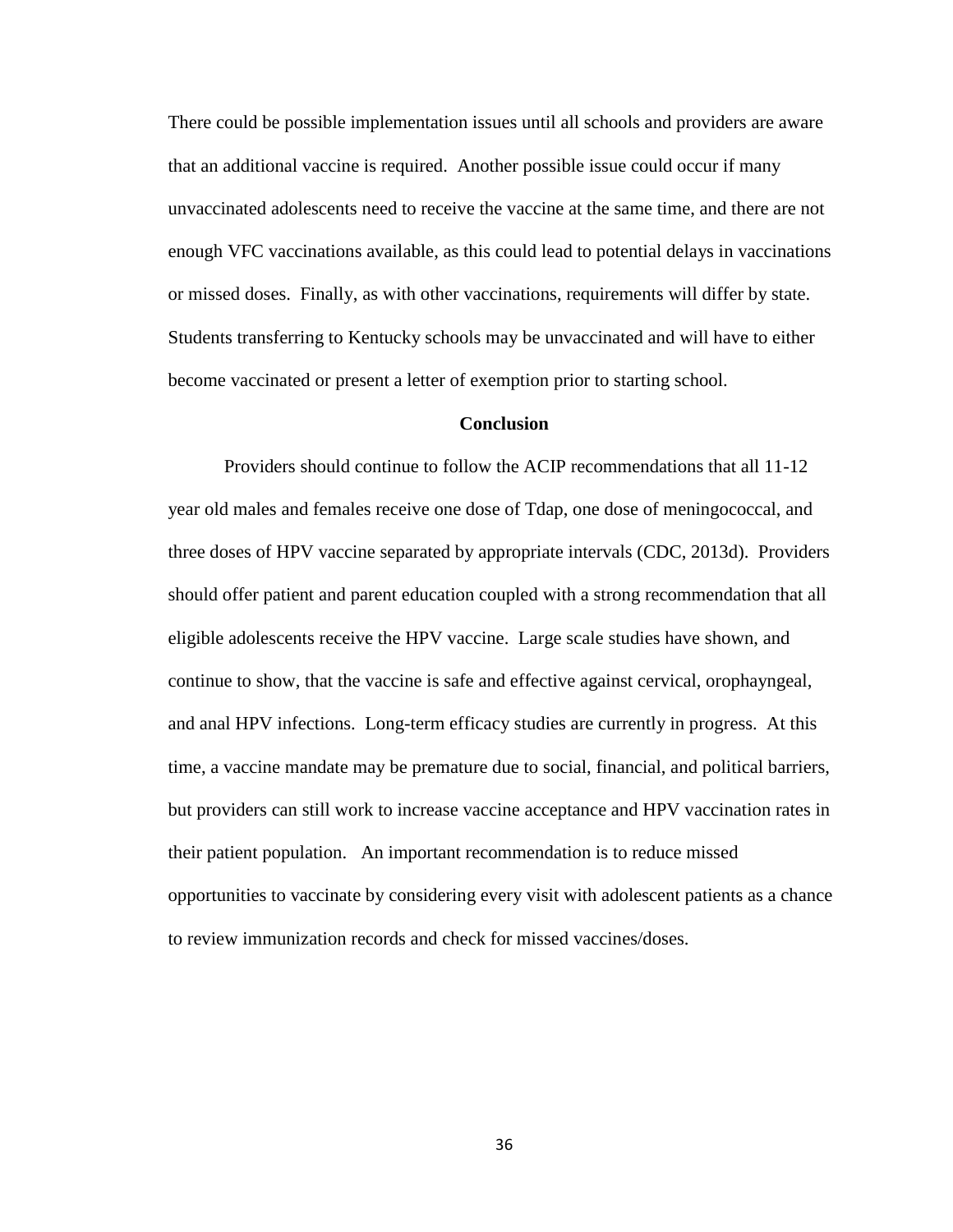# Chapter 4

## Manuscript #3:

Assessing Providers' Facilitators and Barriers to Recommending the HPV Vaccine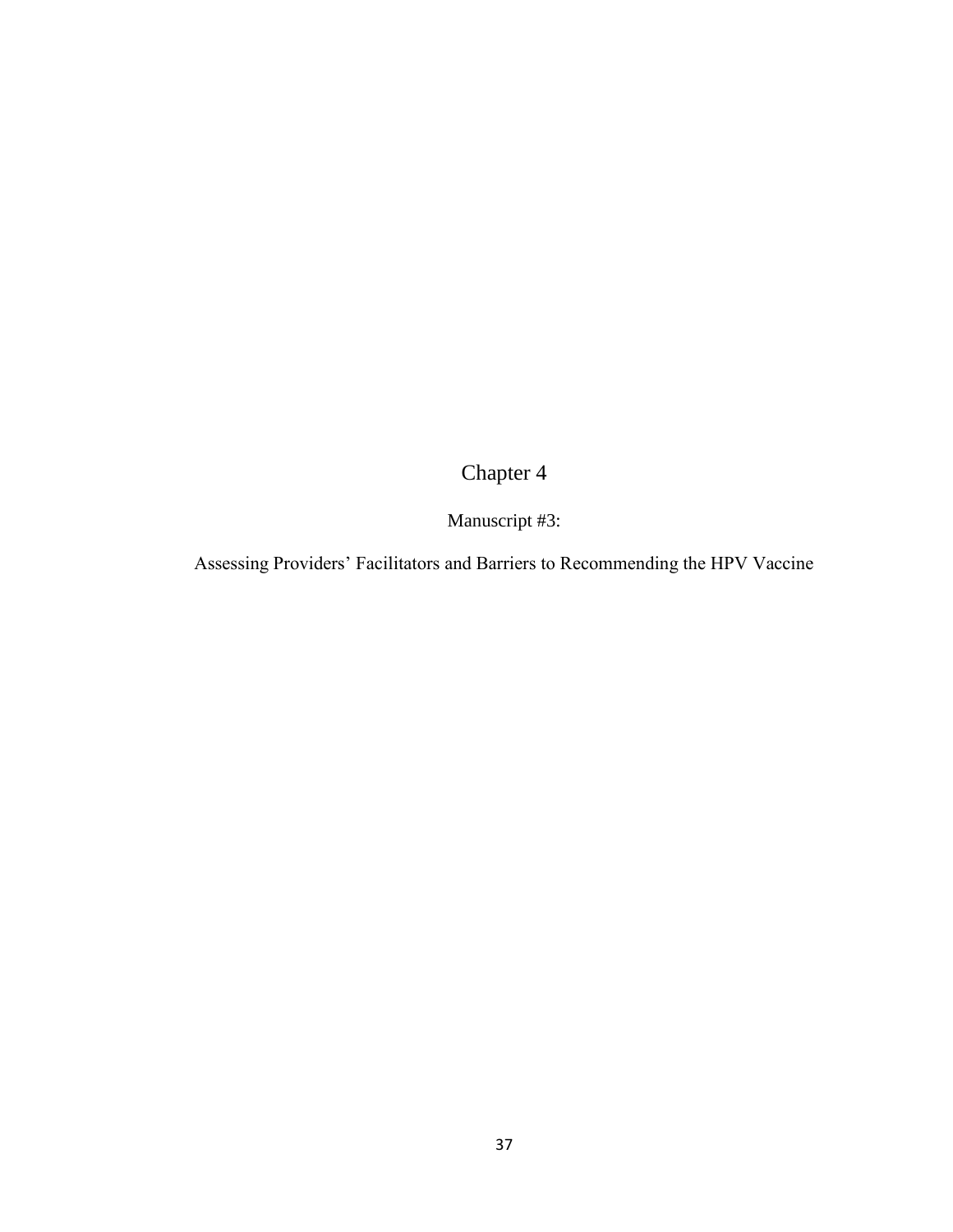#### Abstract

**Background:** Human papillomavirus (HPV) vaccines have been shown to be effective against HPV types that are linked to cervical, vaginal, vulvar, penile, anal, and oropharyngeal cancers. Despite Advisory Committee on Immunization Practices (ACIP) recommendations that all 11-12 year old males and females in the U.S. should be vaccinated with the three-dose HPV vaccine series, vaccination rates remain low. In 2012, only 34.9% of adolescent females and 6.8% of adolescent males completed the series. Efforts to increase vaccination rates are needed, and healthcare providers have been shown to be an important part of the solution.

**Purpose:** This investigation was conducted to determine providers' current practices regarding HPV vaccine recommendation, consistency with following ACIP guidelines, and perceived facilitators and barriers to recommending the HPV vaccine.

**Methods**: This descriptive study utilized a retrospective chart review of all 11-12 year old adolescents presenting to a primary care clinic for a well-child exam between April 23, 2013 and September 30, 2013. Charts were audited for patient demographics, whether HPV vaccination counseling was offered and by whom, patient response (accepted/declined/deferred), if the vaccine was initiated, and if it was completed. Additionally, an anonymous provider survey was administered via REDCap and a provider focus group was conducted to elicit perceived facilitators and barriers to recommending the vaccine.

**Results:** Chart audits (N= 60) revealed that 42% of the adolescents initiated the vaccine, and only 14% completed the series within the CDC recommended interval. Review of provider documentation revealed that counseling and/or provider recommendation was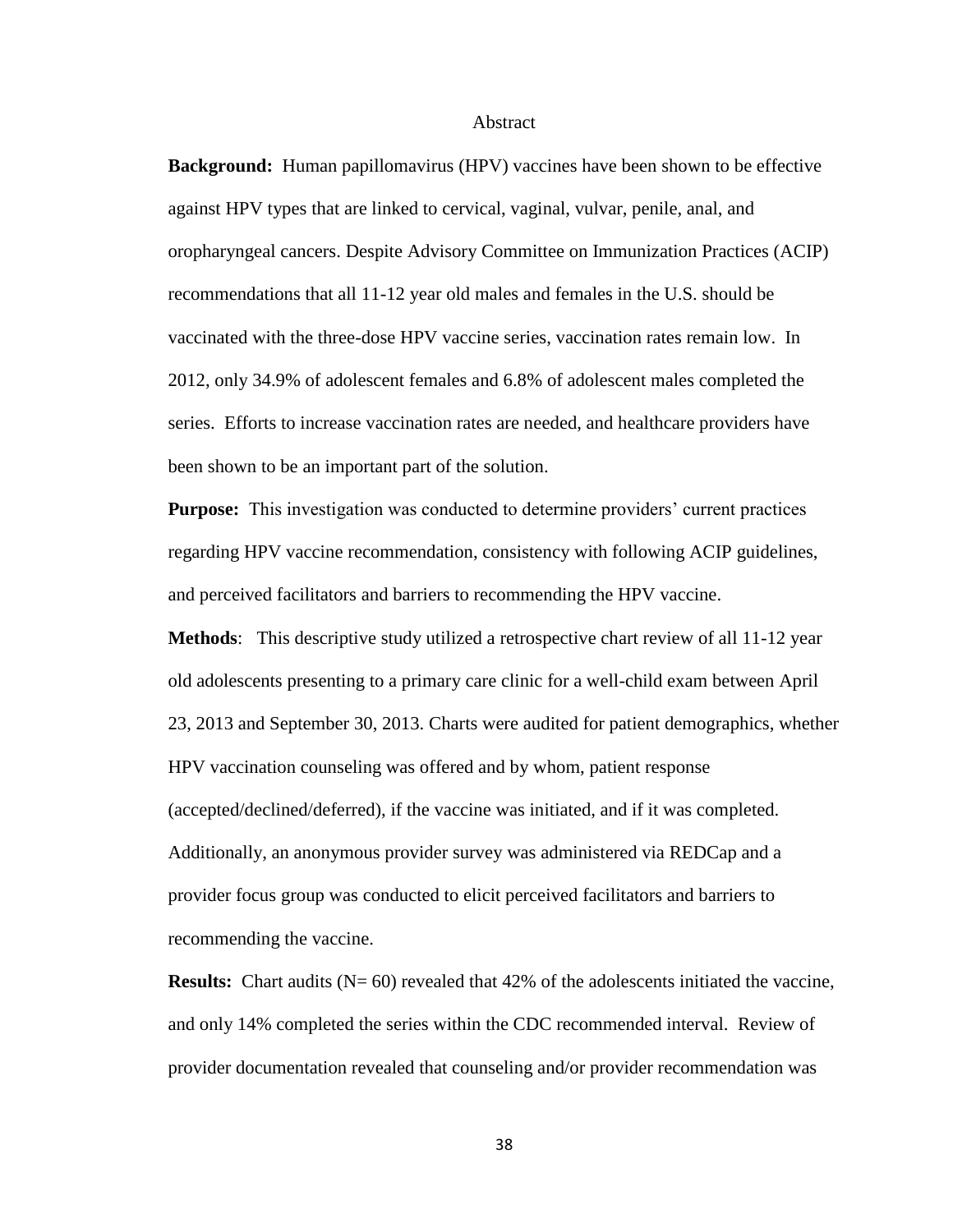documented in only 11 of 60 charts. Barriers to vaccine initiation included recommending the vaccine more often to female than male patients, language barriers, low medical literacy, time constraints, inconsistent patient follow-up, and patient/parent concerns about long-term safety.

**Recommendations:** Based on focus group discussion, suggestions to improve HPV vaccination rates included offering a strong provider recommendation for HPV vaccination to all adolescent patients, standardizing documentation of HPV vaccine recommendation, and using the EMR to improve return rates for second and third vaccine dose.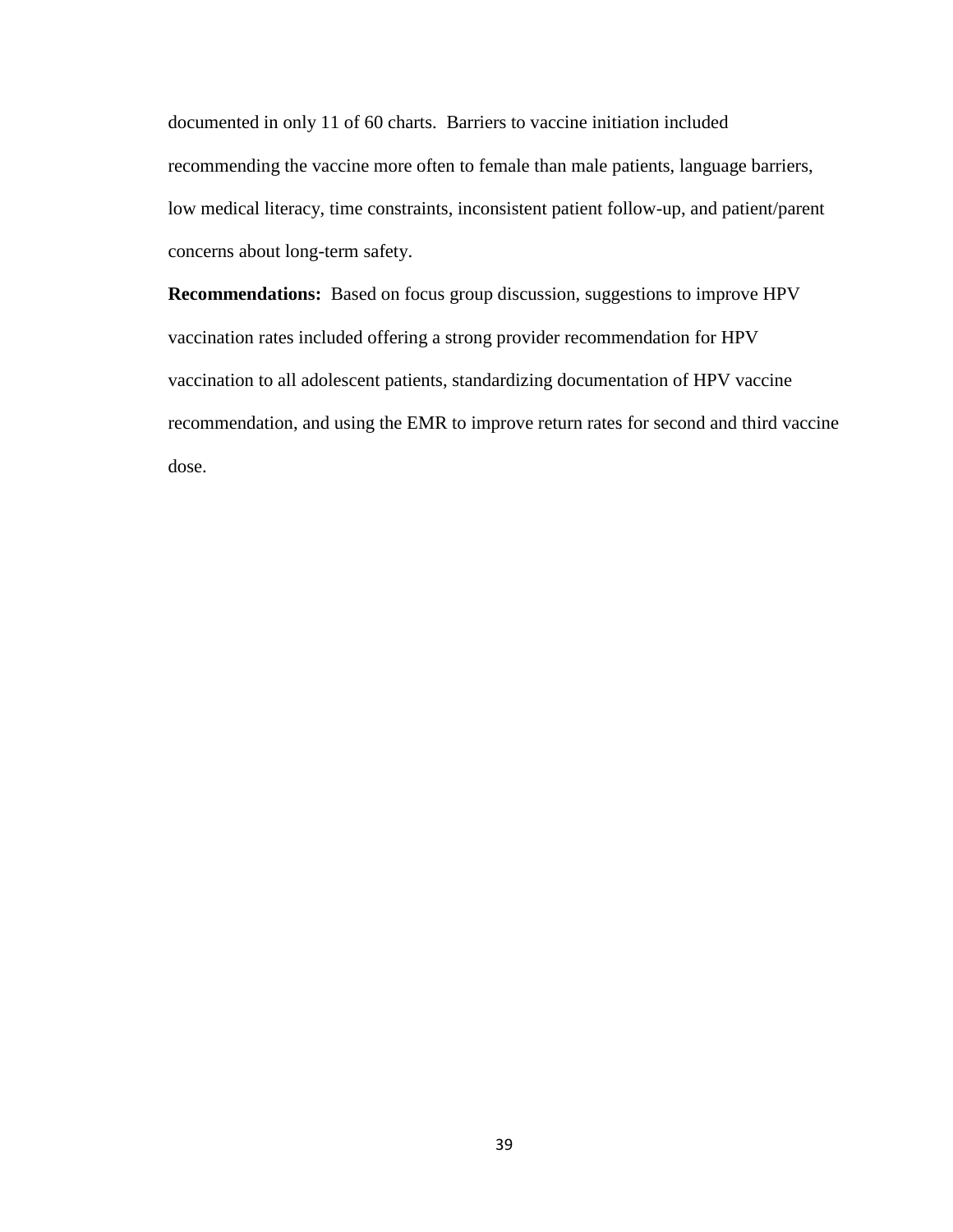Assessing Providers' Facilitators and Barriers to Recommending the HPV Vaccine

### **Introduction**

Human papillomavirus (HPV) is the most common sexually transmitted infection (STI) in the United States with 79 million existing cases in 2008, and 14 million new cases annually (CDC, 2013a). Currently, over \$8 billion is spent each year on the prevention and treatment of HPV infection in the U.S. (Chesson, Ekwueme, Saraiya, Lowry, & Markowitz, 2012), and HPV is the second most costly STI after HIV (CDC, 2013a). Infection with certain cancer causing strains of HPV has been linked to the development of cervical, vaginal, vulvar, penile, anal, and oropharyngeal cancers (CDC, 2011a; Markowitz, 2007). Over 99% of cervical cancers (HHS, 2012), 95% of anal cancers (CDC, 2013e), and approximately 70% of newly diagnosed oropharyngeal cancers in the U.S. (Herrero et al, 2013) are caused by HPV. The majority of these cancers are caused by oncogenic HPV types 16 or 18 (Herrero et al., 2013; HHS, 2012; Palefsky et al., 2011). Additionally, HPV types 6 and 11 are responsible for over 90% of anogenital warts, and are also linked to conjunctival, nasal, oral, and laryngeal warts (CDC, 2012a).

Currently, two HPV vaccines are approved for use by the United States Food and Drug Administration (FDA). The bivalent (HPV2) vaccine protects against HPV types 16 and 18; the quadrivalent (HPV4) vaccine protects against types 6, 11, 16, and 18. Both vaccines are recommended for use in females, while only the quadrivalent vaccine is recommended for use in males. The Centers for Disease Control and Prevention's (CDC) Advisory Committee on Immunization Practices (ACIP) currently recommends routine vaccination of all 11-12 year old females with either the bivalent or quadrivalent three-dose vaccine series, and all 11-12 year old males with the quadrivalent vaccine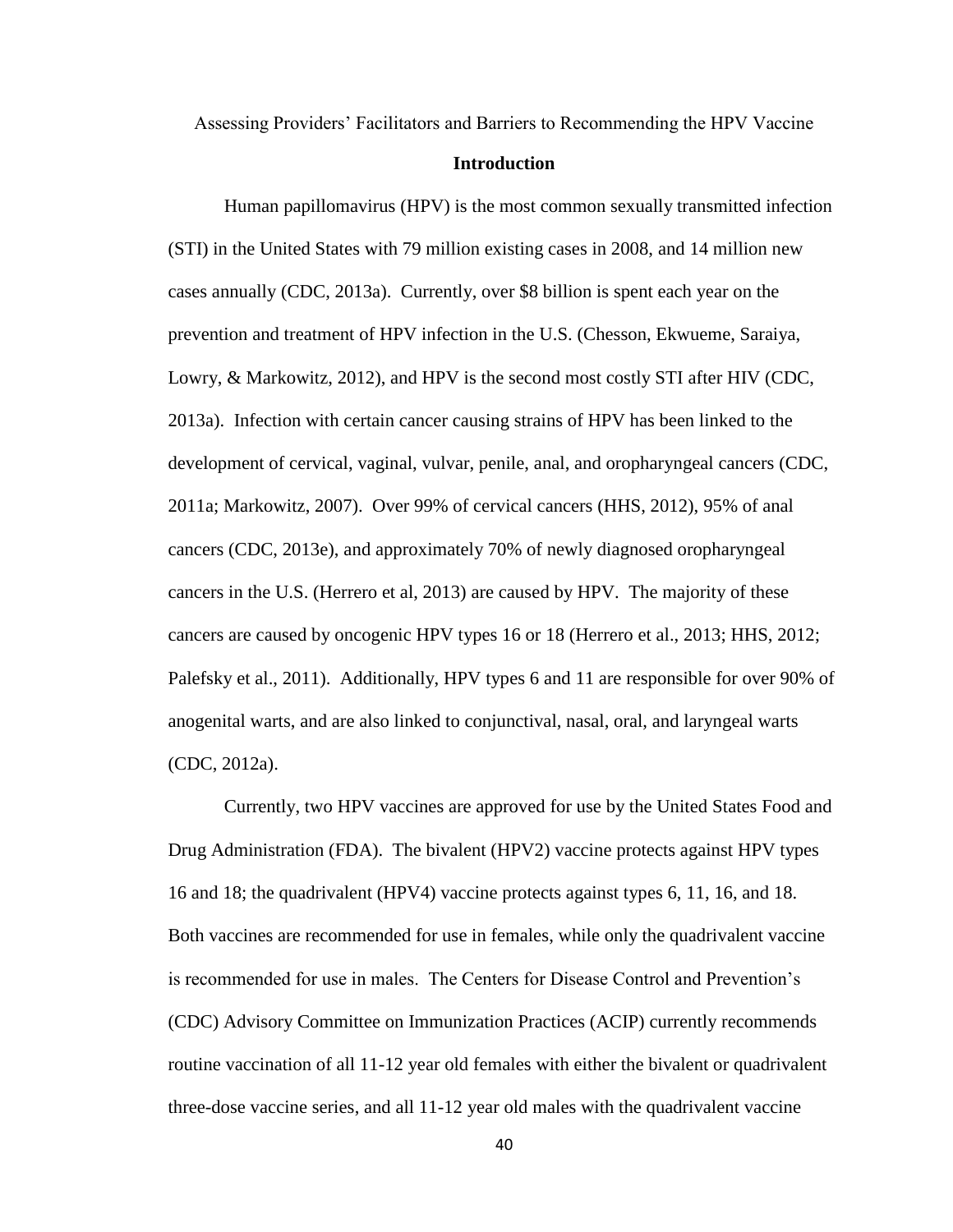series. Females ages 13-26 and males ages 13-21 (and up to age 26 in special populations including men who have sex with men) should receive catch-up vaccination (CDC, 2011a; Markowitz, 2007).

 Despite the ACIP recommendation to vaccinate all adolescents, rates of vaccination have remained low. In 2012, according to data from the National Immunization Survey (NIS) Teen, 53.8% of girls ages 13-17 in the United States initiated the HPV vaccine and only 33.4% completed the three-dose series (CDC, 2013c). HPV coverage in female adolescents dropped from 2011 to 2012 in the U.S. (CDC, 2013d). In Kentucky, 51.2% of females initiated vaccination in 2012, while 34.9% completed the series. In males ages 13-17 in the U.S., 20.8% initiated vaccination and 6.8% completed the series in 2012 (CDC, 2013d). Healthy People 2020 objectives include increasing vaccine coverage amongst adolescents, and more specifically, increasing the number of females ages 13-15 who have completed the three-dose HPV vaccine series to 80% (HHS, 2013).

While the U.S. and Kentucky vaccination rates are similar, there is undeniably a need to increase vaccination rates. Input from providers could provide valuable information about barriers to vaccination of children often faced in clinical practice. The purpose of this investigation is to 1) determine providers' current practices related to HPV vaccine recommendations and their consistency with following the ACIP guidelines and 2) to identify providers' perceived facilitators and barriers to recommending the HPV vaccine. Provider suggestions to decrease barriers to recommending the HPV vaccine and improve vaccination rates are also described.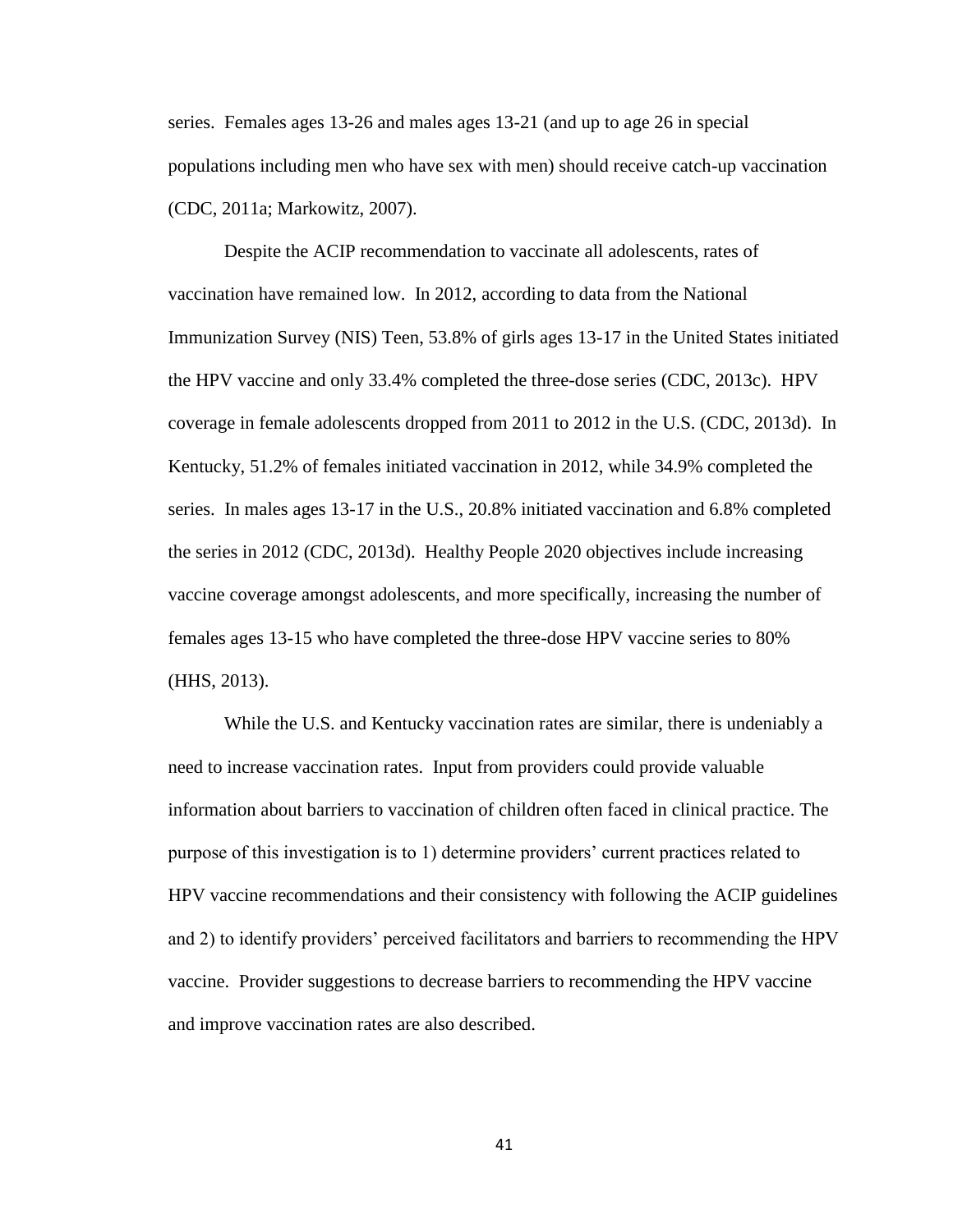### **Methods**

This descriptive study consisted of three parts: a retrospective chart review (phase 1), a provider survey (phase 2), and a provider focus group (phase 3). All phases were conducted by the principal investigator (PI) within the primary care clinic.

### **Retrospective Chart Review**

**Objective.** Phase 1 consisted of a retrospective chart review to: 1.) determine the rate of HPV vaccination among 11-12 year old adolescents presenting to the clinic for well-child exams between April 23, 2013 and September 30, 2013; and 2.) assess whether providers at the primary care clinic were recommending and offering the HPV vaccine to their adolescent patients according to ACIP guidelines. Additionally, patient demographics, including gender, age, race, and insurance type were recorded.

**Methods and Design.** This descriptive, retrospective chart review included all male and female, 11-12 year old patients that presented to a primary care clinic for their well-child exams between April 23, 2013 and September 30, 2013. After approval from the Institutional Review Board (IRB) was received, a patient list was obtained that included medical record numbers of all patients meeting inclusion criteria that were coded with the ICD-9 for a well-child exam (V20.2). This list contained a total of 68 medical record numbers. A chart audit tool (Appendix A) was used to review the patient charts to determine if vaccine counseling was provided and by whom, whether the vaccine was offered by the provider, whether the vaccine was accepted/declined/deferred by the patient, if the vaccine series was initiated, and if it was completed. Gender, age at time of visit, race, and type of insurance were recorded. The principal investigator (PI) entered the de-identified data into the chart audit tool in Research Electonic Data Capture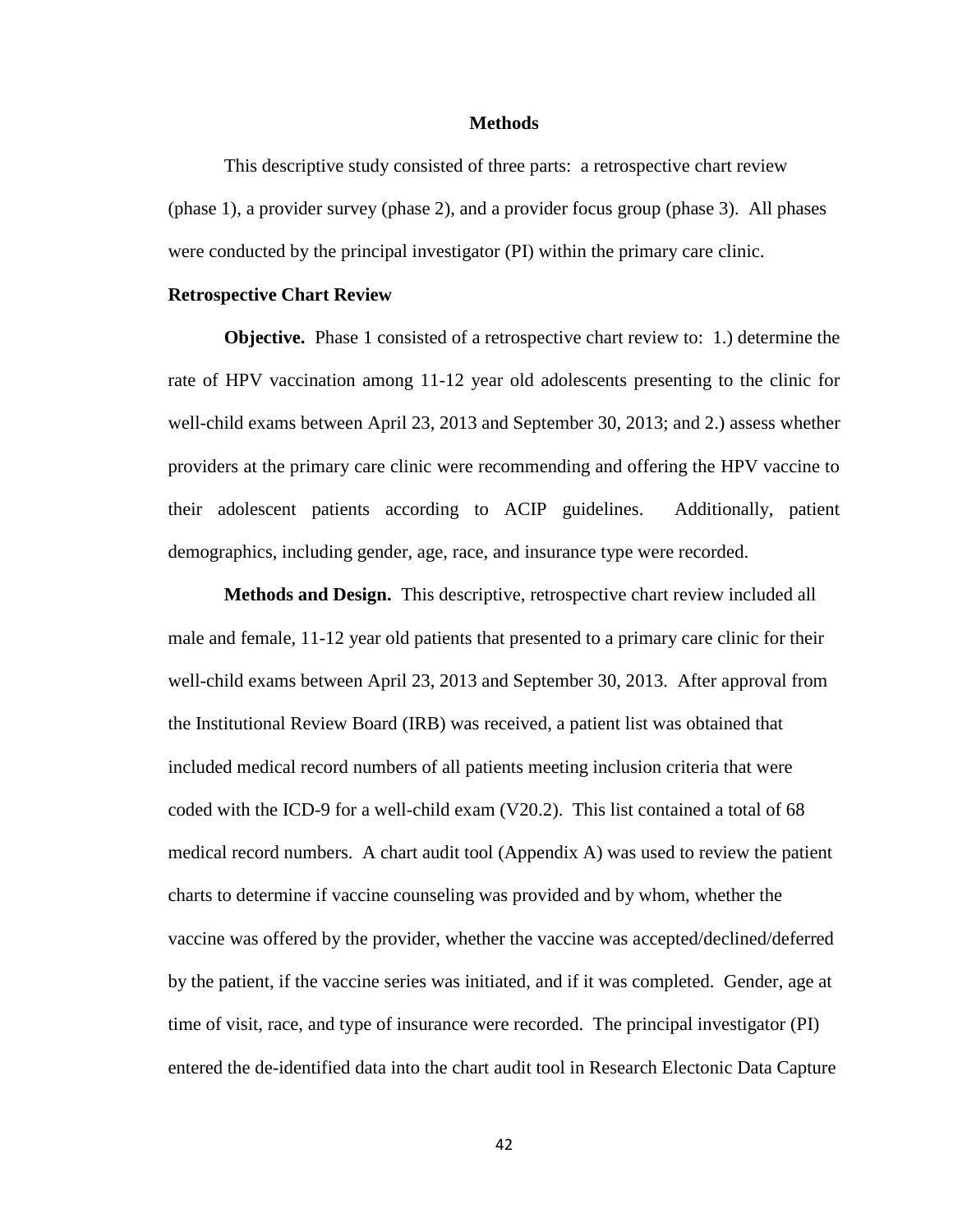(REDCap). REDCap is a secure online data collection tool hosted by the University of Kentucky (Harris et al., 2009). Data was then stored under password protection on the PI's personal mobile electronic device.

All male and female patients, ages 11-12, that presented to an outpatient, primary care clinic in an urban setting between April 23, 2013 and September 30, 2013 for a wellchild exam (ICD-9 code V20.2) were included in the study. This timeframe was chosen because April 23, 2013 was the date that electronic medical record (EMR) use started in this clinic, and this interval was intended capture all adolescents presenting for their wellchild exams prior to entry into sixth grade. Once the data was analyzed, patients that had initiated or completed the HPV vaccine series prior to their well-child exam were excluded from the study. This excluded eight patients, making the final number of participants 60.

### **Provider Survey**

**Objectives.** The intention of the provider survey was to examine the providers' current practices related to recommending the HPV vaccine, their current knowledge of the ACIP recommendations regarding the HPV vaccine, and their perceived facilitators and barriers to recommending the vaccine to their adolescent patients.

**Methods.** An anonymous survey was administered to the providers email address using REDCap (Harris et al., 2009) [Appendix B]. The survey was administered to all providers (physicians and advanced practice nurses) that practice within the primary care clinic where the project took place. The survey asked providers how often they offer the HPV vaccine to both male and female patients, and how often patients accept the vaccine when offered. It also inquired about potential facilitators and barriers to recommending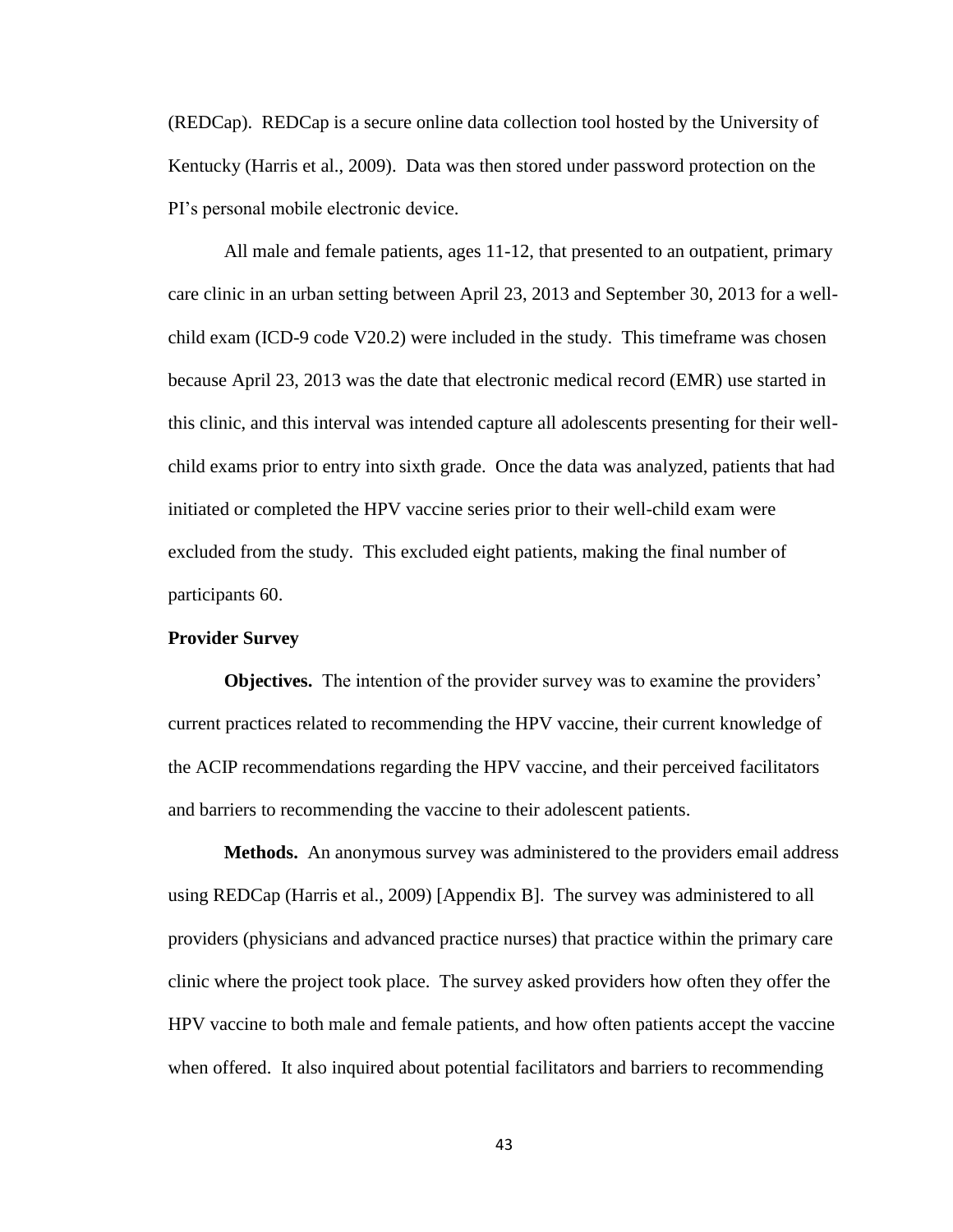the HPV vaccine that the providers might experience in practice. Finally, it asked a series of questions to determine the providers' knowledge of the ACIP recommendations regarding the HPV vaccine.

### **Provider Focus Group**

**Objectives.** The focus group was held in order to identify and discuss providers' perceived facilitators and barriers to recommending the HPV vaccine series to their adolescent patients. In addition, a brief presentation was given by the PI that reviewed the ACIP recommendations regarding administration of the HPV vaccine, and discussed the results of the retrospective chart review. An open forum was used to provide an opportunity for providers to discuss facilitators and barriers to recommending the HPV vaccine and to offer suggestions on how to improve related practice within the clinic.

**Focus Group Procedures/Process.** All providers at the primary care clinic were invited via email to attend the focus group, which was held at the clinic during regular operating hours. Informed consent was collected prior to the initiation of the discussion. Risks and benefits as well as contact information for the Office of Research Integrity (ORI) were discussed prior to commencing the focus group. The PI gave a brief Power Point presentation that discussed background and incidence of HPV infection in the United States, current ACIP recommendations for HPV vaccination, and rates of HPV vaccination in the U.S. and Kentucky. The results of the retrospective chart review were also presented at this time. The discussion was informal, and all providers were encouraged to ask questions and express opinions and concerns freely during the presentation. At the conclusion of the presentation, providers were asked: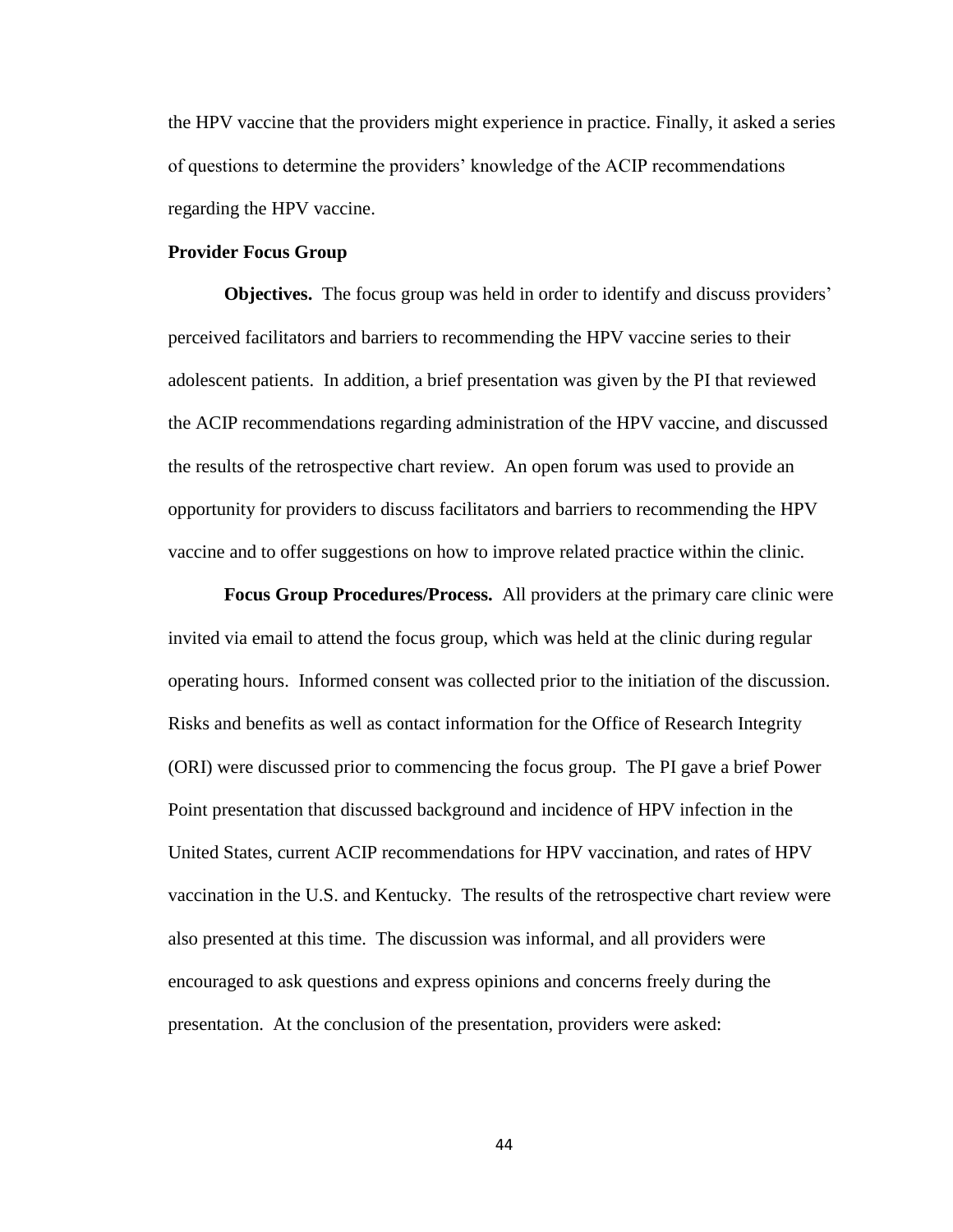- What factors within your practice facilitate the recommendation of the HPV vaccine according to ACIP guidelines?
- What barriers do you experience in your practice that makes recommending the HPV vaccine difficult?
- Do you have any suggestions that would make recommending the HPV vaccine easier within your practice?

### **Results**

### **Retrospective Chart Review**

**Patient Demographics.** In the final sample of 60 patients, 25 were female (42%) and 35 were male (58%). The majority of the patients (58%) were African American, with 13% white, 12% both Hispanic and biracial, 3% Middle Eastern, 2% Asian, and 2% undocumented. The vast majority of the patients were covered by government insurance (85%), with 10% being uninsured and 5% having private insurance.

**Counseling on HPV vaccine provided during visit.** Of the 60 patient charts reviewed, 11 (18%) had documentation of counseling on the HPV vaccine during the well-child visit. Currently there is not a specific place in the clinic's EMR to document any type of counseling, but several providers notated in the discussion section regarding HPV vaccine counseling. However, documentation of counseling was not consistent, and was more likely to be documented if the patient or parent declined or deferred vaccination.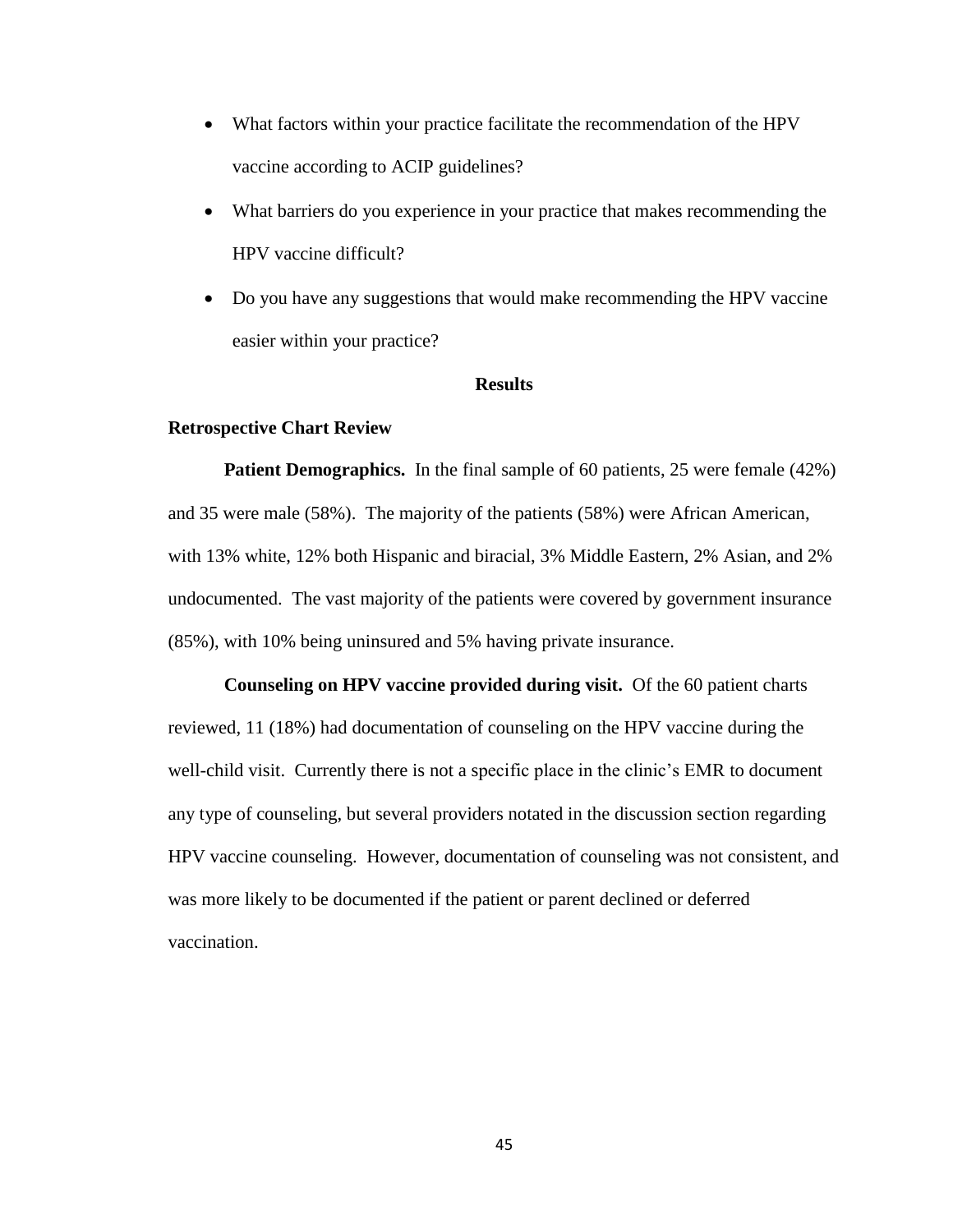

*Figure 1*: Describing if HPV vaccine counseling was offered and if so, did patient initiate or not initiate vaccination.

**Initiation of the HPV vaccine.** At this primary care clinic during the given time frame (April 23, 2013 to September 30, 2013), 25 patients or 42% of the sample, received their first dose of the HPV vaccine. In 2012 in the United States, 53.8% of adolescent females and 20.8% of adolescent males initiated the HPV vaccine series. Similarly, 51.2% of adolescent females in Kentucky received at least one dose of the HPV vaccine in 2012 (CDC, 2013f). There is not currently data for Kentucky male vaccination rates.

Table 1

*Total Patients Initiating HPV Vaccine by Gender*

|                | <br><b>Study total</b> | <b>Number initiated</b> | <b>Percentage initiated</b> |
|----------------|------------------------|-------------------------|-----------------------------|
| <b>Males</b>   | 35                     |                         | 43%                         |
| <b>Females</b> | 25                     | 10                      | 40%                         |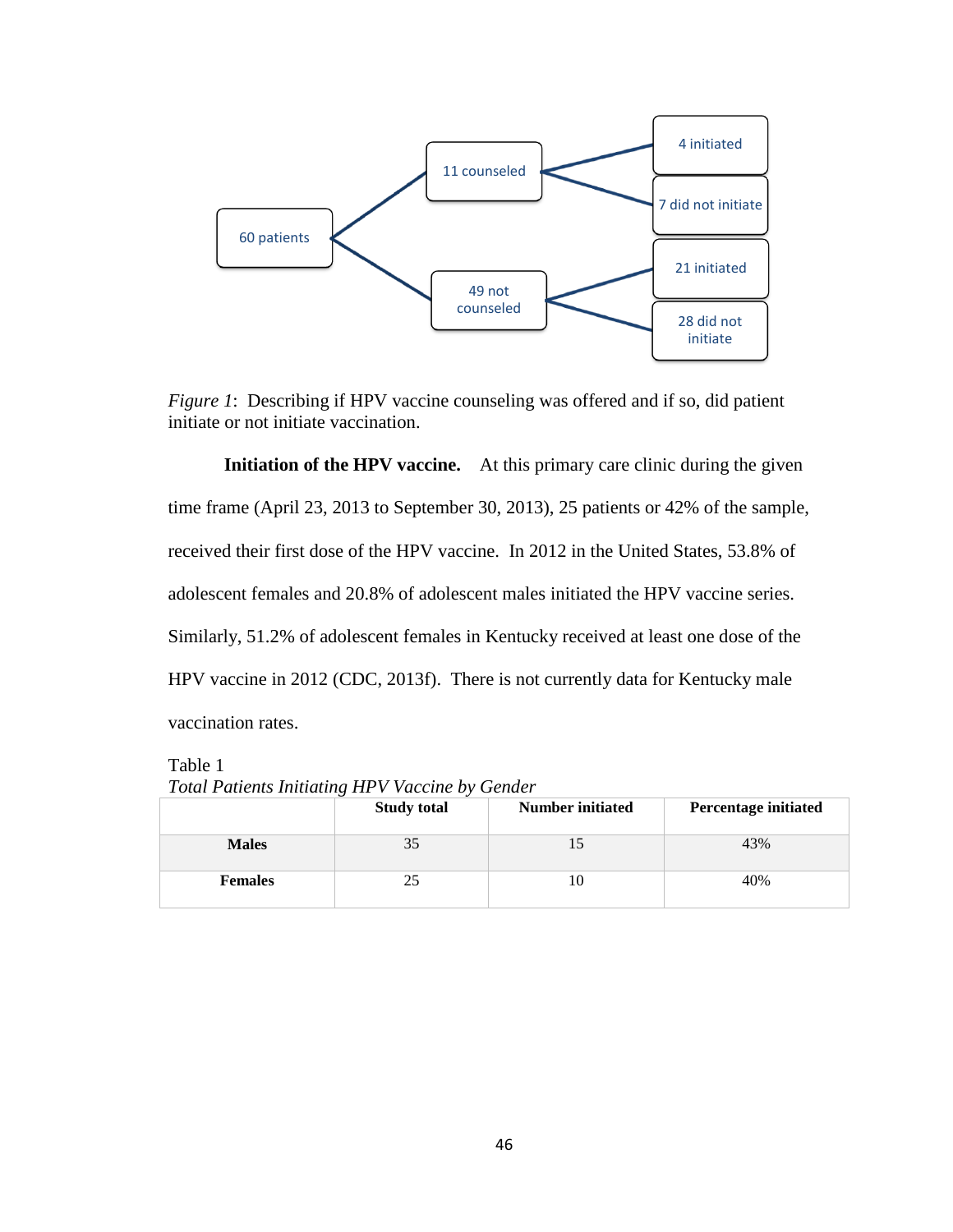

*Figure 2*. Clinic HPV Vaccine Initiation Rates compared to 2012 U.S. and Kentucky Data

**Second and/or Third Dose of Vaccine Administered on Time.** The CDC

recommends that the second dose of HPV vaccine be given one to two months after the first dose, and the third dose be given six months after the first dose. According to these guidelines, all 25 patients that initiated vaccination would have been eligible for the second dose of the vaccine at the time of the chart review. However, only 32% (8/25 patients) had completed the second dose of the vaccine. Additionally, there was at least a six month interval since the first dose in seven patients, making them eligible for the third vaccine dose. Only 14% (1/7 patients) of those eligible to receive the third dose of vaccine had done so. Nationally, 33.4% of adolescent females and 6.8% of adolescent males completed all three doses of the HPV vaccine in 2012 (CDC, 2013f).

### **Provider Survey**

Two of the four providers that practice at the primary care clinic responded to the REDCap (Harris et al., 2009) survey. One provider responded that they offered the HPV vaccine to all (100%) 11-12 year old male and female patients, and that 50-74% of females and 25-49% of males initiate vaccination. The second provider reported offering the vaccine to 50-74% of male patients and 75-99% of female patients, with a 50-74%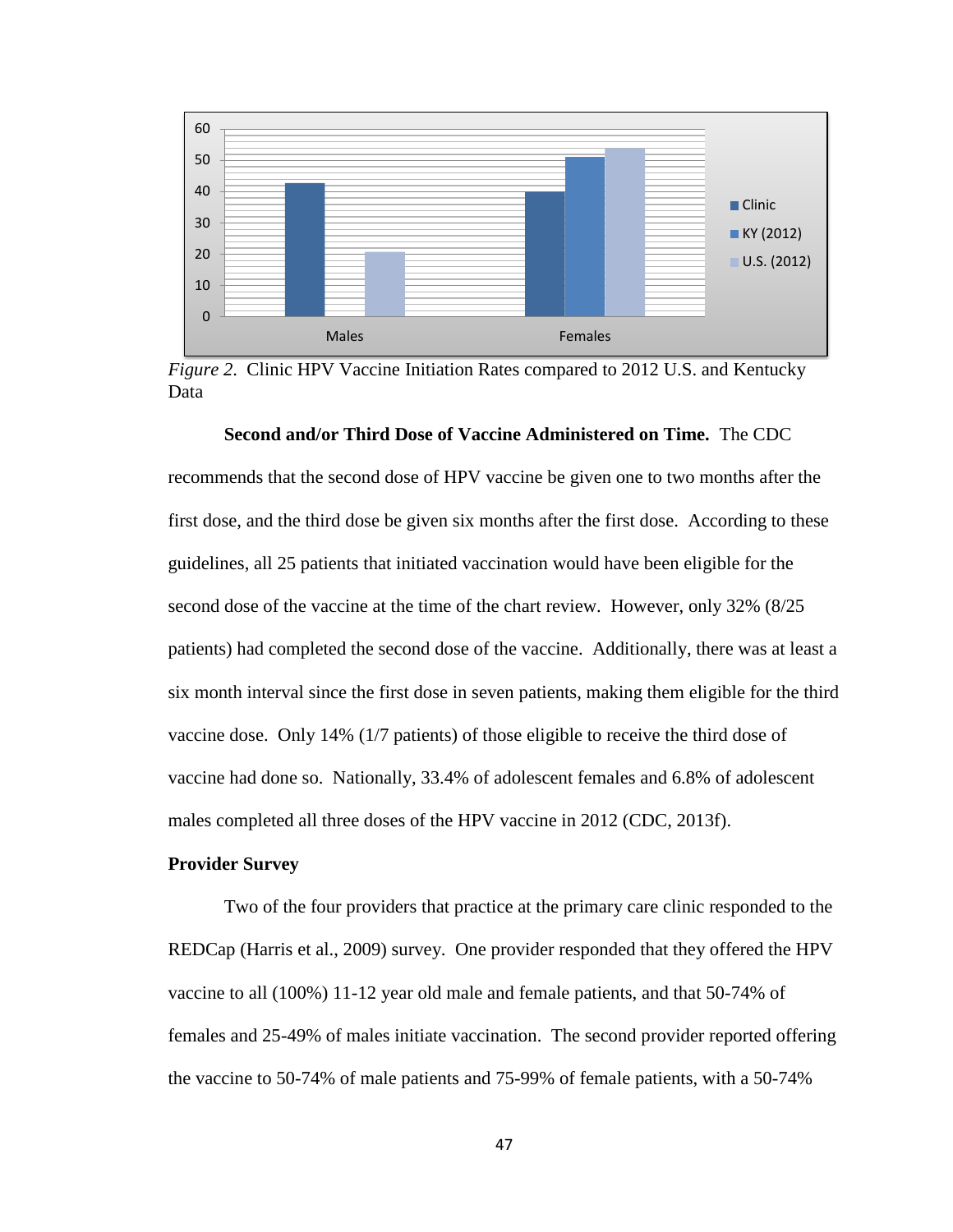acceptance rate for females and 1-25% acceptance rate for males. The providers agreed facilitators to HPV vaccination within their clinic included the fact that the clinic participates in the Vaccines for Children Program (VFC) and that their patient population believed in primary prevention. The barriers included: patients had long-term safety concerns about the vaccine, patients were unlikely to return for the second and third dose, and that the vaccine was not required for school. Other facilitators and barriers discussed in the provider survey are presented in Table 2. The providers reported that they were both aware of the current ACIP recommendations. Both respondents answered questions correctly regarding their knowledge of the ACIP recommendations for both males and females.

Table 2

*Provider Facilitators/Barriers Identified in REDCap Survey, N=2*

|                                                       | <b>Provider 1</b> | <b>Provider 2</b> |
|-------------------------------------------------------|-------------------|-------------------|
| <b>Facilitators</b>                                   |                   |                   |
| Practice participates in VFC                          | X                 | X                 |
| Clinic has reminders within the EHR                   |                   |                   |
| Adequate time available to educate patients about HPV |                   | X                 |
| Pts have good understanding of HPV risks              |                   | X                 |
| Pts believe in primary prevention                     | X                 | $\mathbf{x}$      |
| Pts aware of VFC                                      |                   | X                 |
| Pts have good family/peer support to vaccinate        |                   | X                 |
| <b>Barriers</b>                                       |                   |                   |
| Vaccine not stocked/low availability                  |                   |                   |
| Practice not adequately reimbursed                    | $\mathbf{X}$      |                   |
| Not time to discuss HPV/vaccine                       | X                 |                   |
| Provider long-term safety concerns                    |                   |                   |
| Provider uncomfortable discussing HPV/vaccine         |                   |                   |
| Provider does not agree with ACIP recommendation      |                   |                   |
| Patient long-term safety concerns                     | X                 | X                 |
| Patients unlikely to return for doses 2 & 3           | X                 | X                 |
| Vaccine not required for school                       | X                 | X                 |
| Patients concerned about pain                         |                   |                   |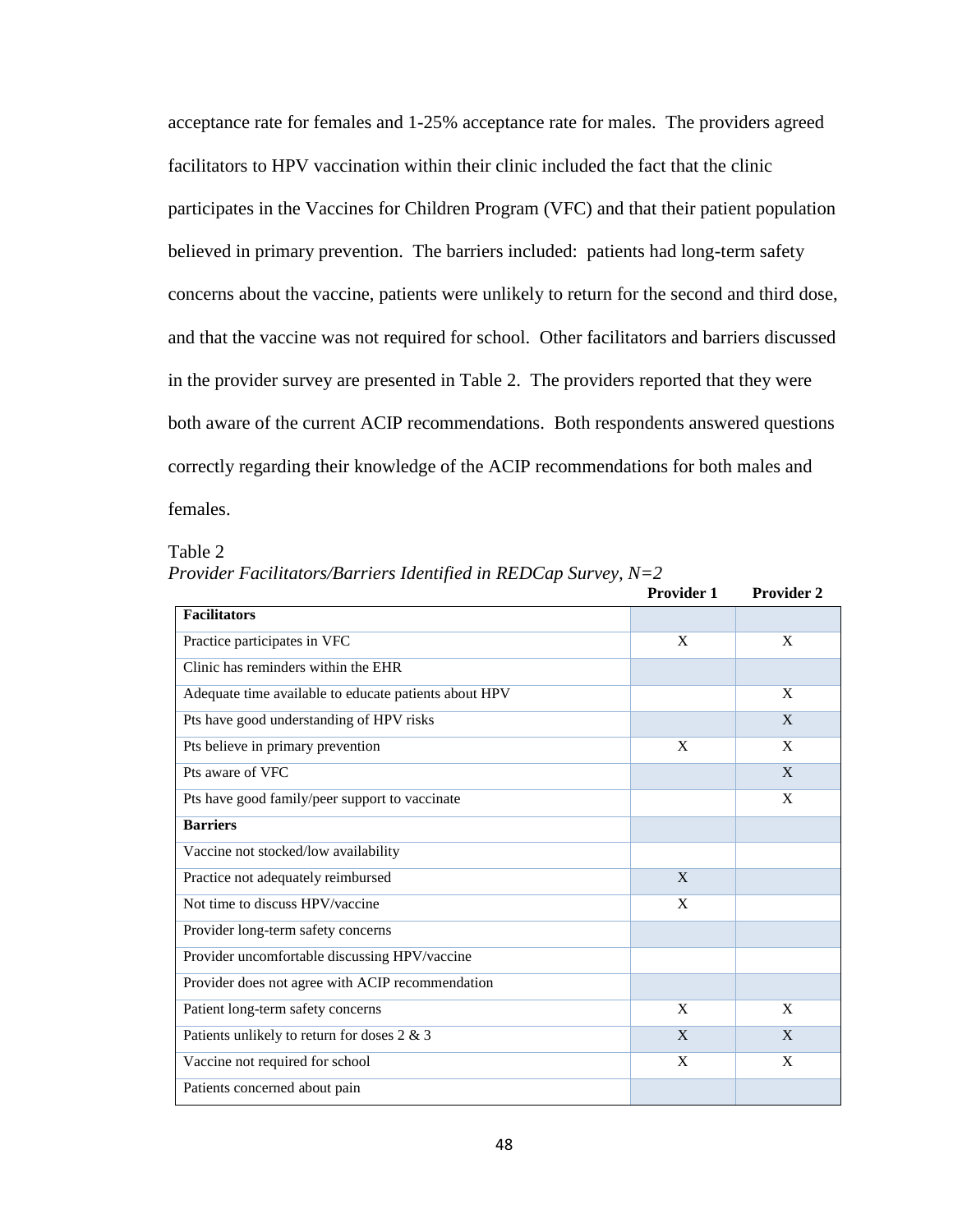### **Provider Focus Group**

Focus group data was recorded and transcribed by the PI and briefly reviewed with the providers at the conclusion of the focus group. The comments were then grouped by theme. No identifying information was recorded during the focus group in order to keep the discussion confidential. Three of the four providers that practice at the clinic participated in the focus group. There was both physician and advanced practice nurse representation.

#### **Perceived facilitators to recommending the HPV vaccine.**

*Use of the electronic medical record (EMR).* The implementation of the electronic medical record, which occurred April 23, 2013 in this clinic, was mentioned as both a facilitator and a barrier during the focus group. The providers perceived the uncomplicated access to the immunization record as a facilitator as it provides immediate access to the patient's vaccination status. They agreed that having access to vaccination status is important for reducing missed doses. One provider also noted that there were several options that he/she had been using within the EMR including having the nurse chart "patient refusal" under the vaccination tab anytime that a vaccine was declined, and entering a request for a nurse visit when the patient received the initial vaccine dose so that the front desk was prompted to make return visits for second and third dose upon check-out. The other participating providers were not aware of these options within the EMR prior to the focus group discussion.

#### **Perceived Barriers to Recommending the HPV Vaccine.**

*Inconsistencies between male and female patients.* One provider noted that he/she inconsistently offered the vaccine to male patients and was much more likely to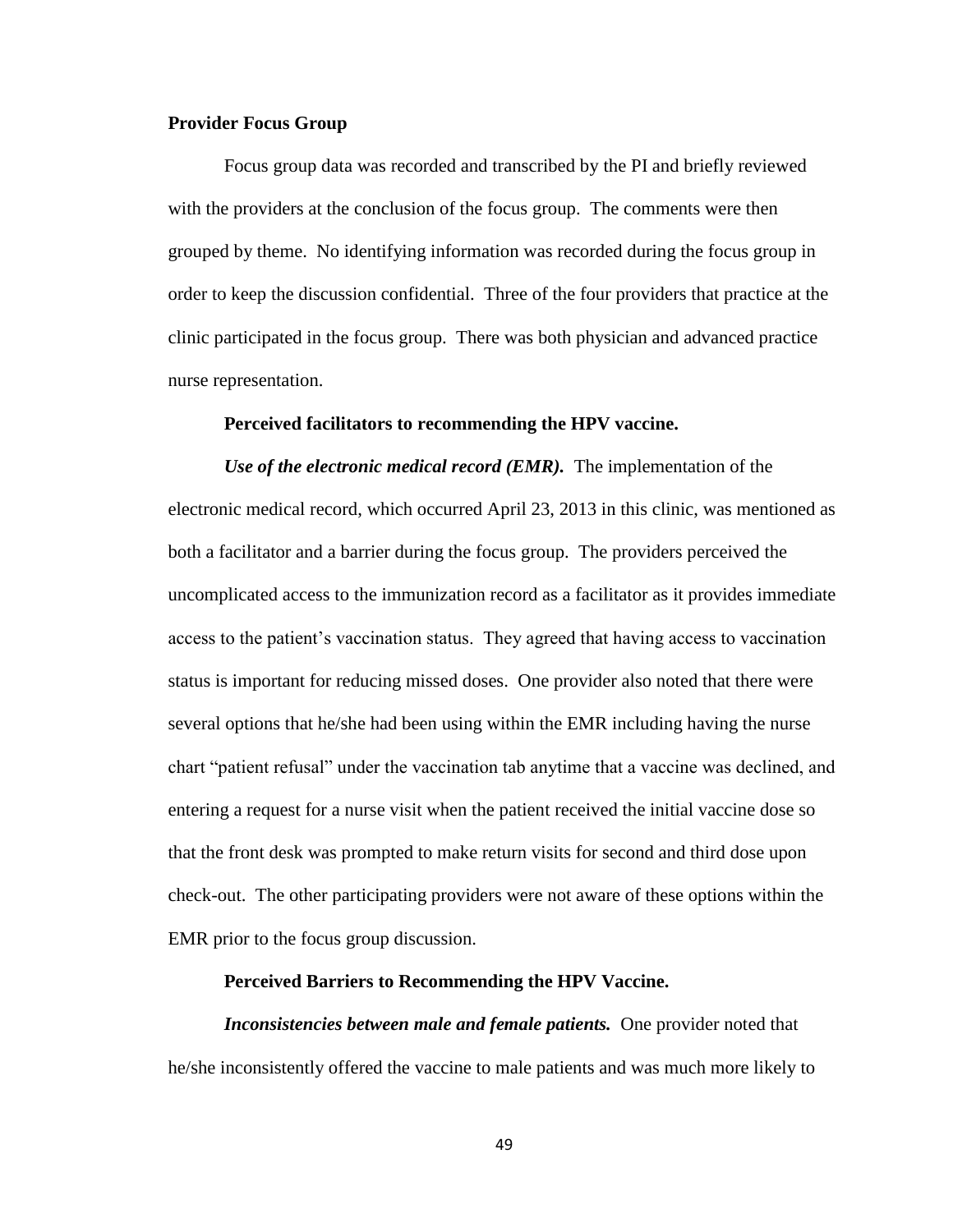offer the vaccine to female patients. The provider noted that since the recommendation to vaccinate males was more recent, it had not become habit to offer it to every patient. The other providers stated that they offered the vaccine to both males and females equally, but they felt that parents of male patients were less likely to be aware of the ACIP recommendations for males and they often required additional counseling regarding the vaccine and were more likely to decline or defer vaccination.

*Patient/parent knowledge and beliefs.* The themes that emerged related to patient and parent knowledge and beliefs included low medical literacy of patients and their parents, language barriers, and the impression that because the vaccine is not mandatory that it is not necessary.The providers pointed out that they felt that their particular patient population had lower medical literacy, especially concerning the HPV vaccine. They care for a fairly large number of international patients, and frequently the 11-12 year old well-child exam is the first time the patient and parents have heard of the vaccine. Because of this, vaccination is frequently deferred at that visit. The lower education level of the parents and frequent use of medical interpreters during visits make the discussion about the vaccine even more difficult. One provider stated that it "would be less complicated if the HPV vaccine was mandated for school entry, because patients and parents would be more likely to accept vaccination."

*Uncertainty about documentation in EMR.* While some aspects of the electronic medical record have been helpful in vaccinating patients, implementation of the system has also added barriers. Currently in the EMR, there is not a specific place to document patient counseling. Two of the providers said that they attempt to remember to document counseling as a free text under the "discussion" tab, but that it is difficult to remember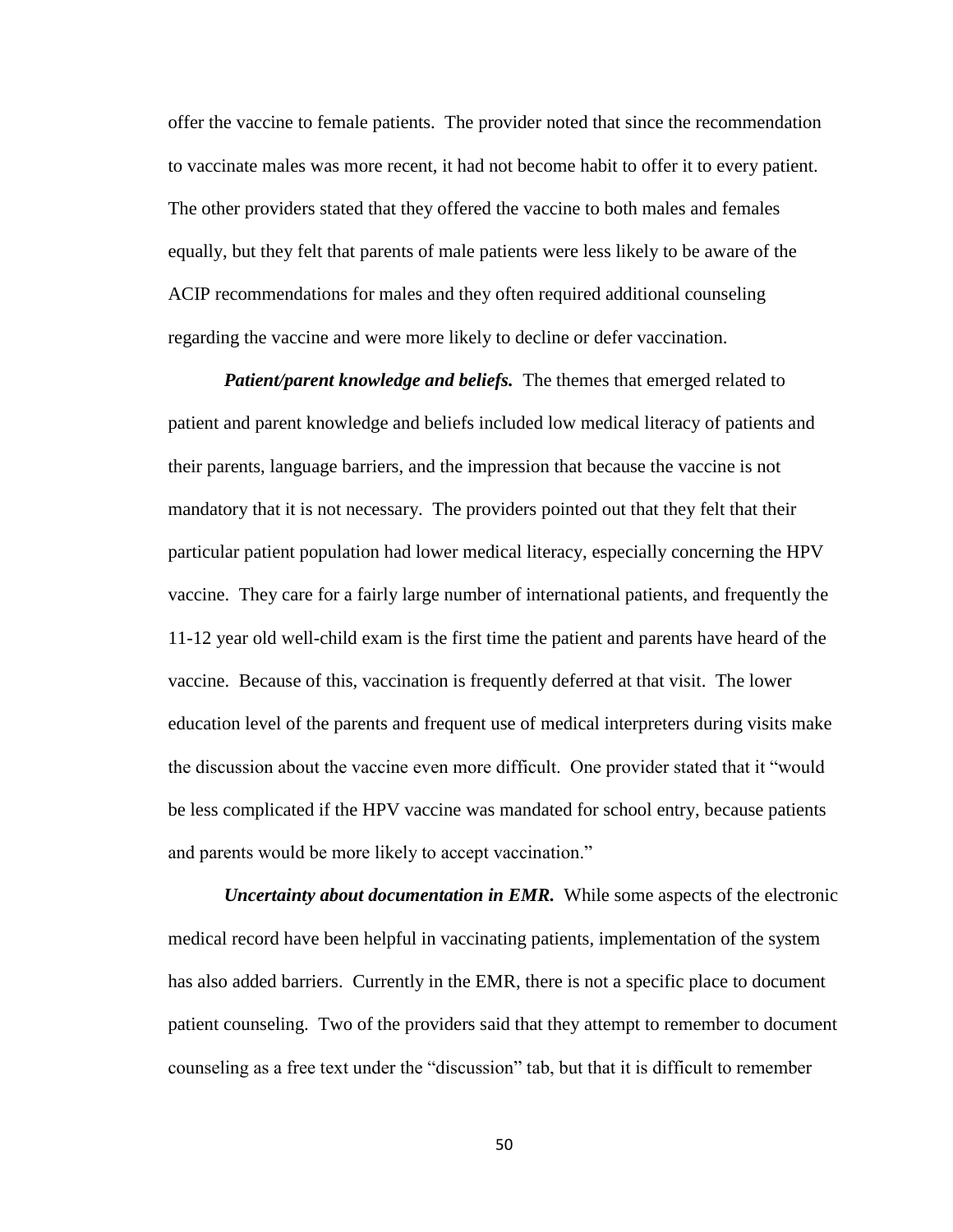since they are not prompted. One provider stated that his/her documentation of counseling was much more consistent prior to the implementation of the electronic system.

*Time.* At this clinic, providers have approximately 15-20 minutes to spend with patients during well-child exams. The providers acknowledged that patients often used their well-child exams as problem visits and for medication refills, leaving very little time for patient counseling regarding the HPV vaccine and other topics. While patients are given an information sheet about the vaccine by the nurse when they enter the exam room, the providers felt there is not always adequate time for them to review that information with patients and parents.

*Difficulty with patient follow-up.* The providers all noted that follow-up for second and third doses of the HPV vaccine were problematic. They reported that it was difficult to get patients to return to the clinic for vaccination. They cited the following reasons for not returning: lack of patient transportation to clinic for visits, high no-show rates within the clinic, and insufficient clinic staffing so that it was difficult to send out patient reminders prior to visits.

**Provider Suggestions for Improvement.** The providers agreed that they needed to have a discussion about a routine place to document vaccine counseling. Additionally, they agreed that when the HPV vaccine was administered to an adolescent patient, they needed to enter a nurse visit to prompt the front desk to make appointments for the second and third doses at clinic check-out. They also concluded that the best approach to recommending and offering the vaccine included presenting the HPV vaccine as a potential preventive measure against cancer.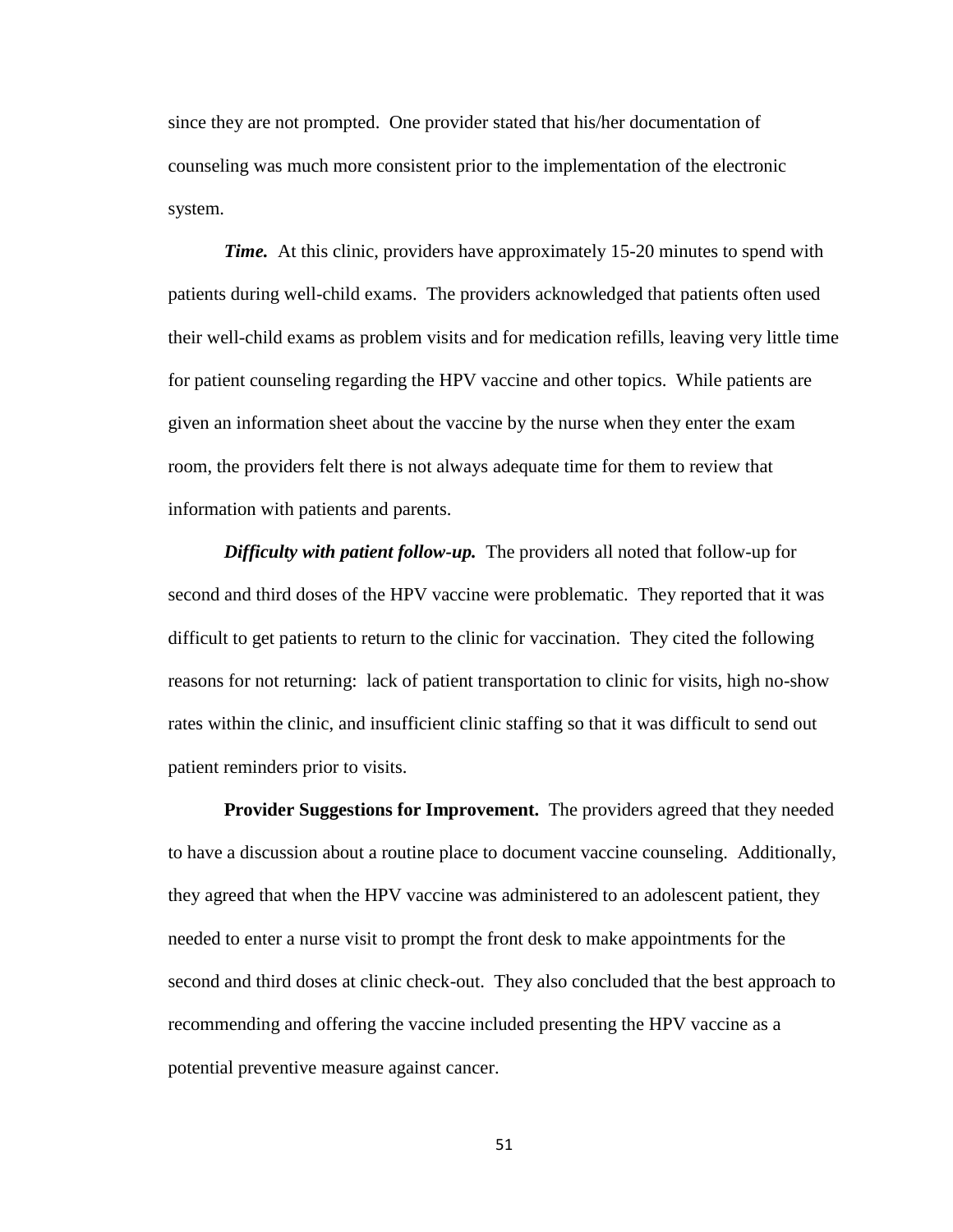### **Discussion**

The ACIP recommends that adolescents receive the HPV vaccine at age 11-12 so that all doses can be completed prior to the initiation of sexual activity. This provides the best protection against HPV infection (Markowitz et al., 2007). The retrospective chart review showed that while this primary care clinic had HPV vaccine initiation rates for male adolescents above the U.S. average, the rate for female adolescents was well below both the U.S. and Kentucky averages. Additionally, provider recommendation for vaccination was not consistently documented during well-child exams, and patient follow-up for second and third vaccine doses was inconsistent.

This clinic is not unique with its low vaccination rates. The President's Cancer Panel (PCP) issued a report in February 2014 to discuss urgent actions needed to increase vaccination rates in the U.S. One of the goals detailed in this report is to "reduce missed opportunities to recommend and administer HPV vaccine" (PCP, 2014, p. ii). To meet this goal, healthcare providers should strongly recommend the HPV vaccine to all male and female patients that are eligible for vaccination. Additionally, they should use electronic medical records to assist in reducing missed opportunities (PCP, 2014). According to the 2012 NIS-teen, 84% of girls that had not received the HPV vaccine had record of an appointment where they received a vaccine but not the HPV vaccine (CDC, 2012a).

The provider survey and focus group results indicated that the providers at this clinic find that their participation in VFC, their patients' beliefs in primary prevention, and the fact that the vaccination record is easily accessed in the EMR facilitated recommending and initiating the HPV vaccine. However, the main obstacles reported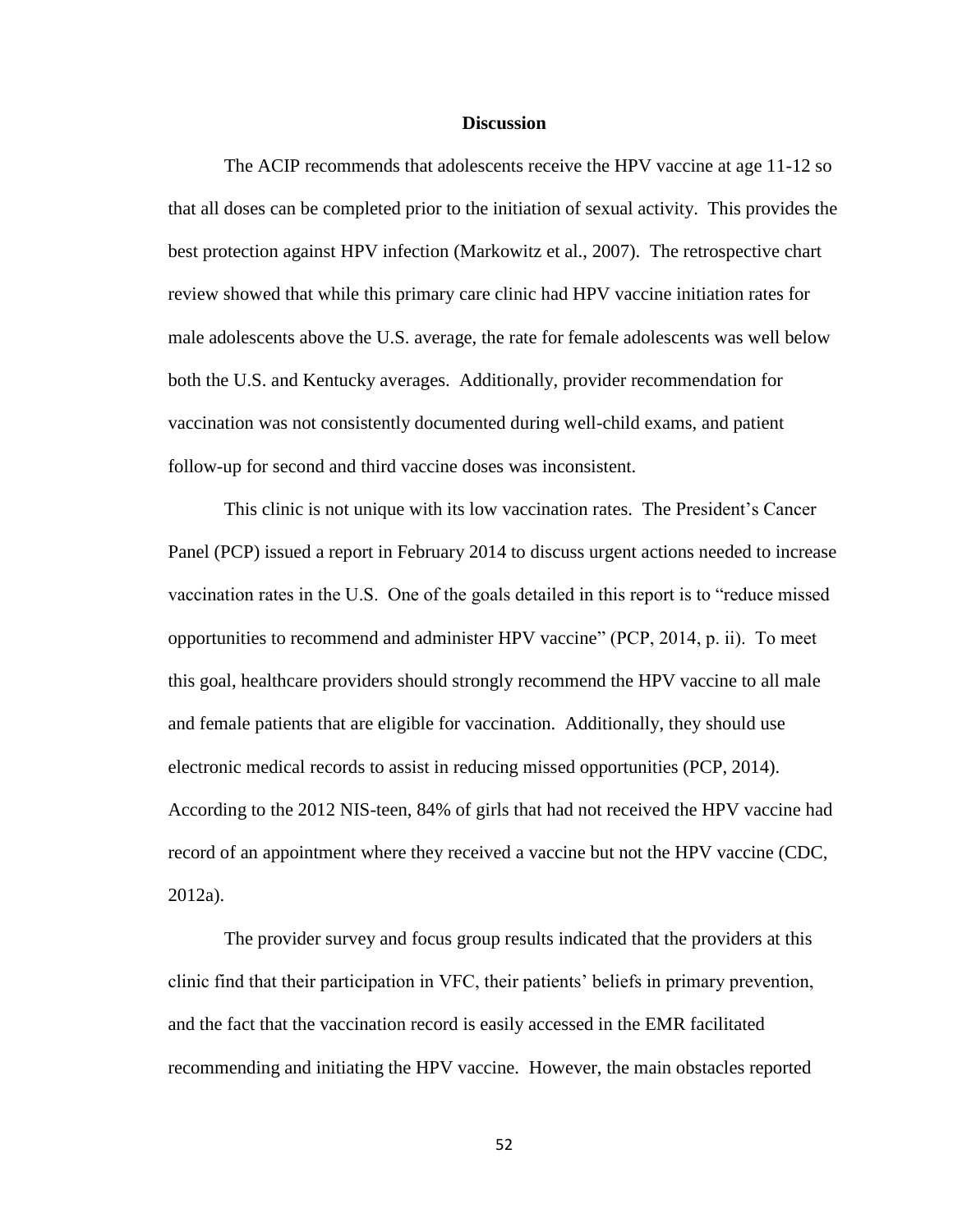were inconsistencies in provider recommendation between male and female patients, patient concerns about long term safety, difficulty with patient follow-up for second and third doses, lack of a vaccine mandate for school entry, low medical literacy of parents and patients, inadequate time to discuss vaccine with patients, and uncertainty of proper documenation within the EMR.

The barriers expressed during the provider focus group are not unique, and similar obstacles have been described in other studies. Systematic reviews have found that a knowledge gap among patients regarding HPV (Holman et al., 2014), parental beliefs about the HPV vaccine (Holman et al., 2014), vaccine cost (Holman et al., 2014; Rambout, Tashkandi, Hopkins, & Tricco, 2014), and patient concerns about vaccine safety (Rambout et al., 2014) were some of the leading obstacles to vaccine acceptance. Conversely, patients reported that lack of strong provider recommendation was a barrier. A strong provider recommendation was linked to increased vaccine acceptance and initiation (Holman et al., 2014; Rambout et al., 2014). Social pressures and perceived vaccine benefit also increased likelihood that patients would initiate the vaccine series (Rambout et al, 2014).

Finally, while this clinic had better vaccine initiation rates for males than the U.S. average in 2012, there is still room for improvement. During the focus group one provider acknowledged that they were less likely to recommend the HPV vaccine to their male adolescent patients due to forgetfulness. This provider noted that since the ACIP recommendation was only released for males in 2011, it had not become routine practice for them. Research has indicated that providers should focus on educating parents about the etiology of HPV infection and the vaccine's role in preventing cancer in males when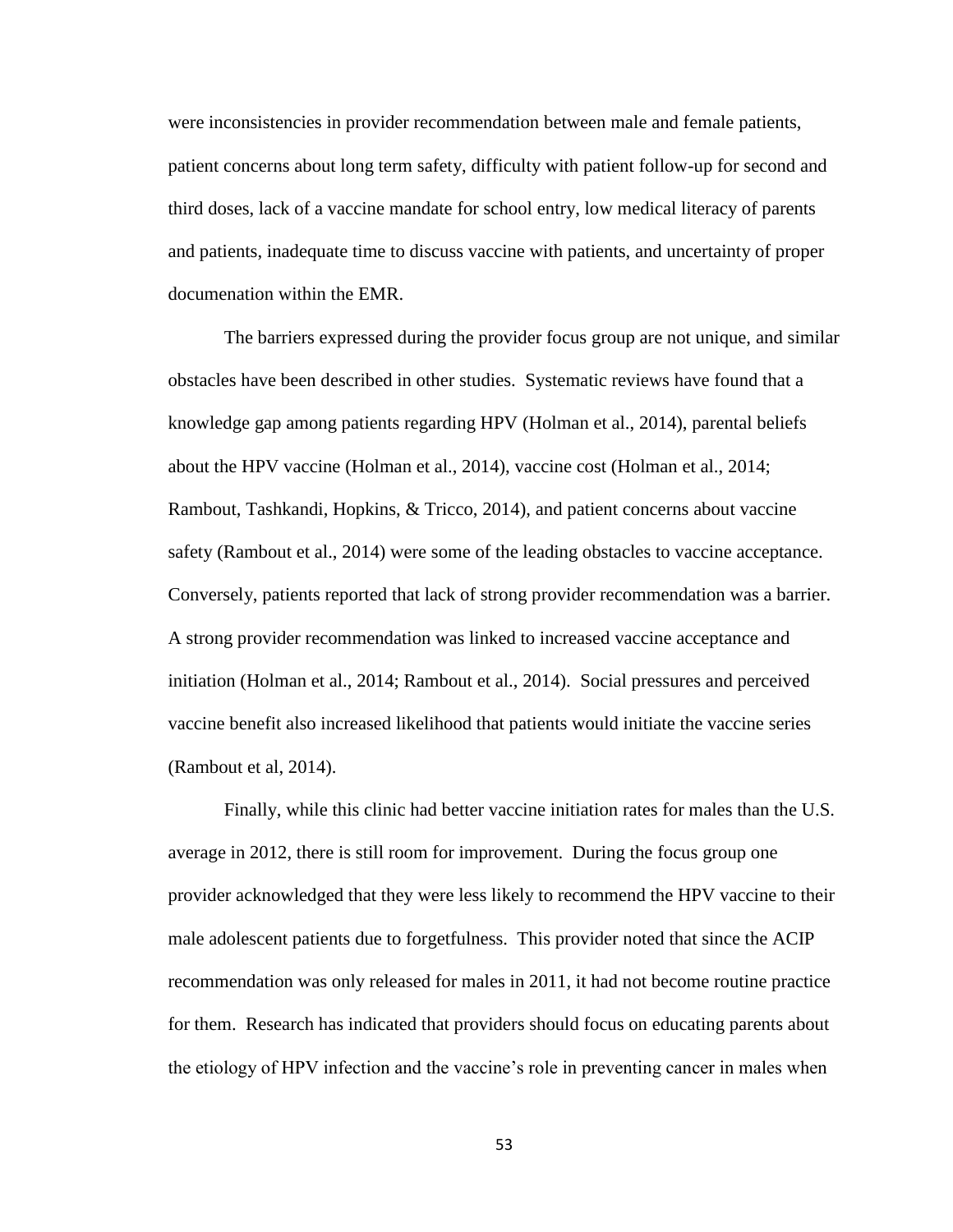discussing the HPV vaccine with the parents of male adolescents (Thomas, Strickland, DiClemente, & Higgings, 2014). Additionally, parents may not be aware that vaccination of all 11-12 year old males is an ACIP recommendation since it was released in 2011.

### **Limitations**

There were several limitations to this project including the small sample size  $(N=60)$ . However, since this sample included all  $11-12$  year old patients that were seen for a well-child exam during the specified timeframe, it is a good indicator of how many adolescent patients are typically seen annually prior to sixth grade entry at this clinic. Another limitation is the start date of the retrospective chart review (April 23, 2013). This date was chosen because it was the date that the clinic began using electronic health records exclusively. This could be a potential disadvantage because there was a learning curve with using the EMR, and initially the clinicians were not familiar with charting within the system. A third limitation is that only two providers completed the REDCap survey. Finally, there are potential limitations with using focus groups to gather information. There is a possibility that the providers would not feel comfortable sharing their true thoughts and patient practices with other providers present.

#### **Implications for Practice**

Suggestions to improve practice include improving standardizing documentation. Providers should come to a consensus about a consistent place to document vaccine counseling. Additionally, they should enter a nurse visit for every patient that initiates the HPV vaccine. This will prompt the front desk to make the patient return visits for second and third vaccine doses at patient check-out. In addition, recommendations from the provider survey and focus group include being consistent about offering the HPV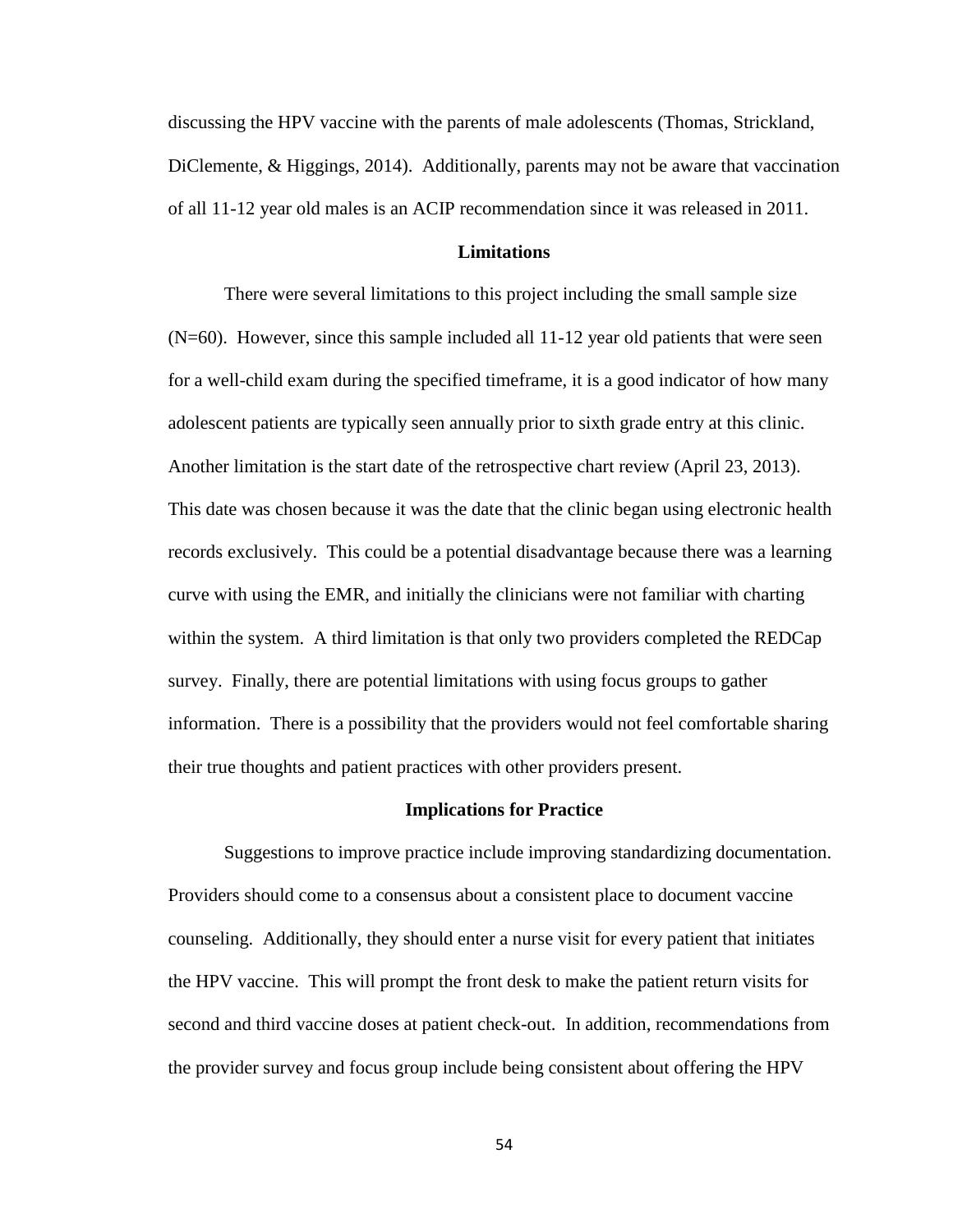vaccine to all eligible patients. If possible posters in the patient rooms and prompts within the EMR to offer the vaccine could serve as a good reminder. Providers should offer educational materials regarding the HPV vaccine in a variety of languages for their international patients. Finally, while it may be costly for clinic staff to send patient reminders, it may be possible for automated reminders to be sent to patients via email or text. Some research has indicated that text reminders have potential to increase HPV vaccine completion rates among adolescents (Matheson et al., 2013).

The providers within this clinic are knowledgeable about the HPV vaccine and are enthusiastic about offering it to their patients. Minor adjustments in practices and modifying the EMR system to simplify practice will help promote increased vaccine acceptance and initiation. While there is not currently a Healthy People 2020 goal for adolescent males, they should strive to increase the number of males that initiate and complete vaccination and increase the number of female adolescents that completed the three-dose series to meet the Healthy People 2020 goal of 80%. They should focus on increasing provider recommendation of the HPV vaccine, standardizing documentation of vaccine recommendation, and improving return rates for second and third vaccine dose to improve their HPV vaccine completion rates.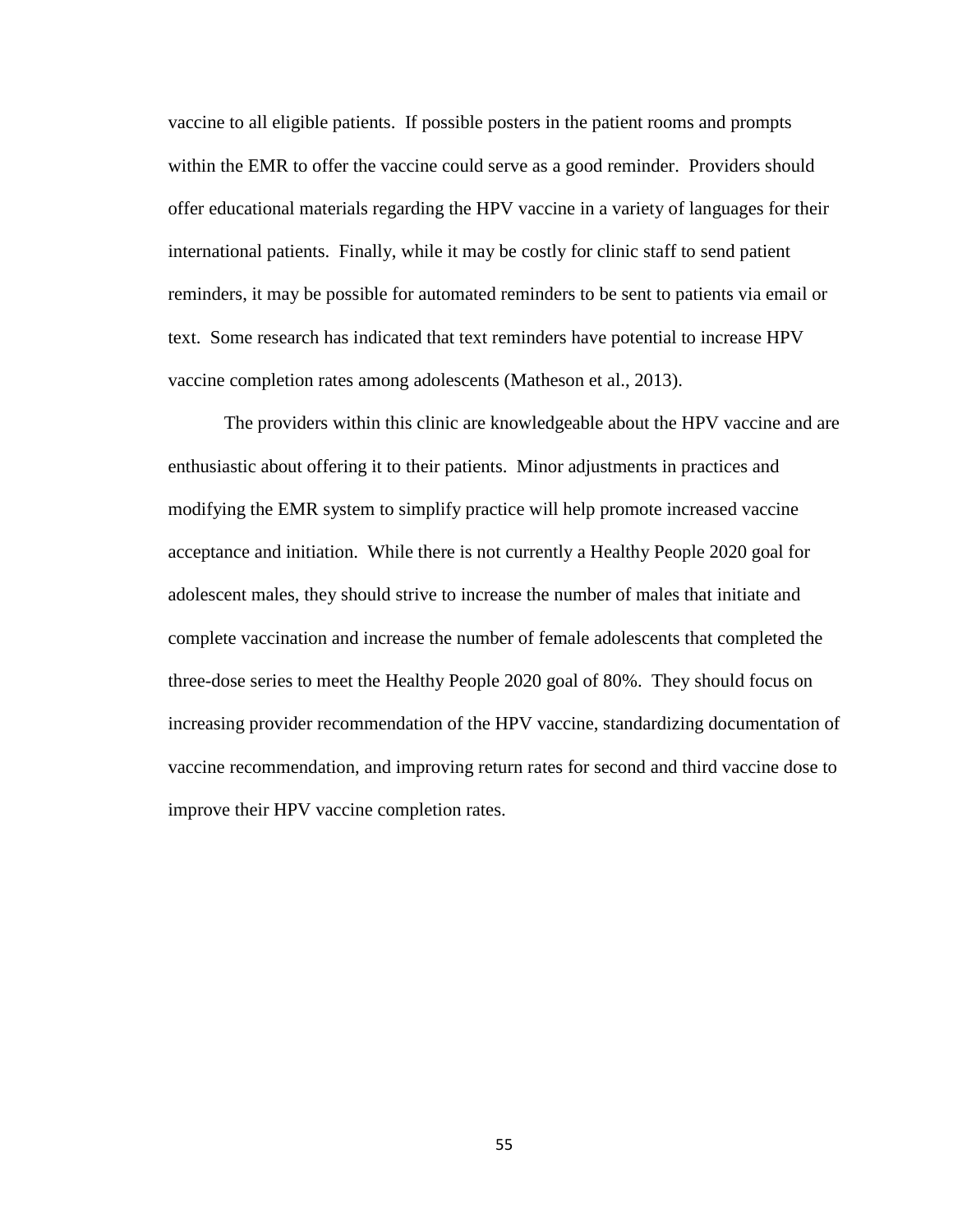Chapter 5

Capstone Report Conclusion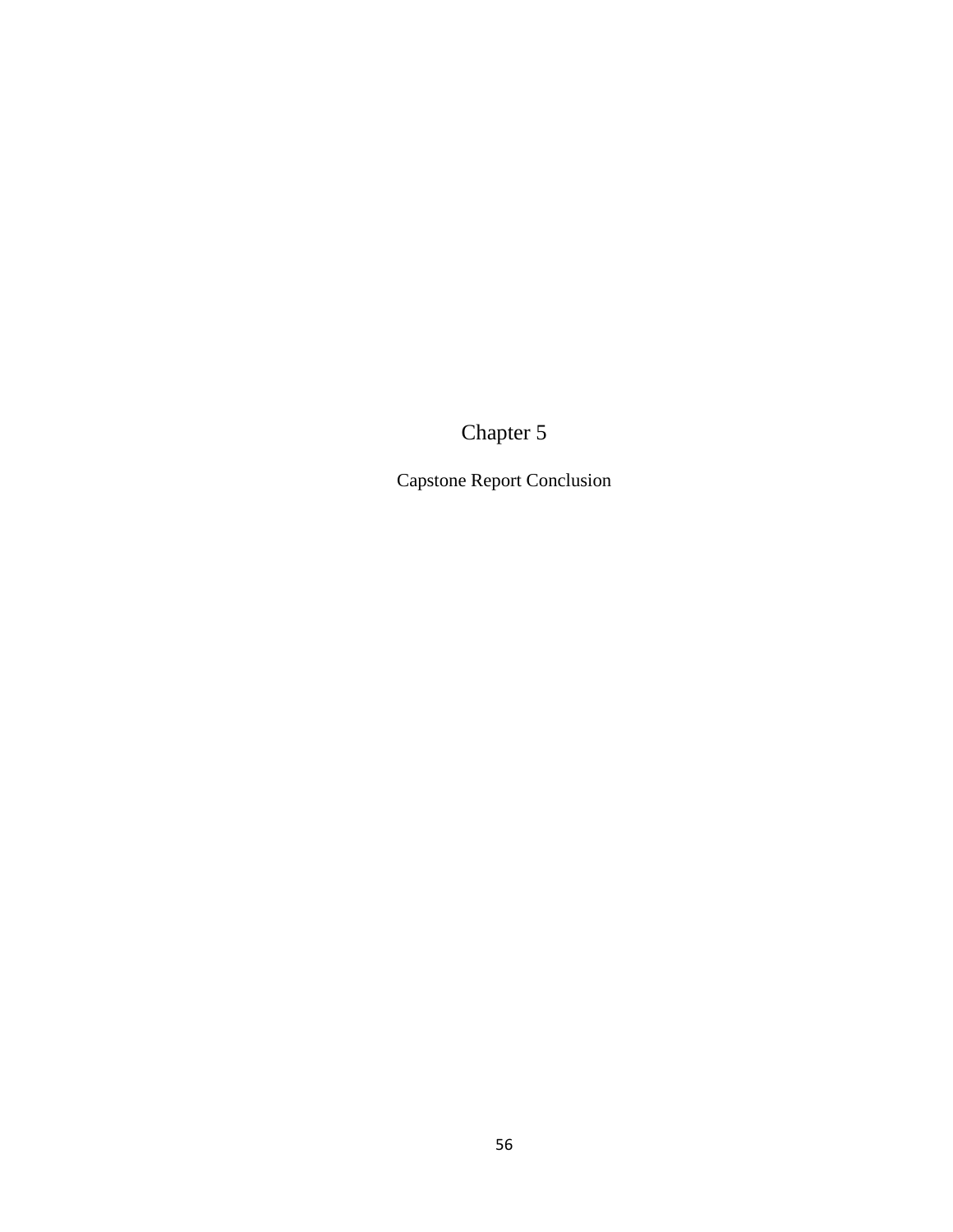#### **Conclusion**

Although implementation of routine vaccination of adolescents with the threedose HPV vaccine has proven to be safe and effective in reducing infection with vaccine HPV types, rates of vaccination in the U.S. are suboptimal. Healthcare policy aimed at mandating HPV vaccines for adolescents prior to sixth grade entry have been largely unsuccessful. Low vaccination rates have triggered both the U.S. Department of Health and Human Services (HHS) and the President's Cancer Panel (PCP) to take action. One of the Healthy People 2020 goals is to increase the number of females ages 13 to 15 that have completed the three-dose HPV vaccine series to 80% (HHS, 2012). Additionally, the President's Cancer Panel (PCP) recommends that any barriers that prevent providers from strongly recommending the HPV vaccine be removed. The PCP also calls for the development of a Healthy People 2020 goal for HPV vaccine completion in male adolescents (PCP, 2014).

A quality improvement project with the goal of assessing providers' facilitators and barriers to recommending the HPV vaccine to their adolescent patients was conducted in an urban primary care clinic. The results showed that vaccination rates within the clinic were inadequate, and that documentation of vaccine recommendation was not consistent. Providers within the clinic identified barriers to recommending the HPV vaccine to their patients including lack of time during patient visits, a tendency to recommend the vaccine more often to females than males, language barriers between providers and patients, low medical literacy of patients and their parents, low likelihood that patients would return for follow-up vaccine doses, the fact that the vaccine is not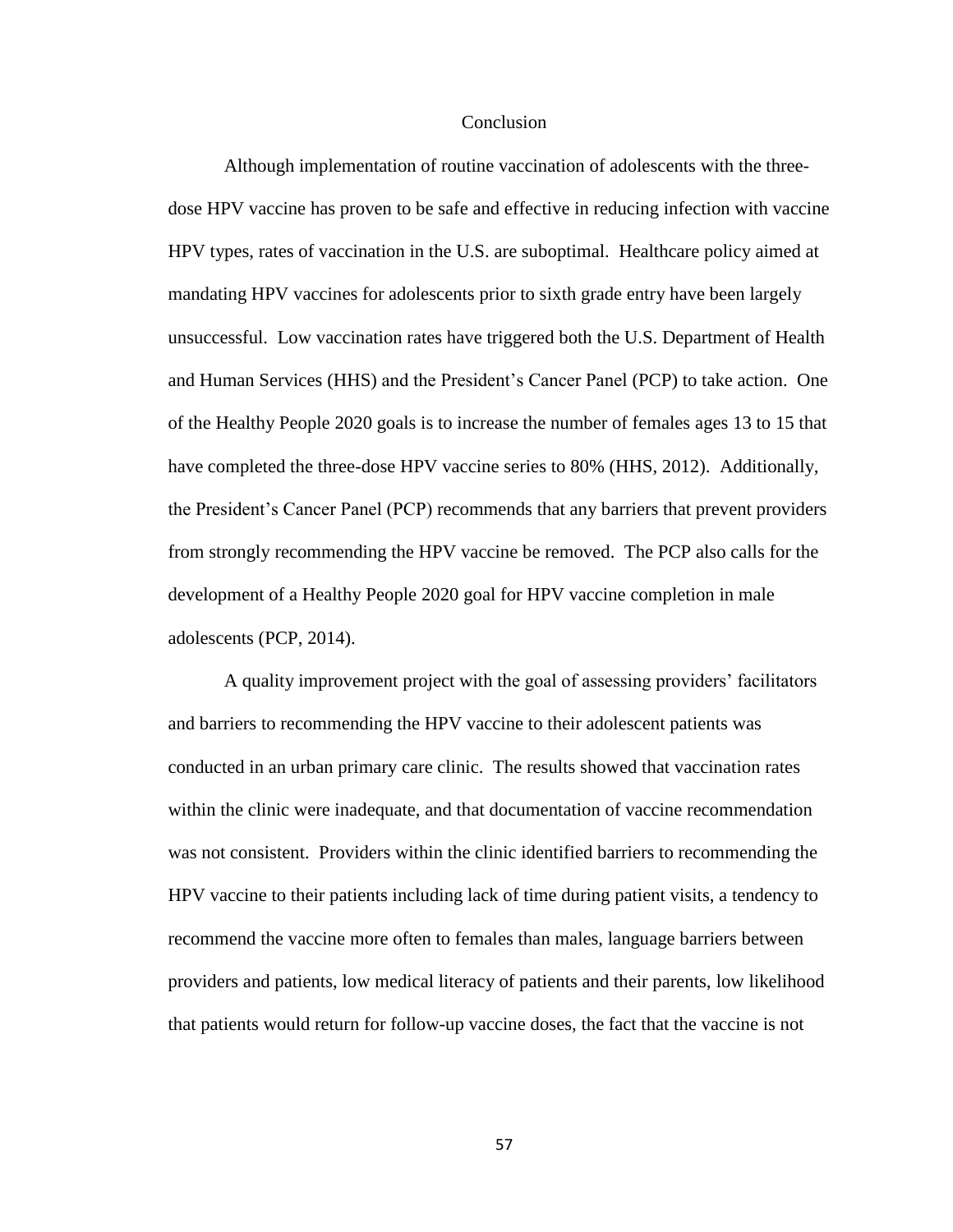currently mandated for sixth grade entry in Kentucky, and lack of a standardized place to document HPV vaccine recommendation.

Primary care providers can play an integral part in increasing HPV vaccine rates among adolescents. They should continue to strongly recommend the HPV vaccine to all eligible patients according to ACIP recommendations. Additionally, it is important for providers to be aware of facilitators and barriers in practice and how they affect HPV vaccine recommendation. Finally, providers should stay educated regarding ACIP recommendations, Healthy People 2020 goals, and healthcare policy related to the HPV vaccine so they can offer well-informed guidance to their patients. The completion of this project is a step toward that goal. The primary care clinic has been given a summary of findings to assist in the development of interventions to improve HPV vaccination rates.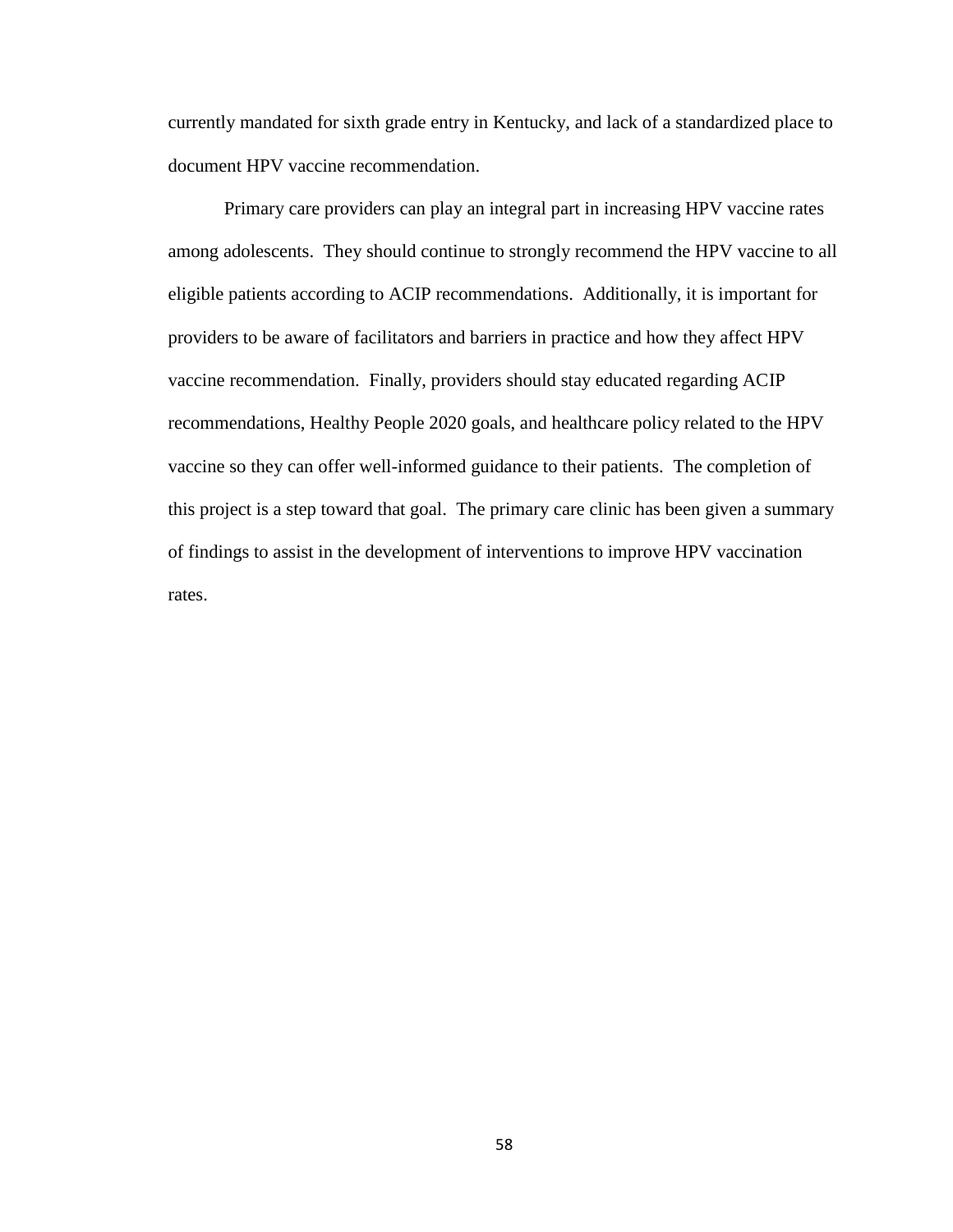## **Appendix A**

## **Assessing Providers' Facilitators and Barriers to Recommending the HPV Vaccine Chart Audit Tool**

| Study number:     |  |
|-------------------|--|
| Gender:           |  |
|                   |  |
| <b>Race:</b>      |  |
| <b>Insurance:</b> |  |

## **At the patient's 11/12 year old well-child visit, were the following documented:**

| <b>Information</b>                                                          | Yes                              | N <sub>0</sub> | <b>Comments</b> |
|-----------------------------------------------------------------------------|----------------------------------|----------------|-----------------|
| Was counseling on<br>the HPV vaccine<br>provided?                           | $By: \_\_\_ CMANP/MD$            |                |                 |
| Was the HPV<br>vaccine offered?                                             |                                  |                |                 |
| Patient's response<br>if vaccine was<br>offered                             | Accepted<br>Deferred<br>Declined |                |                 |
| Was the HPV<br>vaccine series<br>initiated?                                 |                                  |                |                 |
| Was the vaccine<br>series initiated or<br>completed prior to<br>this visit? |                                  |                |                 |
|                                                                             | #2<br>On-time? Y/N<br>Y/N        | #3<br>Y/N      |                 |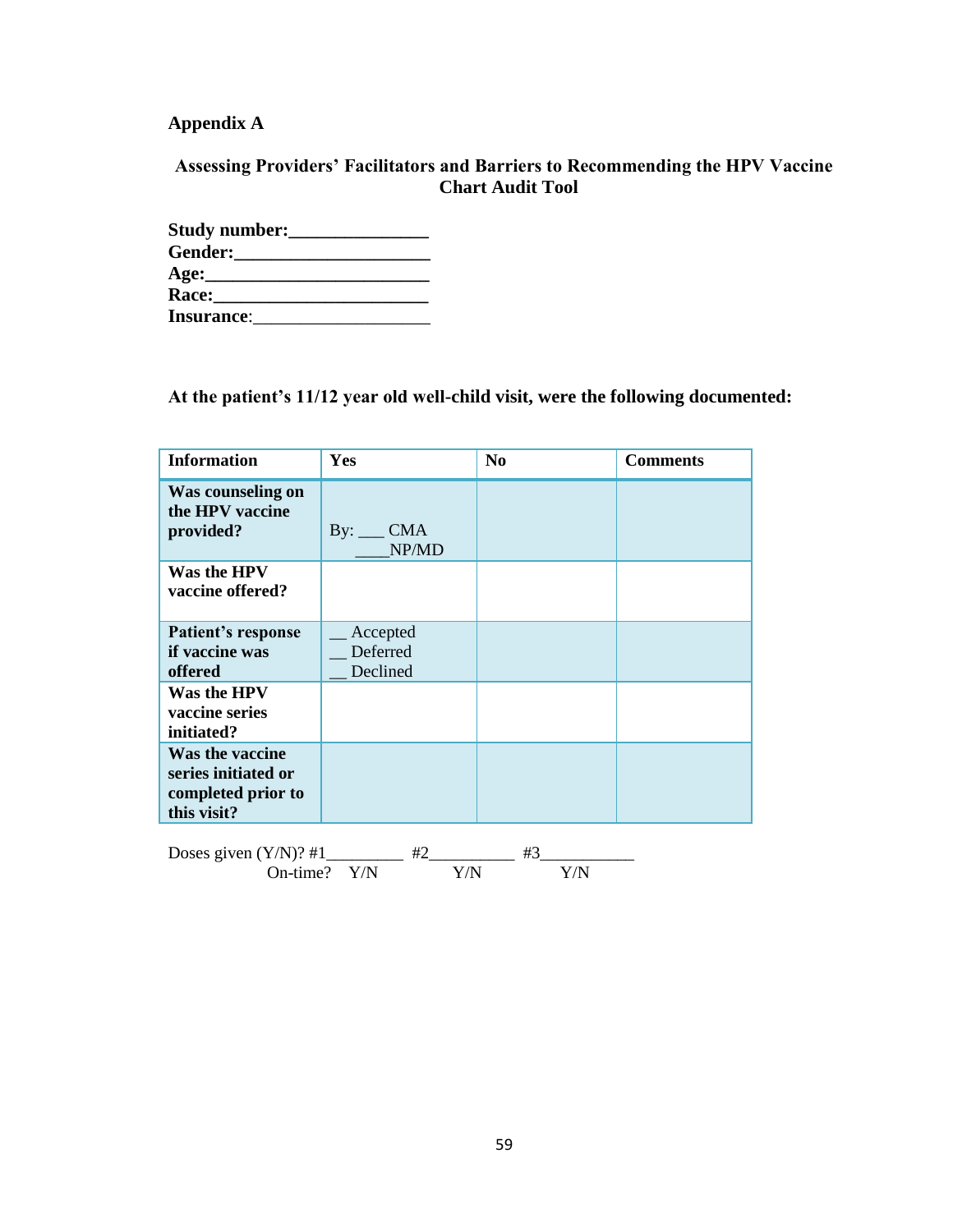#### Appendix B

Assessing Providers' Facilitators and Barriers to Recommending the HPV Vaccine: Survey/Questionnaire

*Please answer the following questions by selecting the answer that best represents your experience as a provider:*

1. **How often do you offer the HPV vaccine during routine well-child exams for 11-12 year old FEMALES?**

| 100%   | 25-49%    |
|--------|-----------|
| 75-99% | $0 - 25%$ |
| 50-74% |           |

2. **How often do you offer the HPV vaccine during routine well-child exams for 11-12 year old MALES?**

| 100%   | 25-49%    |
|--------|-----------|
| 75-99% | $0 - 25%$ |
| 50-74% |           |

3. **When offered, what percentage of your FEMALE patients accept HPV vaccination:**

| 100%   | 25-49%    |
|--------|-----------|
| 75-99% | $0 - 25%$ |
| 50-74% |           |

#### 4. **When offered, what percentage of your MALE patients accept HPV vaccination:**

| 100%   | 25-49%    |
|--------|-----------|
| 75-99% | $0 - 25%$ |
| 50-74% |           |

*Which of these factors affect your decision to recommend the HPV vaccine in your current practice? Please select all that apply:*

| <b>Practice Facilitators</b> |                                      | <b>Practice Barriers</b> |                                                |
|------------------------------|--------------------------------------|--------------------------|------------------------------------------------|
|                              | My practice participates in the      |                          | The HPV vaccine is not stocked or there is low |
|                              | Vaccines for Children (VFC) program. |                          | availability in my practice.                   |
|                              | My clinic has reminders within the   |                          | My practice is not adequately reimbursed for   |
|                              | AEHR for HPV vaccination.            |                          | HPV vaccine administration.                    |
|                              | My clinic uses a form during well-   |                          | I do not have time to discuss HPV vaccination  |
|                              | child exams that prompts for CDC     |                          | during patient visits.                         |
|                              | recommended vaccinations.            |                          |                                                |
|                              | I have time to educate my patients   | Other:                   |                                                |
|                              | about HPV and the vaccine.           |                          |                                                |
| Other:                       |                                      |                          |                                                |
|                              |                                      |                          |                                                |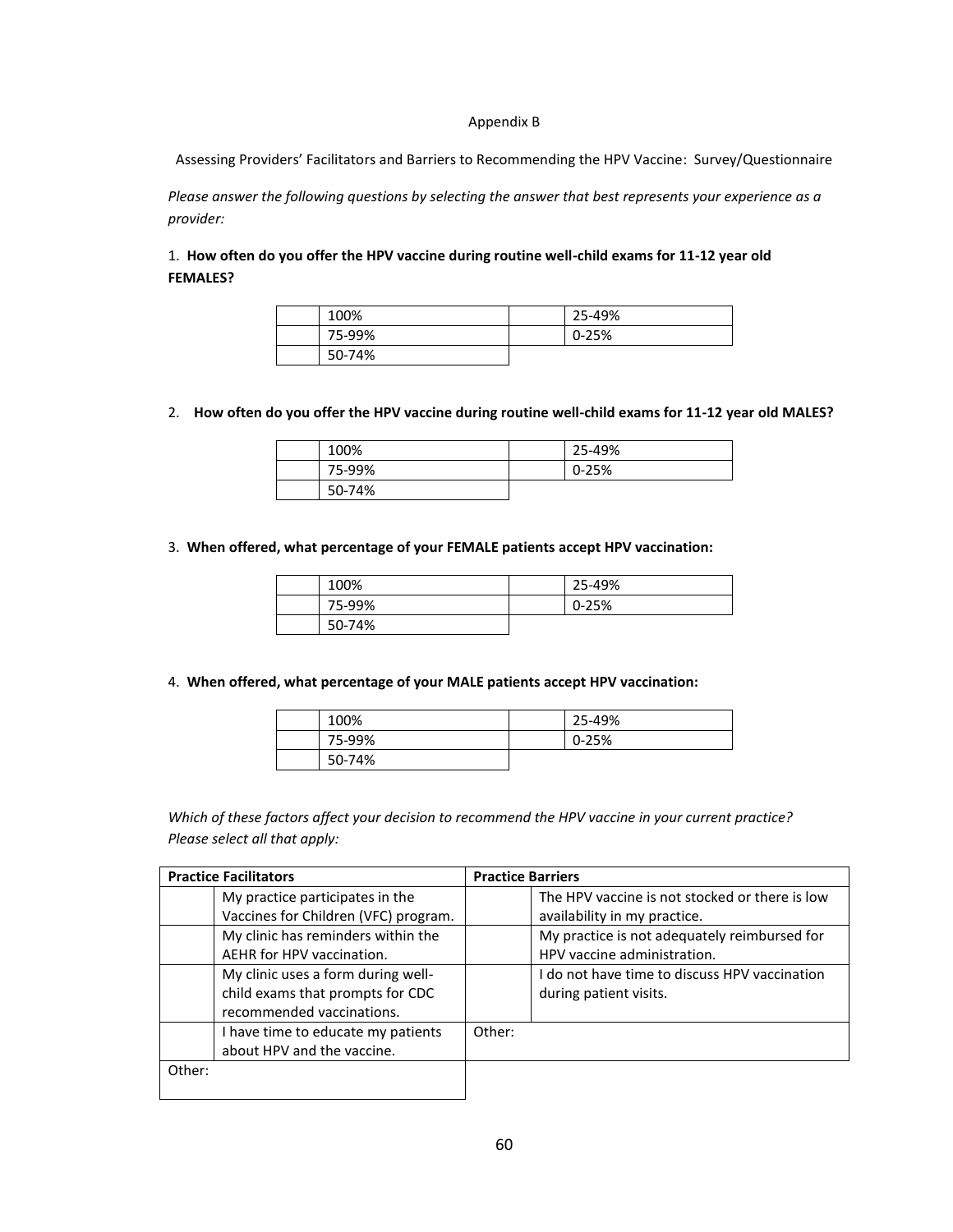*Which of these factors affect your decision to recommend the HPV vaccine in your current practice? Please select all that apply:*

| <b>Provider Facilitators</b>       | <b>Provider Barriers</b>                        |  |
|------------------------------------|-------------------------------------------------|--|
| I strongly recommend the HPV       | I have concerns about the long-term safety of   |  |
| vaccine to all eligible patients.  | the HPV vaccine.                                |  |
| I have completed continuing        | I feel uncomfortable discussing a vaccine for a |  |
| education regarding HPV and/or the | sexually transmitted infection with my patients |  |
| HPV vaccine.                       | and/or their parents.                           |  |
| I am aware of the CDC/ACIP         | I do not agree with the CDC/ACIP                |  |
| recommendations for HPV            | recommendations for HPV vaccination.            |  |
| vaccination.                       |                                                 |  |
| Other:                             | Other:                                          |  |
|                                    |                                                 |  |

| <b>Patient Facilitators</b>                                                              | <b>Patient Barriers</b>                                                                                |
|------------------------------------------------------------------------------------------|--------------------------------------------------------------------------------------------------------|
| My patients have a good<br>understanding of the risks of HPV<br>infection.               | My patients are unaware of the risks of HPV<br>infection.                                              |
| My patients/their parents believe<br>that they are at risk for HPV.                      | My patients think the cost of the HPV vaccine<br>is too high.                                          |
| My patients have a belief in primary<br>prevention.                                      | My patients are worried about the long-term<br>safety of the HPV vaccine.                              |
| My patients are aware of the<br>Vaccines for Children (VFC) program<br>and its coverage. | My patients are unlikely to return for the $2^{nd}$<br>and 3 <sup>rd</sup> dose of the vaccine series. |
| My patients have positive<br>peer/family support regarding HPV<br>vaccination.           | My patients are unlikely to get the vaccine<br>because it is not required for school entry.            |
| Other:                                                                                   | My patients are concerned about the pain<br>associated with the HPV vaccine.                           |
|                                                                                          | Other:                                                                                                 |

*Please answer the following questions about the CDC/ACIP recommendations for HPV vaccination to the best of your knowledge:*

#### 8. **What is the recommended interval for HPV vaccination?**

- a. 0, 3, and 6 months
- b. 0, 1-2, and 6 months
- c. 0, 3, 6, and 9 months
- d. 0, 6, and 9 months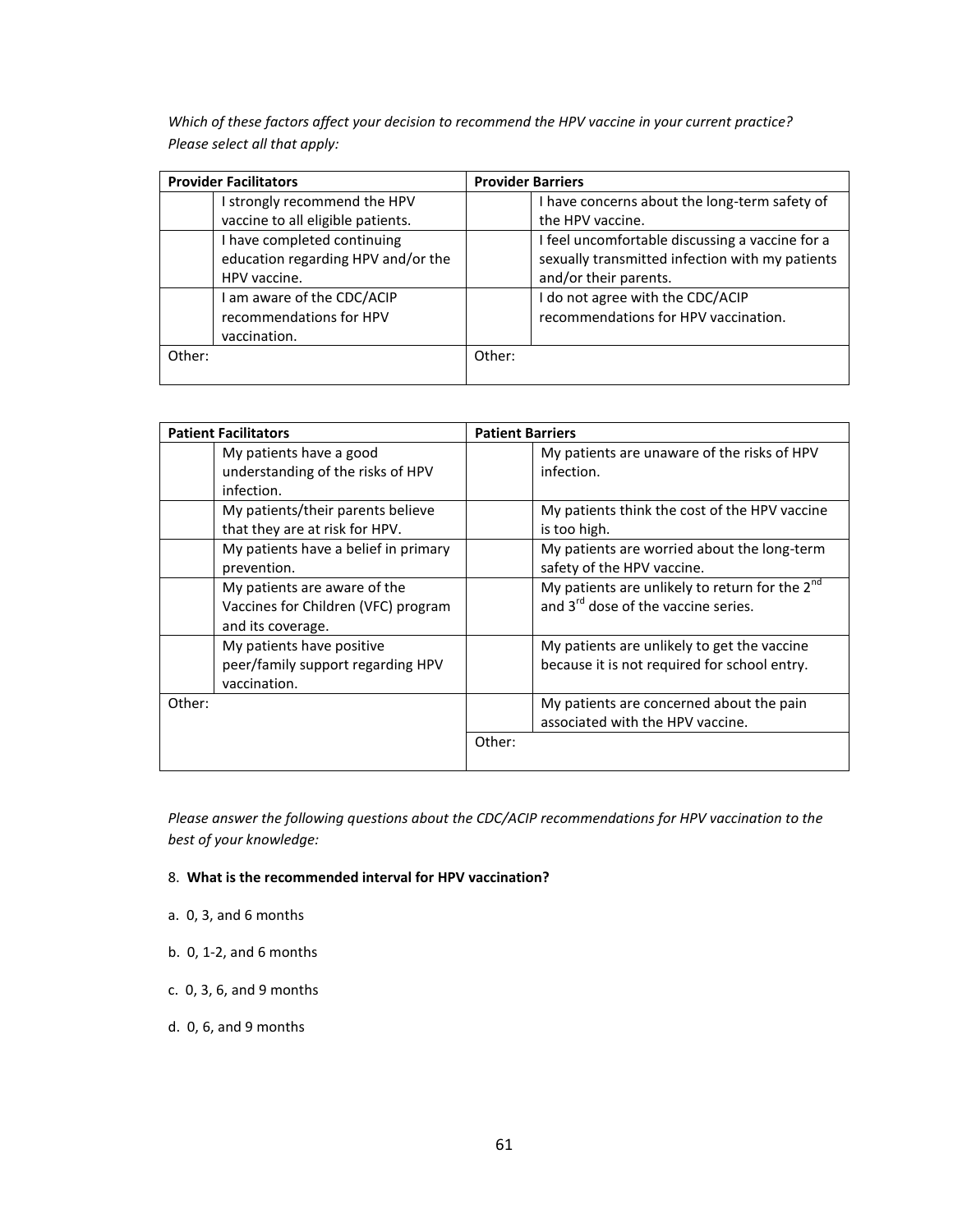#### 9. **What is the ideal age of vaccination for males and females?**

- a. ages 11-12, can be given as early as 9
- b. ages 13-15, can be given as early as 11
- c. ages 9-13, can be given as early as 9
- d. ages 15-18, can be given as early as 9

#### **10. What are the recommendations for catch-up vaccination for males and females?**

- a. Catch-up for unvaccinated men and women ages 13-18.
- b. Catch-up for unvaccinated men and women ages 13-21.

c. Catch-up for unvaccinated men ages 13-21 (and up to 26 for special populations), catch-up for women 13-26.

d. Catch-up for unvaccinated men ages 15-21 (and up to 26 for special populations), catch-up for women 15-26.

Comments: Please feel free to share any comments or ideas you have related to the HPV vaccine recommendations for 11-12 year olds in your clinic…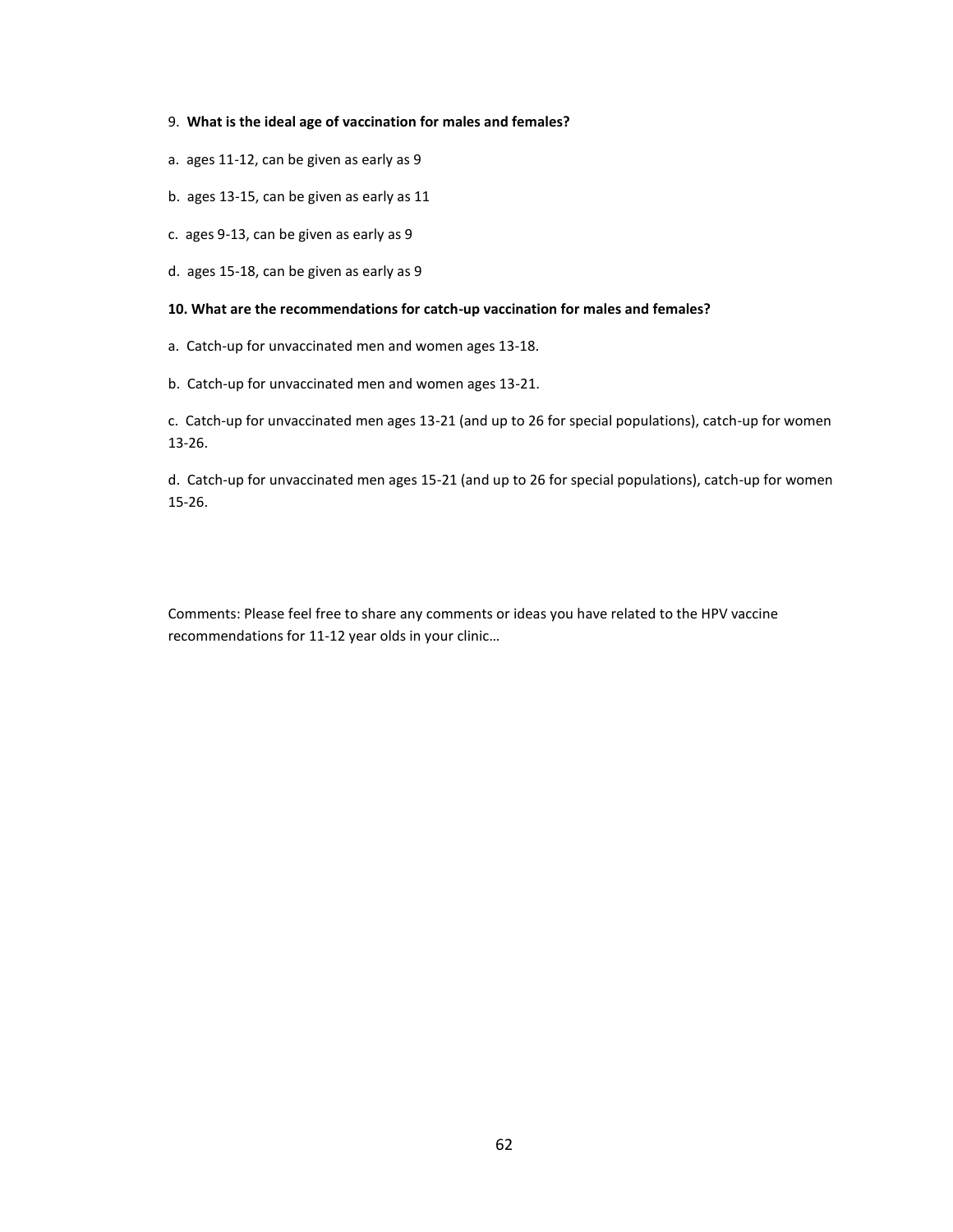#### References

American Cancer Society (2013). How much do the HPV vaccines cost? Are they covered by health insurance plans? Retrieved from:

http://www.cancer.org/cancer/cancercauses/othercarcinogens/infectiousagents/hp v/humanpapillomavirusandhpvvaccinesfaq/hpv-faq-vaccine-cost.

American Nursing Association (2013). Human papillomavirus vaccine. *Nursing World*, Retrieved from: http://gm6-

nursingworld.syscomservices.com/MainMenuCategories/Policy-

Advocacy/State/IssuesResources/HPV.aspx.

Beibei, L., Kumar, A., Castellsague, X., & Guiliano, A. (2011). Efficacy and safety of prophylactic vaccines against cervical HPV infection and diseases among women: a systematic review & met-analysis. *BMC Infectious Diseases*, 11(13), 1-16. Retrieved from: http://www.biomedcentral.com/1471-2334/11/13.

Blank, N.R., Caplan, A.L., & Constable, C. (2012). Exempting schoolchildren from immunizations: States with few barriers had highest rates of nonmedical exemptions. Health Affairs, 32(7), 1282-1290. doi: http://dx.doi.org/10.1377/hlthaff.2013.0239.

Centers for Disease Control and Prevention (2010a). FDA Licensure of bivalent human papillomavirus vaccine (HPV2, Cervarix) for use in females and updated HPV vaccination recommendations from the Advisory Committee on Immunization Practices (ACIP). *Morbidity and Mortality Weekly Report*, 59(20), 626-629.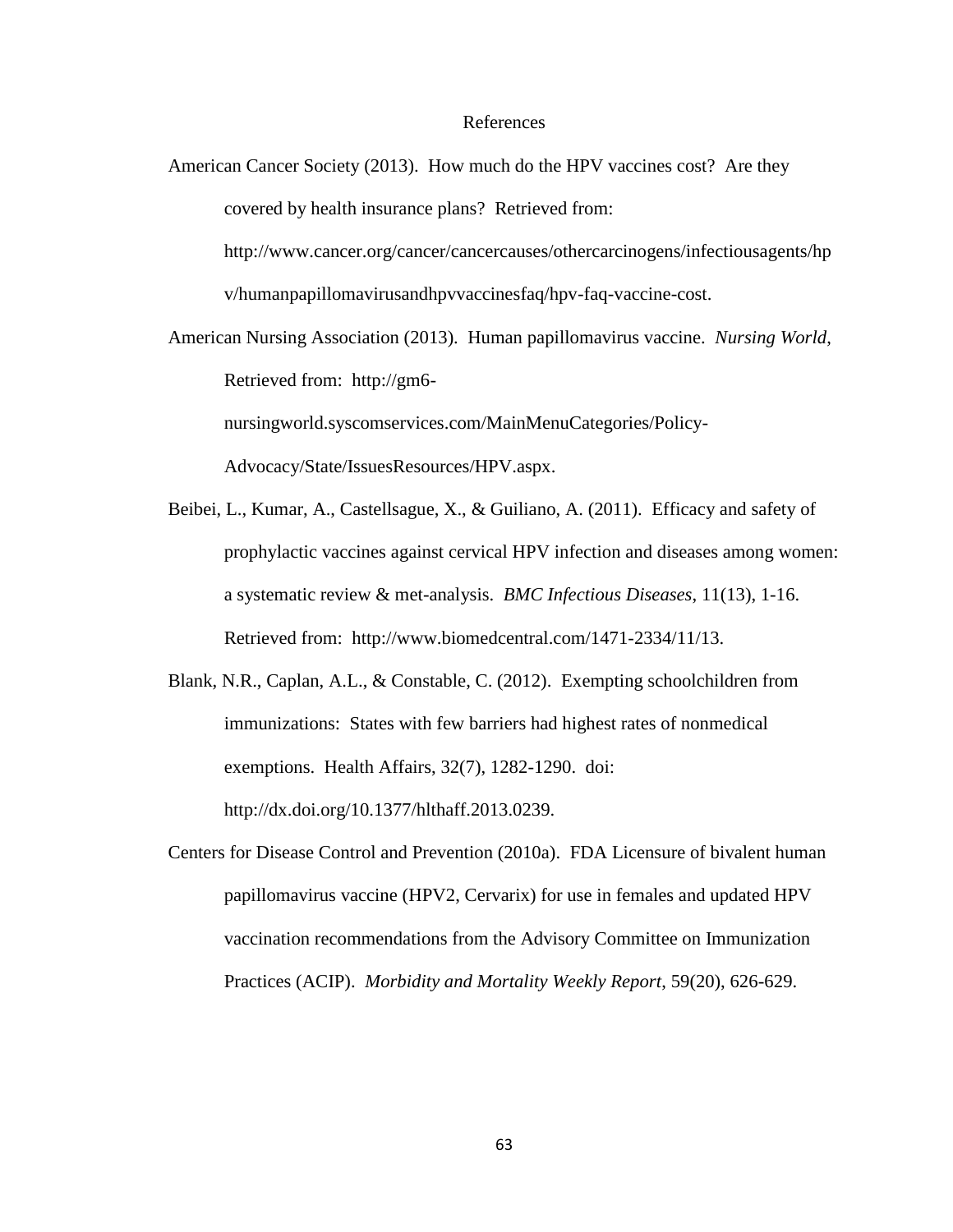Centers for Disease Control and Prevention (2010b). Sexually Transmitted Diseases Treatment Guidelines, 2010. Retrieved from:

http://www.cdc.gov/std/treatment/2010/hpv.htm.

- Centers for Disease Control and Prevention (2011a). Recommendations on the use of quadrivalent human papillomavirus vaccine in males-Advisory Committee on Immunization Practices (ACIP), 2011. *Morbidity and Mortality Weekly Report*, 60(50), 1705-1708.
- Centers for Disease Control and Prevention (2011b). CDC Preteen and Teen Vaccine Communication Campaign. Retrieved from:

http://www.cdc.gov/vaccines/who/teens/campaigns.html#materials.

- Centers for Disease Control and Prevention (2012a). 2011 Sexually Transmitted Diseases Surveillance: Other Sexually Transmitted Diseases. Retrieved from: http://www.cdc.gov/std/stats11/other.htm#hpv.
- Centers for Disease Control and Prevention (2012b). Sexually Transmitted Diseases Treatment Guidelines, 2010. Retrieved from:

http://cdc.gov/std/treatment/2010/genital-warts.htm.

- Centers for Disease Control and Prevention (2012c). Cervical Cancer Statistics. Retrieved from: http://www.cdc.gov/cancer/cervical/statistics/.
- Centers for Disease Control and Prevention (2012d). Cervical Cancer Rates by States. Retrieved from: http://www.cdc.gov/cancer/cervical/statistics/state.htm.
- Centers for Disease Control and Prevention (2012e). Vaccines for Children Program (VFC). Retrieved from:

http://www.cdc.gov/vaccines/programs/vfc/about/index.html.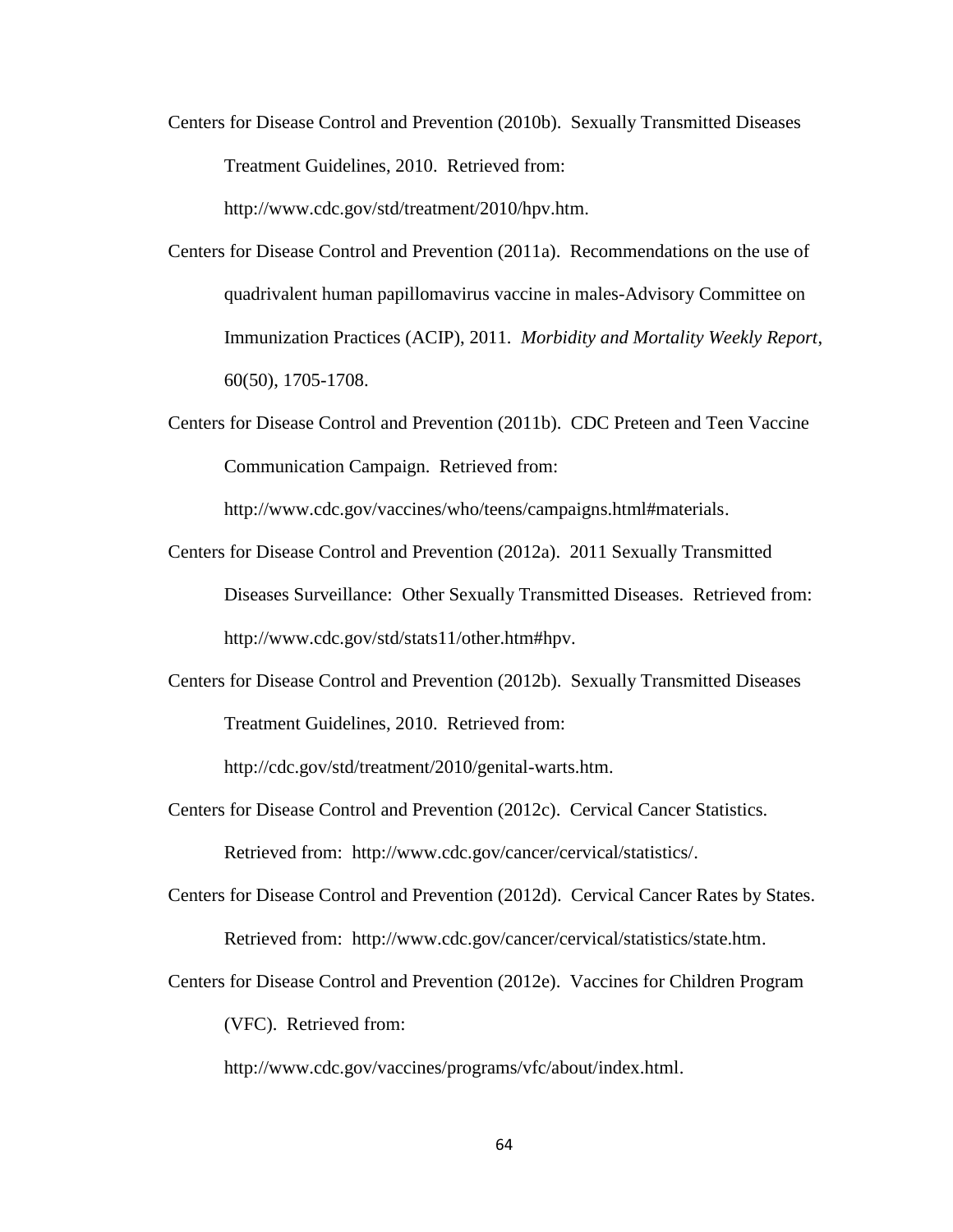Centers for Disease Control and Prevention (2012f). Sexually Transmitted Diseases Treatment Guidelines, 2010. Retrieved from:

http://cdc.gov/std/treatment/2010/genital-warts.htm.

- Centers for Disease Control and Prevention (2012g). Statistics and Surveillance: 2011 NIS-Teen Vaccination Coverage Table Data. Retrieved from: http://www.cdc.gov/vaccines/stats-surv/nisteen/data/tables\_2011.htm#overall.
- Centers for Disease Control and Prevention (2012h). HPV vaccine information for clinicians: Fact Sheet. Retrieved from: http://www.cdc.gov/std/HPV/STDFact-HPV-vaccine-hcp.htm.
- Centers for Disease Control and Prevention (2013a). CDC fact sheet: Incidence, prevalence, and cost of sexually transmitted infections in the United States. Retrieved from: http://www.cdc.gov/std/stats/STI-Estimates-Fact-Sheet-Feb-2013.pdf.
- Centers for Disease Control and Prevention (2013b). Human papillomavirus (HPV) and oropharyngeal cancer-fact sheet. Retrieved from:

http://www.cdc.gov/std/HPV/STDFact-HPVandoralcancer.htm.

- Centers for Disease Control and Prevention (2013c). Human papillomavirus vaccination coverage among adolescent girls, 2007-2012, and poslicensure vaccine safety monitoring, 2006-2013-United States. *Mobidity and Mortality Weekly Report*, 62(29), 591-595.
- Centers for Disease Control and Prevention (2013d). National and state vaccination coverage among adolescents aged 13-17 years-United States, 2012. *Morbidity and Mortality Weekly Report*, 62(34), 685-693.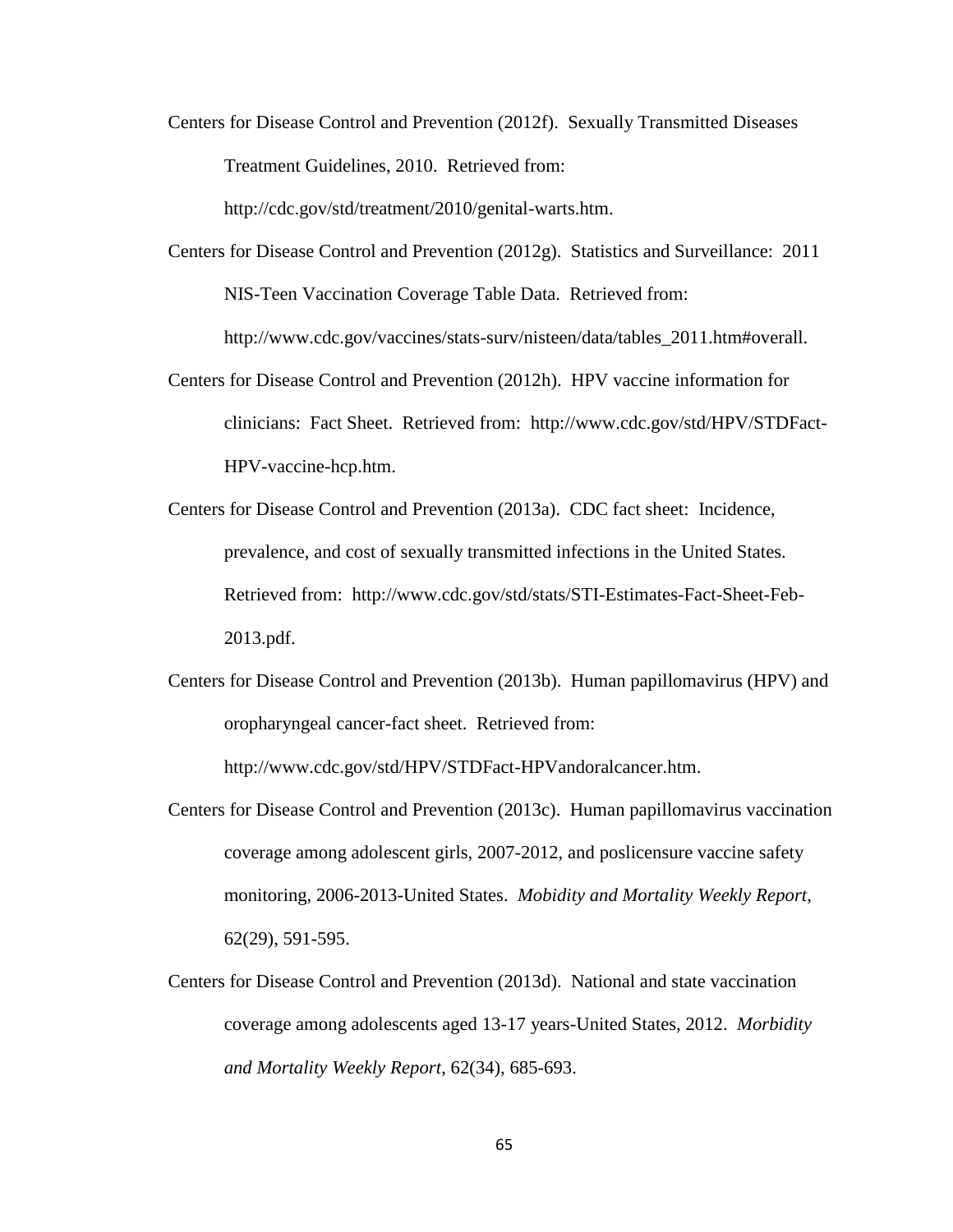- Centers for Disease Control and Prevention (2013e). HPV and Cancer. Retrieved from: http://www.cdc.gov/hpv/cancer.html.
- Centers for Disease Control and Prevention (2013f). Teen vaccine coverage: 2012 National Immunization Survey (NIS)- teen. Retrieved from: http://www.cdc.gov/vaccines/who/teens/vaccination-coverage.html.
- Chaturvedi, A.K., Engels, E.A., Pfeiffer, R.M., Hernandez, B.Y., Weihong, X., Kim, E.,…Gillison, M. (2011). Human papillomavirus and rising oropharyngeal cancer incidence in the United States. *Journal of Clinical Oncology*, 29(32), 4294-4301. doi: http://dx.doi/org/10.1200/JCO.2011.36.4596.
- Chen, E.J. (2012). Equal protection: Why the HPV vaccine should be mandated for both boys and girls. *Washington University Journal of Law & Policy*, 38(9), 289-324.
- Chesson, H.W., Ekwueme, D.U., Saraiya, M., Lowry, D.R., & Markowitz, L.E. (2012). Estimates of the annual direct medical costs of the prevention and treatment of disease associated with human papillomavirus in the United States. *Vaccine*, 30(42), 6016-6019. http://dx.doi.org/10.1016/j.vaccine.2012.07.056.
- Colgrove, J. (2006). The ethics and politics of compulsatory HPV vaccination. *The New England Journal of Medicine*, 355(23), 2389-2391.
- Colgrove, J., Abiola, S., Mello, M.M. (2010). HPV vaccination mandates-lawmaking amid political and scientific controversy. *The New England Journal of Medicine*, 363(8), 785-791.
- De Carvalho, N., Teixeira, J., Roteli-Martins, C.M., Naud, P., De Borba, P., Zahaf, T.,…Schuind, A. (2010). Sustained efficacy and immunogenicity of the HPV-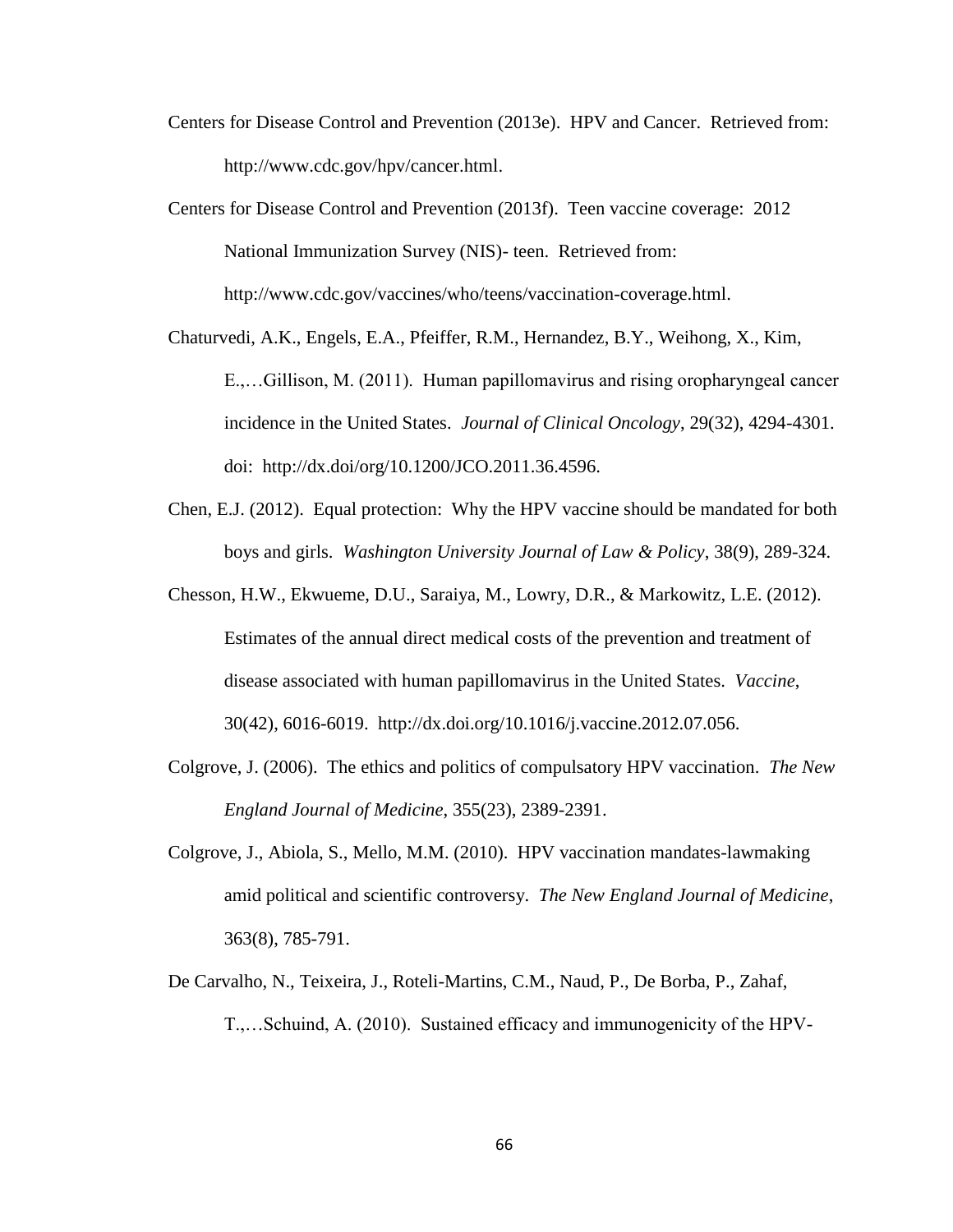16/18 ASO4-adjuvanted vaccine up to 7.3 years in young adult women. *Vaccine*, 28(38), 6247-6255. doi: http://dx.doi.org/10.1016/j.vaccine.2010.07.007.

Fernandez, M.E., Allen, J.D., Mistry, R. & Kahn, J.A. (2010). Integrating clinical, community, and policy perspectives on HPV vaccination. *Annual Review of Public Health*, 31, 235-252.

Focus on the Family (2012). Position statement: HPV vaccine. Retrieved from: http://media.focusonthefamily.com/topicinfo/position\_statementhuman papillomavirus vaccine.pdf.

The Future I/II Study Group (2010). Four year efficacy of prophylactic human papillomavirus quadrivalent vaccine against low grade cervical, vulvar, and vaginal intraepithelial neoplasia and anogenital warts: randomised controlled trial. *British Medical Journal*, 340(c3493), 1-9. doi: http://dx.doi.org/10.1136/bmj.c3493.

- Garnock-Jones, K.P. & Giuliano, A.R. (2011). Quadrivalent human papillomavirus (HPV) types 6, 11, 16, 18 vaccine for the prevention of genital warts in males. *Drugs*, 71(5), 591-602.
- Gaul, M. (2013). Issue brief: The HPV vaccine and school mandates: Questions and answers. Retrieved from: http://downloads.frc.org/EF/EF11A71.pdf.

Giuliano, A.R., Palefsky, J.M., Goldstone, S., Moreira, E.D., Penny, M.E., Aranda, C.,…Guris, D. (2011). Efficacy of quadrivalent HPV vaccine against HPV infection and disease in males. *The New England Journal of Medicine*, 364(5), 401-411.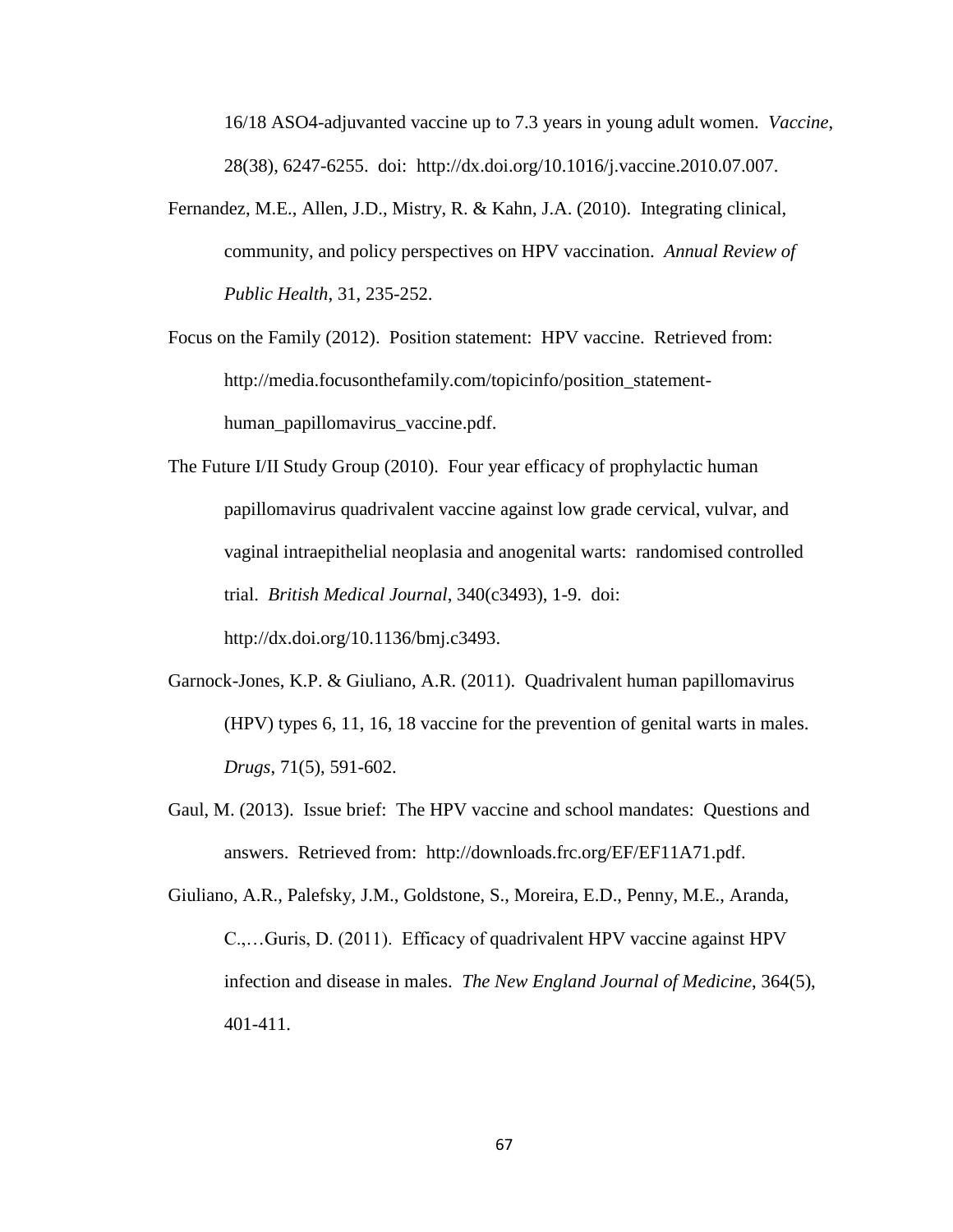- Harris, P.A., Taylor, R., Thielke, R., Payne, J., Gonzalez, N., & Conde, J.G. (2009). Research electronic data capture (REDCap)-A metadata-driven methodology and workflow process for providing translational research informatics support. *Journal of Biomedical Informatics*, 42(2), 377-381.
- Haupt, R.M. & Sings, H.L. (2011). The efficacy and safety of the quadrivalent human papillomavirus 6/11/16/18 vaccine Gardasil. *Journal of Adolescent Health*, 49(5), 467-475. doi: http://dx.doi.org/10.1016/j.jadohealth.2011.07.003.
- Herrero, R., Quint, W., Hildesheim, A., Gonzalez, P., Struijk, L., Katki, H.A.,…Kreimer, A.R. (2013). Reduced prevalence of oral human papillomavirus (HPV) 4 years after bivalent HPV vaccination in a randomized clinical trial in Costa Rica. PLoS ONE 8(7). doi: http://dx.doi.org/10.1371/journal.pone.
- Holman, D.M., Benard, V., Roland, K.B., Watson, M., Liddon, N., & Stokley, S. (2014). Barriers to human papillomavirus vaccination among US adolescents: A systematic review of the literature. *Journal of the American Medical Association Pediatrics*, 168(1), 76-82. doi:

http://dx.doi.org/10.1001/jamapediatrics.2013.2752.

House Bill 358, 2013 Kentucky Regular Session. (2013).

House Resolution 80, 2012 Kentucky Regular Session (2012).

- Jain, N., Euler, G.L., Shefer, A., Lu, P., Yankey, D., et al. (2009). Human papillomavirus (HPV) awareness and vaccination initiation among women in the United States, National Immunization Survey-Adult 2007. *Preventive Medicine*, 48, 426-431.
- Joura, E.A., Garland, S.M., Paavonen, J., Ferris, D.G., Perez, G., Ault, K.A.,…Haupt, R.M. (2012). Effect of the human papillomavirus (HPV) quadrivalent vaccine in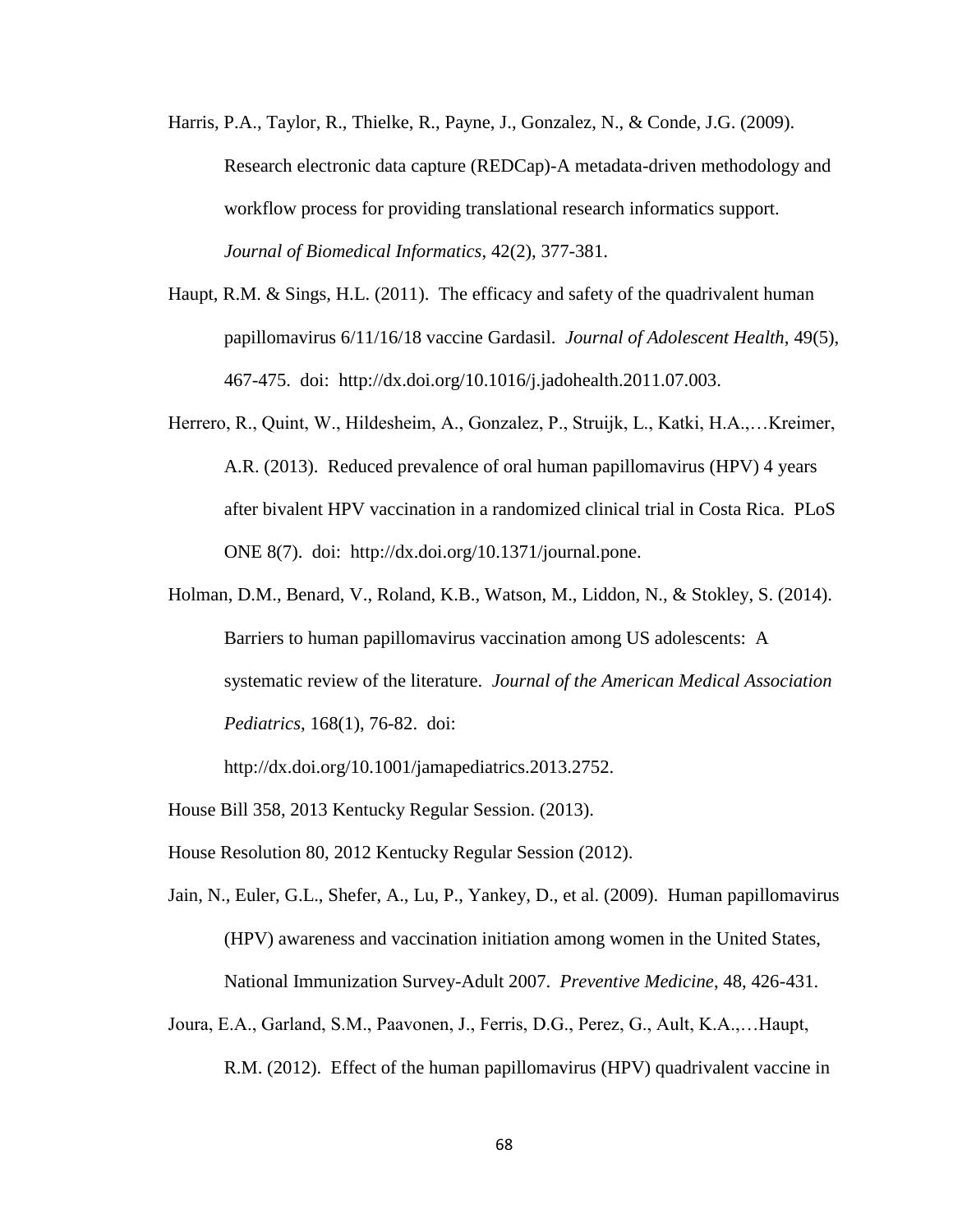a subgroup of women with cervical can vulvar disease: retrospective pooled analysis of trial data. British Medical Journal, 344(e1401), 1-14. doi: http://dx.doi.org/10.1136/bmj.e1401.

- Kaiser Family Foundation (2013). The HPV vaccine: Access and use in the U.S. Retrieved from: http://kff.org/womens-health-policy/fact-sheet/the-hpv-vaccineaccess-and-use-in/.
- Kentucky Medical Association (2012). *KMA Communicator*, Novemeber 2012. Retrieved from: https://www.kyma.org/uploads/file/Communicator/2012/November%202012\_WE

B.pdf.

Kentucky Medical Association (2013a). *KMA Communicator, Special Legislative Edition*. Retrieved from:

https://kyma.org/uploads/file/Communicator/2013/May%202013\_WEB.pdf.

Kentucky Medical Association (2013b). About the KMA. Retrieved from: https://www.kyma.org/content.asp?q\_areaprimaryid=5&q\_areasecondaryid=104.

Kingdon, J.W. (2003*). Agendas, Alternatives, and Public Policy, 2nd ed*. Longman:

New York.

Kreimer, A.R., Gonzalez, P., Katki, H.A., Porras, C., Schiffman, M., Rodriguez, A.C., …Herrero, R. (2011). Efficacy of the bivalent HPV 16/18 vaccine against anal HPV 16/18 infection among young women: a nested analysis within the Costa Rica Vaccine Trial. *Lancet Oncology*, 12 (9), 862-870.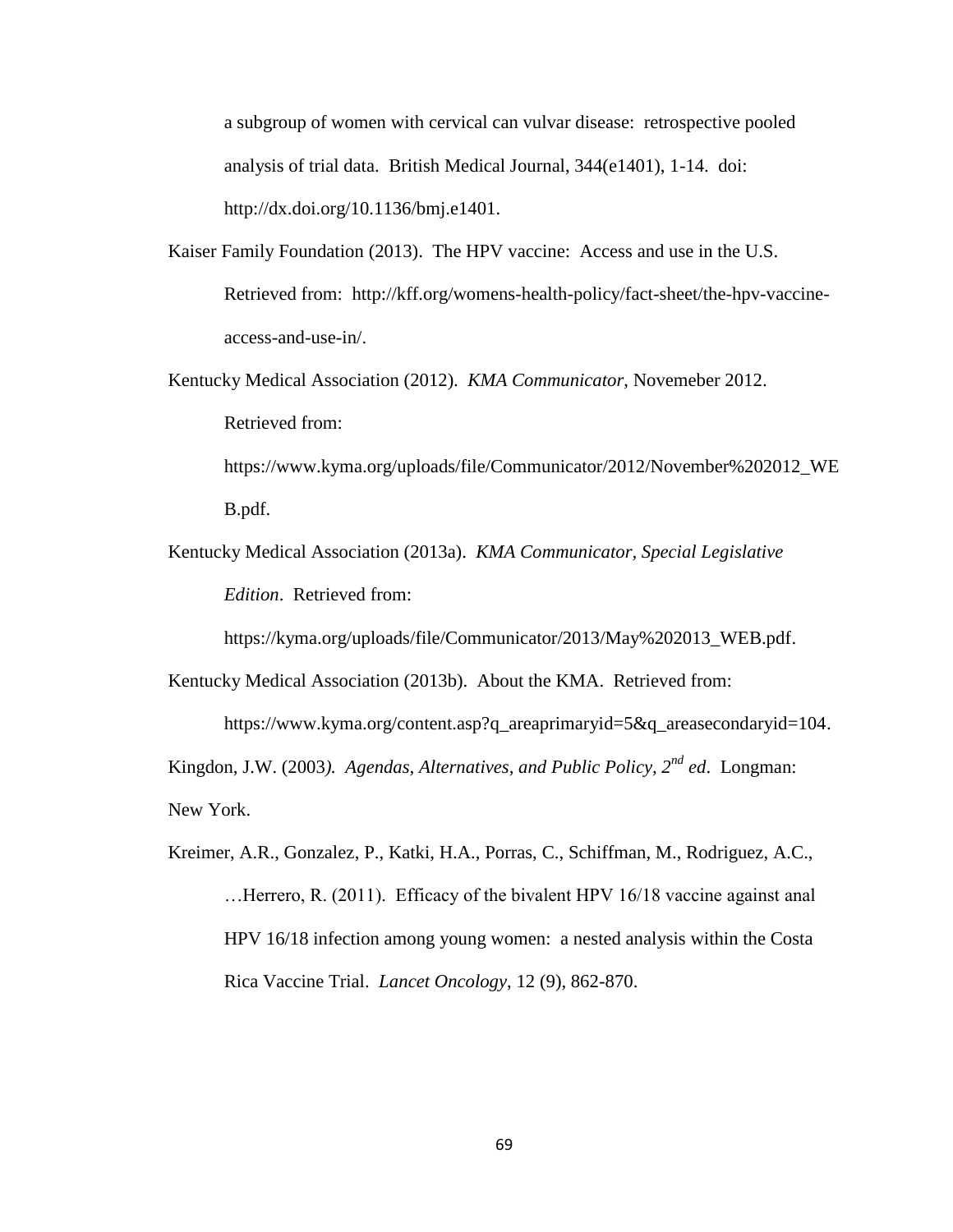- La Torre, G., de Waure, C., Chiaradia, A., Mannocci, A., Ricciardi, W. (2007). HPV vaccine efficacy in preventing persistent cervical HPV infection: A systematic review and meta-analysis. *Vaccine, 25*, 8352-8358.
- Lehtinen, M., Paavonen, J., Wheeler, C.M., Jaisamram, U., Garland, S.M., Castellsague, X.,…Dubin, G. (2012). Overall efficacy of HPV-16/18 AS04-adjuvanted vaccine against grade 3 or greater cervical intraepithelial neoplasia: 4-year end-of-study analysis of the radomised, double-blind PATRICIA trial. *Lancet Oncology*, 13(1), 89-99. doi: http://dx.doi.org/10.1016/S1470-2045(11)70286-8.
- Mariotto, A.B., Yabroff, R., Shao, Y., Feuer, E.J., & Brown, M.L. (2011). Projections of the cost of cancer care in the United States: 2010-2020. *Journal of the National Cancer Institute, 103*(2), 117-128.
- Markowitz, L.E., Dunne, E.F., Saraiya, M., Lawson, H.W., Chesson, H., & Unger, E.R. (2007). Quadrivalent human papillomavirus vaccine: recommendations of the Advisory Committee on Immunization Practices (ACIP). *Morbidity and Mortality Weekly Report*, 56(RR-2), 1-24.
- Markowitz, L.E., Hariri, S., Lin, C., Dunne, E.F., Steinau, M., McQuillan, G., & Unger, E. R. (2013). Reduction in human papillomavirus (HPV) prevalence among young women following HPV vaccine introduction in the United States, National Health and Nutrition Examination Surveys, 2003-2010. *The Journal of Infectious Diseases*, doi: http://dx.doi.org/10.1093/infdis/jit192.
- Matheson, E.C., Derouin, A., Gagliano, M., Thompson, J.A., & Blood-Siegfried, J. (2013). Increasing HPV vaccination series completion rates via text message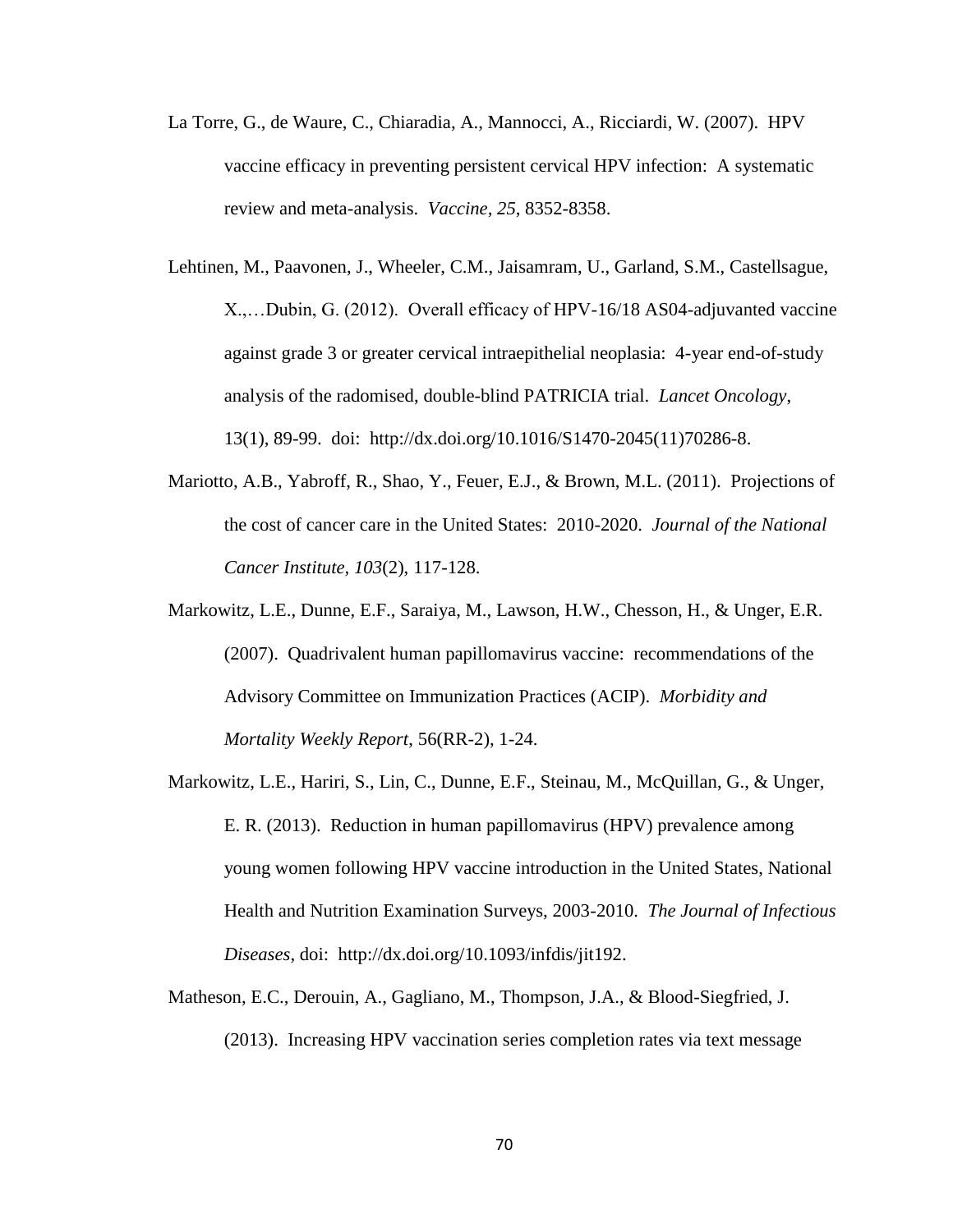reminders. *Journal of Pediatric Health Care*.

http://dx.doi.org/10.1016/j.pedhc.2013.09.001.

- McCormack, P.L. & Joura, E.A. (2010). Quadrivalent human papillomavirus (types 6, 11, 16, 18) recombinant vaccine (Gardasil): a review of its use in the prevention of premalignant genital lesions, genital cancer and genital warts in women. *Drugs*, 70(18), 2449-2474.
- Mellow, M.M., Abiola, S., & Colgrove, J. (2012). Pharmaceutical companies' role in state vaccination policy making: The case of human papillomavirus vaccine. *American Jounral of Public Health*, 102(5), 893-898.
- National Conference of State Legislatures (2013). Hpv Vaccine. Retrieved from: http://www.ncsl.org/research/health/hpv-vaccine-state-legislation-andstatutes.aspx.
- Palefsky, J.M., Giuliano, A.R., Goldstone, S., Moreira, E.D., Aranda, C., Jessen, H.,…Garner, E.I.O. (2011). HPV vaccine against anal HPV infection and anal intraepithelial neopasia. *The New England Journal of Medicine*, 365(17), 1576- 1585.
- The President's Cancer Panel (2014). Accelerating HPV Vaccine Uptake: Urgency for action to prevent cancer. Retrieved from:

http://deainfo.nci.nih.gov/advisory/pcp/annualReports/HPV/index.htm.

Rambout, L., Tashkandi, M., Hopkins, L., & Tricco, A.C. (2014). Self-reported barriers and facilitators to preventive human papillomavirus vaccination among adolescent girls and young women: A systematic review. *Preventive Medicine*, 58(1), 22- 32. doi: http://dx.doi.org/10.1016/j.ypmed.2013.10.009.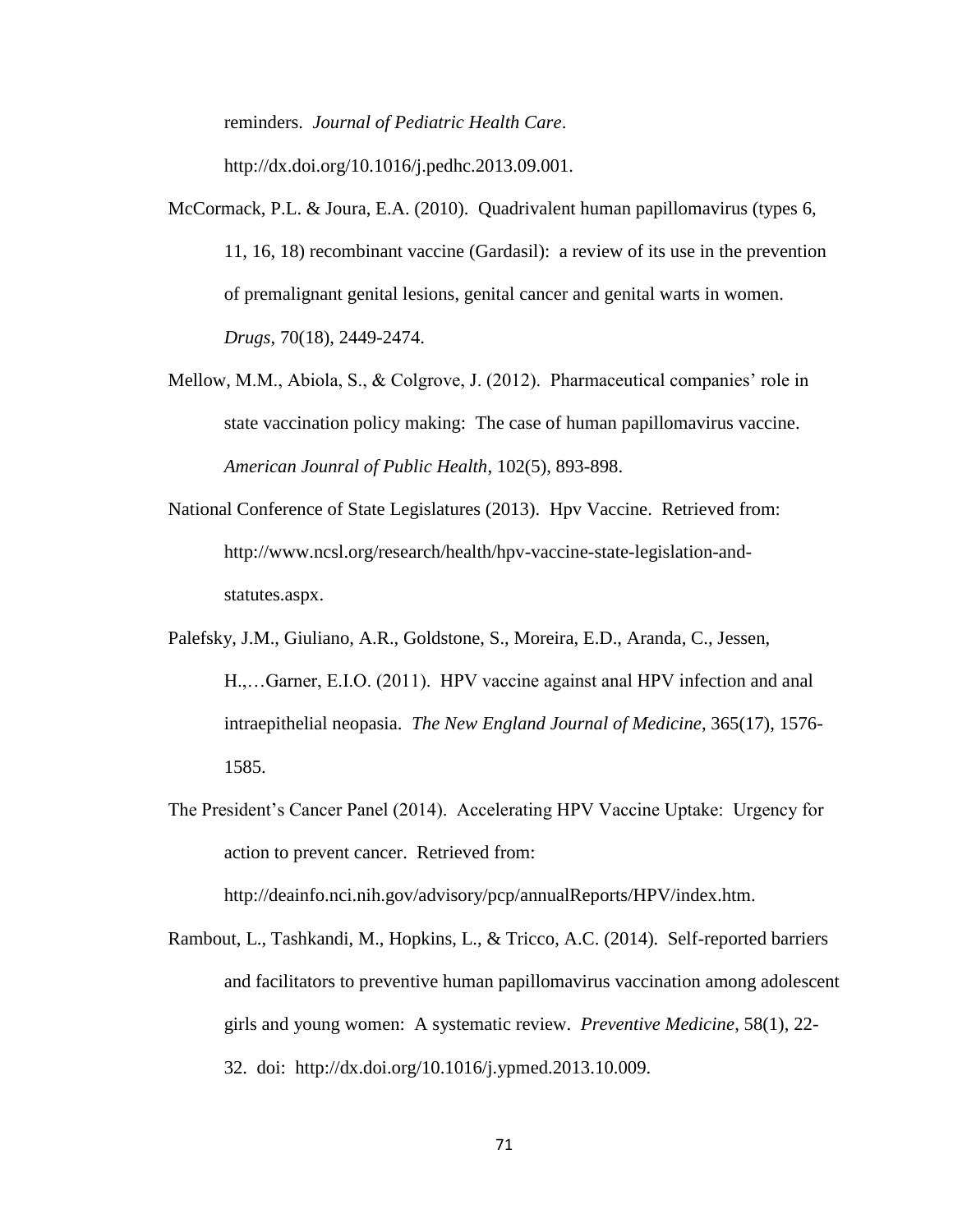Romanowski, B., Schwarz, T.F., Ferguson, L.M., Peters, K., Dionne, M., Schulze,

K.,…Descamps, D. (2011). Immunogenicity and safety of the HPV-16/18 AS04 adjuvanted vaccine administered as a 2-dose schedule compared with the licensed 3-dose schedule: results from and randomized study. *Human Vaccines*, 7(12), 1374-1386. doi: http://dx.doi.org/10.4161.hv.7.12.183322.

- Savage, L. (2007). Proposed HPV vaccine mandates rile health experts across the country. *Journal of the National Cancer Institute*, 99(9), 665-666.
- Szarewski, A., Poppe, W.A.J., Skinner, S.R., Wheeler, C.M., Paavonen, J., Naud, P.,…Dubin, G. (2011). Efficacy of the human papillomavirus (HPV)-16/18 AS04-adjuvanted vaccine in women aged 15-25 years with and without serological evidence of previous exposure to HPV-16/18. *International Journal of Cancer*, 131(1), 106-116. doi: http://dx.doi.org/10.1002/ijc.26362.
- Thomas, T., Strickland, O., DiClemente, R., & Higgins, M. (2014). Increasing human papillomavirus (HPV) vaccination in boys: Reducing health disparities through advanced practice pediatric nursing. *2014 National Association of Pediatric Nurse Practitioners Annual Conference.* Boston, MA.
- United States Department of Health and Human Services (2012). Epidemiology and Prevention of Vaccine-Preventable Diseases,  $12<sup>th</sup>$  ed. Retrieved from: http://www.cdc.gov/vaccines/pubs/pinkbook/index.html.
- United States Department of Health and Human Services (2013). 2020 Topics and Objectives: Immunization and Infectious Diseases. Retrieved from: http://healthypeople.gov/2020/topicsobjectives2020/objectiveslist.aspx?topicId=2 3.